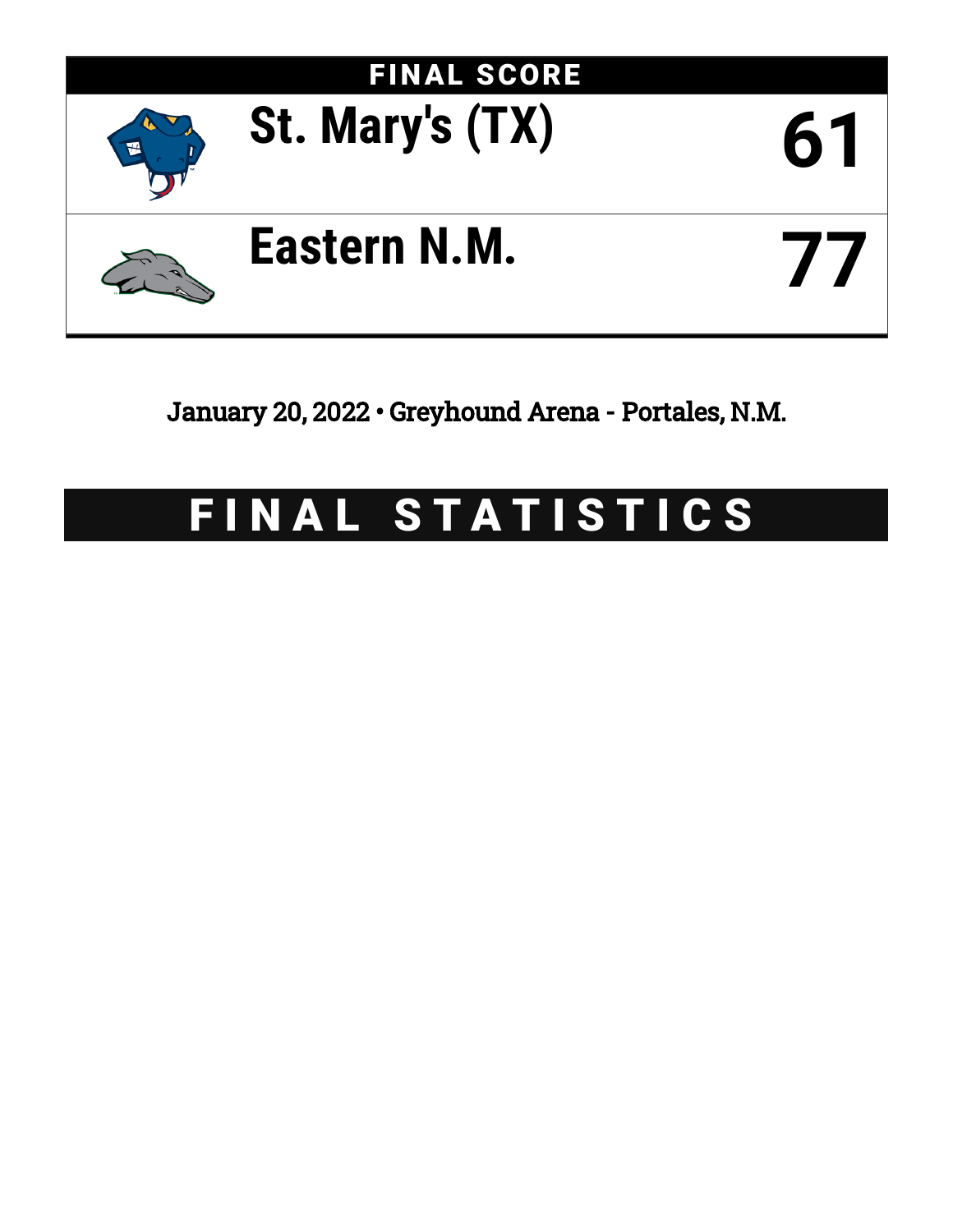#### **Official Box Score St. Mary's (TX) vs Eastern N.M. Game Totals -- Final Statistics January 20, 2022 at Greyhound Arena - Portales, N.M.**



## **St. Mary's (TX) 61**

| No. | Player                | S  | Pts           | FG.      | 3FG      | FT.     | OR             | DR.           | TR             | <b>PF</b> |               | A TO           | <b>B</b> lk | Stl            | Min  | $+/-$    |
|-----|-----------------------|----|---------------|----------|----------|---------|----------------|---------------|----------------|-----------|---------------|----------------|-------------|----------------|------|----------|
|     | 10 CULIVER, MYA       | G  | 4             | $1 - 12$ | $0 - 4$  | $2 - 2$ |                | 0             |                | 1         | 9             | 4              | $\Omega$    | 4              | 39   | $-17$    |
|     | 22 PHILLIPS, FAITH    | F. | 6             | $3-6$    | $0 - 0$  | $0 - 2$ | $\overline{2}$ | 3             | 5              | 1         | $\Omega$      | 1              | $\Omega$    | $\overline{1}$ | 24   | $-12$    |
| 23  | HARDEMAN, SYDNEY      | G  | 19            | 7-15     | $5 - 13$ | $0 - 0$ | $\Omega$       | 4             | 4              | 0         | 1             | 3              | 1.          | 2              | -35  | $-20$    |
| 25  | <b>BILIC, TONIA</b>   | F. | $\mathcal{P}$ | $1 - 8$  | $0 - 0$  | $0 - 0$ | $\mathcal{P}$  | 2             | $\overline{4}$ | 2         | 2             | 3              | $\mathbf 1$ | $\Omega$       | -23  | $-12$    |
| 41  | <b>WILSON, HANNAH</b> | F. | 13            | $6 - 16$ | $0 - 0$  | $1 - 3$ | 8              | 11            | 19             | 3         | $\Omega$      | 1              | $\Omega$    |                | 2 35 | $-14$    |
|     | 02 KUCERA, MICHAELA   | F. | 7             | $3-6$    | $0 - 2$  | $1 - 1$ | $\Omega$       | 2             | 2              | 4         | $\Omega$      | $\mathcal{P}$  | $\Omega$    | $\mathcal{P}$  | -12  | 2        |
| 05  | RYNG, NATALIA         | F. | 4             | $2 - 2$  | $0-0$    | $0 - 0$ | $\Omega$       | $\Omega$      | $\Omega$       | 3         | $\Omega$      | 2              | $\Omega$    | $\Omega$       | 10   | -7       |
| 21  | <b>HUGHES, BELLA</b>  | G  | 6             | $1 - 7$  | 1-3      | $3 - 4$ | $\mathcal{P}$  | $\mathcal{P}$ | 4              | 2         | $\mathcal{P}$ | $\overline{4}$ | $\Omega$    | $\Omega$       | -22  | $\Omega$ |
|     | <b>TEAM</b>           |    |               |          |          |         | 4              | 3             | 7              | - 0       |               | 1              |             |                |      |          |
|     | <b>TOTALS</b>         |    |               | 61 24-72 | $6 - 22$ | $7-12$  | 19             | 27            | 46             | 16        | 14 21         |                |             | 2 11 200       |      |          |

| <b>Shooting By Period</b> |          |       |          |       |         |       |
|---------------------------|----------|-------|----------|-------|---------|-------|
| Period                    | FG       | FG%   | 3FG      | 3FG%  | FT      | FT%   |
| 1st Qtr                   | $9 - 18$ | 50%   | $2-6$    | 33%   | $2 - 3$ | 67%   |
| 2nd Qtr                   | $5 - 16$ | 31%   | $1 - 4$  | 25%   | $3 - 5$ | 60%   |
| 3rd Qtr                   | $6 - 20$ | 30%   | $3 - 7$  | 43%   | $1 - 2$ | 50%   |
| 4th Qtr                   | $4 - 18$ | 22%   | $0 - 5$  | 00%   | $1 - 2$ | 50%   |
| 1st Half                  | 14-34    | 41%   | $3 - 10$ | 30%   | $5-8$   | 63%   |
| 2nd Half                  | 10-38    | 26%   | $3 - 12$ | 25%   | $2 - 4$ | 50%   |
| Game                      | 24-72    | 33.3% | $6 - 22$ | 27.3% | 7-12    | 58.3% |

*Deadball Rebounds:* 1,0 *Last FG:* 4th-01:36 *Biggest Run:* 7-0 *Largest lead:* By 5 at 1st-09:04 *Technical Fouls:* None.

#### **Eastern N.M. 77**

| No. | Player                 | S  | Pts | FG.      | 3FG     | FT      | 0R | DR | TR | PF             | A        | TO | Blk      | Stl      | Min        | $+/-$ |
|-----|------------------------|----|-----|----------|---------|---------|----|----|----|----------------|----------|----|----------|----------|------------|-------|
| 01  | HURST, ANASHA          | G  | 8   | $3 - 3$  | $2 - 2$ | $0 - 0$ | 2  | 4  | 6  | 2              | 4        | 4  | 0        | 3        | 26         | 20    |
| 04  | STICE, NATALIE         | G  | 13  | $4 - 14$ | $3 - 8$ | $2 - 2$ |    | 4  | 5  | 2              | 2        |    |          |          | 31         | 12    |
| 12  | STONE, BELLA           | G  | 3   | $1 - 4$  | $1 - 3$ | $0 - 0$ | 0  | 2  | 2  | 2              | 2        | 2  | 0        | 2        | 26         | 13    |
| 23  | <b>MCCURDY, IYANNA</b> | G  | 18  | $8 - 17$ | $0 - 1$ | $2 - 5$ | 5. | 8  | 13 |                | 4        | 3  |          | 5        | 29         | 11    |
| 43  | AMAND, MEME            | F. | 14  | $6 - 16$ | $0 - 0$ | $2 - 4$ | 4  | 3  |    | 2              | 0        | 1  | 2        | 0        | 29         | 23    |
| 05  | NUSSBAUMER, HANNA      | F. |     | $0 - 0$  | $0 - 0$ | $1 - 2$ |    | 2  | 3  | $\overline{2}$ | $\Omega$ |    | $\Omega$ | 0        | 12         | $-5$  |
| 14  | CHAVEZ, JULIA          | G  | 9   | $3-9$    | $1 - 4$ | $2 - 2$ |    |    | 2  | 2              |          | 3  | 0        |          | 21         | 1     |
| 30  | ROWE, LAURA            | G  | 0   | $0 - 0$  | $0 - 0$ | $0 - 0$ | 0  |    |    | 0              | 0        | 1  | 0        | $\Omega$ | 6          | 2     |
| 35  | DECKER, KAMIRAH        | С  | 11  | $4-6$    | $0-0$   | $3-6$   | 2  | 6  | 8  | 4              | 1        | 0  | $\Omega$ |          | 19         | 3     |
|     | TEAM                   |    |     |          |         |         | 1  | 2  | 3  | $\Omega$       |          | 0  |          |          |            |       |
|     | <b>TOTALS</b>          |    | 77  | 29-69    | 7-18    | 12-21   | 17 | 33 | 50 | 17             | 14       | 16 | 4        | 13       | <b>200</b> |       |

| <b>Shooting By Period</b> |          |       |          |       |           |       |
|---------------------------|----------|-------|----------|-------|-----------|-------|
| Period                    | FG       | FG%   | 3FG      | 3FG%  | FT        | FT%   |
| 1st Qtr                   | $9 - 18$ | 50%   | $4 - 9$  | 44%   | $1 - 2$   | 50%   |
| 2nd Qtr                   | $6 - 21$ | 29%   | $1 - 4$  | 25%   | $2 - 3$   | 67%   |
| 3rd Qtr                   | $7 - 17$ | 41%   | $0 - 2$  | 00%   | $4 - 7$   | 57%   |
| 4th Qtr                   | $7 - 13$ | 54%   | $2 - 3$  | 67%   | $5-9$     | 56%   |
| 1st Half                  | 15-39    | 38%   | $5 - 13$ | 38%   | $3-5$     | 60%   |
| 2nd Half                  | 14-30    | 47%   | $2 - 5$  | 40%   | $9 - 16$  | 56%   |
| Game                      | 29-69    | 42.0% | 7-18     | 38.9% | $12 - 21$ | 57.1% |

*Deadball Rebounds:* 5,0 *Last FG:* 4th-00:47 *Biggest Run:* 9-0 *Largest lead:* By 17 at 4th-01:46 *Technical Fouls:* None.

| Game Notes:                                          | <b>Score</b> | 1st | 2nd | 3rd | 4th | <b>TOT</b> | <b>Points</b> | <b>STM</b> |
|------------------------------------------------------|--------------|-----|-----|-----|-----|------------|---------------|------------|
| Officials: Johnny Atwood, Alika Arisumi, Jason Smith | <b>STM</b>   | 22  | 14  | 16  |     | 61         | In the Paint  | 26         |
| Start Time: 07:00 PM ET                              | <b>ENM</b>   | 23  | 15  | 18  | -21 |            | Off Turns     |            |
| Conference Game;                                     |              |     |     |     |     |            | 2nd Chance    |            |

## **STM led for 2:08. ENM led for 36:49. Game was tied for 1:03.** Times tied: **2** Lead Changes: **1**

| <b>Points</b>     | <b>STM</b>     | <b>ENM</b>     |
|-------------------|----------------|----------------|
| In the Paint      | 26             | 42             |
| Off Turns         | 11             | 15             |
| 2nd Chance        | 12             | 17             |
| <b>Fast Break</b> | 12             | 21             |
| Bench             | 17             | 21             |
| Per Poss          | 0.763<br>28/80 | 1.027<br>36/75 |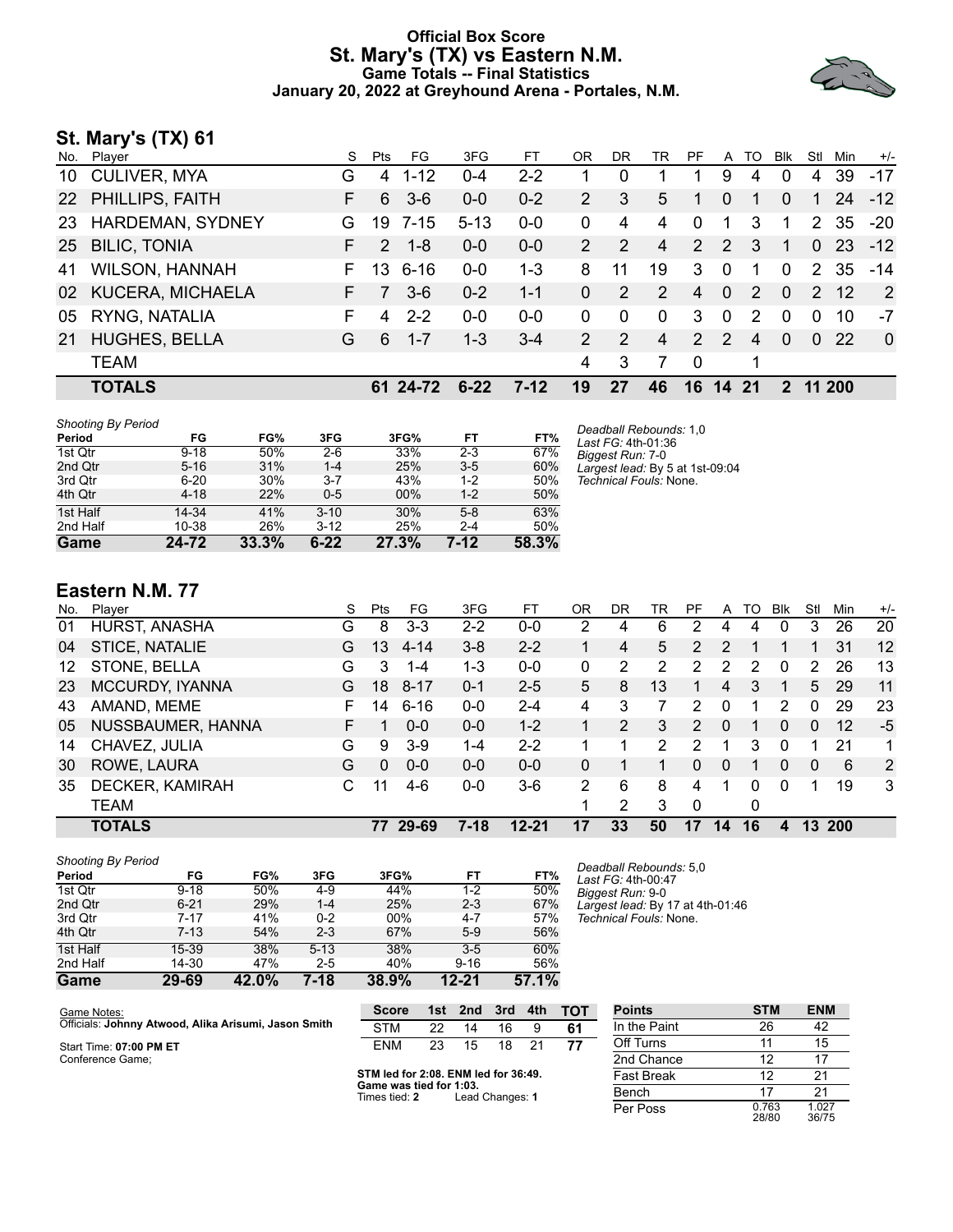#### **Official Box Score St. Mary's (TX) vs Eastern N.M. First Half Statistics Only January 20, 2022 at Greyhound Arena - Portales, N.M.**



## **St. Mary's (TX) 36**

| No. | Player                  | S. | <b>Pts</b>    | FG.      | 3FG      | <b>FT</b> | <b>OR</b>     | <b>DR</b>    | <b>TR</b>      | <b>PF</b> | A              | TO       | <b>Blk</b>   | Stl            | Min   | $+/-$ |
|-----|-------------------------|----|---------------|----------|----------|-----------|---------------|--------------|----------------|-----------|----------------|----------|--------------|----------------|-------|-------|
| 02  | <b>KUCERA, MICHAELA</b> | F. |               | $3 - 3$  | $0 - 0$  | 1-1       | 0             | 0            | 0              |           | 0              |          | 0            | 0              | 7     | 8     |
| 05  | RYNG, NATALIA           | F. | $\mathcal{P}$ | $1 - 1$  | $0-0$    | $0-0$     | 0             | $\mathbf{0}$ | $\mathbf{0}$   | 2         | $\overline{0}$ |          | 0            | $\overline{0}$ | 6     | -5    |
| 10  | <b>CULIVER, MYA</b>     | G  | 4             | $1 - 4$  | $0 - 2$  | $2 - 2$   |               | $\Omega$     | 1              | 1         | 6              | 2        | $\mathbf 0$  | 3              | 20    | $-2$  |
| 21  | <b>HUGHES, BELLA</b>    | G  | 5             | $-1-5$   | $1 - 3$  | $2 - 2$   |               | 2            | 3              | 0         | 2              | 3        | $\mathbf{0}$ | $\Omega$       | 11    | 9     |
|     | 22 PHILLIPS, FAITH      | F. | $\mathcal{P}$ | $1 - 2$  | $0-0$    | $0 - 2$   |               | 1            | $\overline{2}$ | $\Omega$  | $\mathbf{0}$   | 1        | $\Omega$     | $\Omega$       | 10    | -6    |
| 23  | <b>HARDEMAN, SYDNEY</b> | G  | 8             | $3-6$    | $2 - 5$  | $0 - 0$   | 0             | 4            | 4              | 0         | 1              | 2        | $\Omega$     |                | 17    | -8    |
| 25  | <b>BILIC, TONIA</b>     | F. | $\Omega$      | $0 - 3$  | $0 - 0$  | $0 - 0$   |               |              | $\mathcal{P}$  | $\Omega$  | 1              | 2        | $\Omega$     | $\Omega$       | 12    | -5    |
| 41  | <b>WILSON, HANNAH</b>   | F. | 8             | $4 - 10$ | $0 - 0$  | $0 - 1$   | $\mathcal{P}$ | 5            | 7              | 0         | $\Omega$       | $\Omega$ | $\Omega$     | $\mathcal{P}$  | 18    | $-1$  |
|     | <b>TEAM</b>             |    | $\Omega$      | $0 - 0$  | $0-0$    | $0 - 0$   | 2             | -3           | 5              | $\Omega$  | 0              | $\Omega$ | $\Omega$     | 0              | - 0   |       |
|     | <b>TOTALS</b>           |    |               | 36 14-34 | $3 - 10$ | $5 - 8$   | 8             | 16           | 24             | 4         | 10             | 12       | $\bf{0}$     |                | 6 100 |       |

| <b>Shooting By Period</b><br>Period | FG       | FG%   | 3FG      | 3FG%  | FT      | FT%   | Deadball Rebounds: 1,0<br>Last FG Half: STM 2nd-01:25 |
|-------------------------------------|----------|-------|----------|-------|---------|-------|-------------------------------------------------------|
| 1st Qtr                             | $9 - 18$ | 50%   | $2-6$    | 33%   | $2 - 3$ | 67%   |                                                       |
| 2nd Qtr                             | $5 - 16$ | 31%   | $1 - 4$  | 25%   | $3-5$   | 60%   |                                                       |
| 1st Half                            | 14-34    | 41%   | $3 - 10$ | 30%   | $5-8$   | 63%   |                                                       |
| Game                                | 24-72    | 33.3% | $6-22$   | 27.3% | 7-12    | 58.3% |                                                       |

## **Eastern N.M. 38**

| No.             | Plaver                 | S | <b>Pts</b> | <b>FG</b> | 3FG      | <b>FT</b> | <b>OR</b> | DR | TR | PF             | A        | TO | <b>Blk</b> | Stl      | Min         | $+/-$          |
|-----------------|------------------------|---|------------|-----------|----------|-----------|-----------|----|----|----------------|----------|----|------------|----------|-------------|----------------|
| 01              | HURST, ANASHA          | G | 5          | $2 - 2$   | 1-1      | $0 - 0$   |           | 3  | 4  | 2              | າ        |    |            |          | 13          | 10             |
| 04              | STICE, NATALIE         | G | 9          | $3-9$     | $3 - 7$  | $0 - 0$   |           | 2  | 3  | 0              |          | 0  | $\Omega$   | 0        | 16          | $\overline{4}$ |
| 05              | NUSSBAUMER, HANNA      | F |            | $0 - 0$   | $0 - 0$  | $1 - 2$   | 0         | 0  | 0  | $\overline{2}$ | 0        | 0  |            | 0        | 6           | -8             |
| 12 <sup>1</sup> | STONE, BELLA           | G | 3.         | $1 - 4$   | $1 - 3$  | $0 - 0$   | 0         | 2  | 2  |                |          | 2  | 0          | 2        | 16          | $\overline{4}$ |
| 14              | CHAVEZ, JULIA          | G | 0          | $0 - 2$   | $0 - 2$  | $0-0$     | 0         |    |    |                | 0        |    | 0          |          | 12          | $-4$           |
| 23              | <b>MCCURDY, IYANNA</b> | G | 10         | $4 - 10$  | $0 - 0$  | $2 - 3$   | 4         | 5  | 9  | 0              | 3        | 2  |            | 5        | 15          | 1              |
| 30              | ROWE, LAURA            | G | 0          | $0 - 0$   | $0 - 0$  | $0 - 0$   | 0         | 0  | 0  | 0              | 0        | 1  | 0          | 0        | 3           | $\mathbf{0}$   |
| 35              | DECKER, KAMIRAH        | С | 2          | $1 - 2$   | $0 - 0$  | $0 - 0$   | 0         | 0  | 0  | 2              |          | 0  | 0          | $\Omega$ | 4           | $-7$           |
| 43              | AMAND, MEME            | F | 8          | $4 - 10$  | $0 - 0$  | $0 - 0$   | 2         |    | 3  | 0              | 0        |    |            | 0        | 14          | 10             |
|                 | <b>TEAM</b>            |   | 0          | $0 - 0$   | $0 - 0$  | $0 - 0$   |           | 0  |    | 0              | $\Omega$ | 0  | 0          | 0        | $\mathbf 0$ |                |
|                 | <b>TOTALS</b>          |   |            | 38 15-39  | $5 - 13$ | $3 - 5$   | 9         | 14 | 23 | 8              | 8        | 8  | 3          | 9        | 100         |                |

| <b>Shooting By Period</b><br>Period | FG       | FG%      | 3FG     | 3FG%  | FТ      | FT%   |
|-------------------------------------|----------|----------|---------|-------|---------|-------|
| 1st Otr                             | $9 - 18$ | 50%      | 4-9     | 44%   | $1 - 2$ | 50%   |
| 2nd Otr                             | $6 - 21$ | 29%      | $1 - 4$ | 25%   | $2 - 3$ | 67%   |
| 1st Half                            | $15-39$  | 38%      | $5-13$  | 38%   | $3 - 5$ | 60%   |
| Game                                | 29-69    | $42.0\%$ | 7-18    | 38.9% | 12-21   | 57.1% |

*Deadball Rebounds:* 5,0 *Last FG Half:* ENM 2nd-02:16

| Game Notes:                                          | <b>Score</b> | 1st | 2nd | 3rd | 4th  | <b>TOT</b> | <b>Points from (This Period)</b> |    | <b>STM ENM</b> |
|------------------------------------------------------|--------------|-----|-----|-----|------|------------|----------------------------------|----|----------------|
| Officials: Johnny Atwood, Alika Arisumi, Jason Smith | STM          | つつ  | 14  | 16  |      | 61         | In the Paint                     | 14 | 18             |
| Start Time: 07:00 PM ET                              | ENM          | 23  | 15  | 18  | - 21 | 77         | Off Turns                        |    |                |
| Conference Game;                                     |              |     |     |     |      |            | 2nd Chance                       |    |                |
|                                                      |              |     |     |     |      |            | Fast Break                       |    |                |
|                                                      |              |     |     |     |      |            | Bench                            | 14 |                |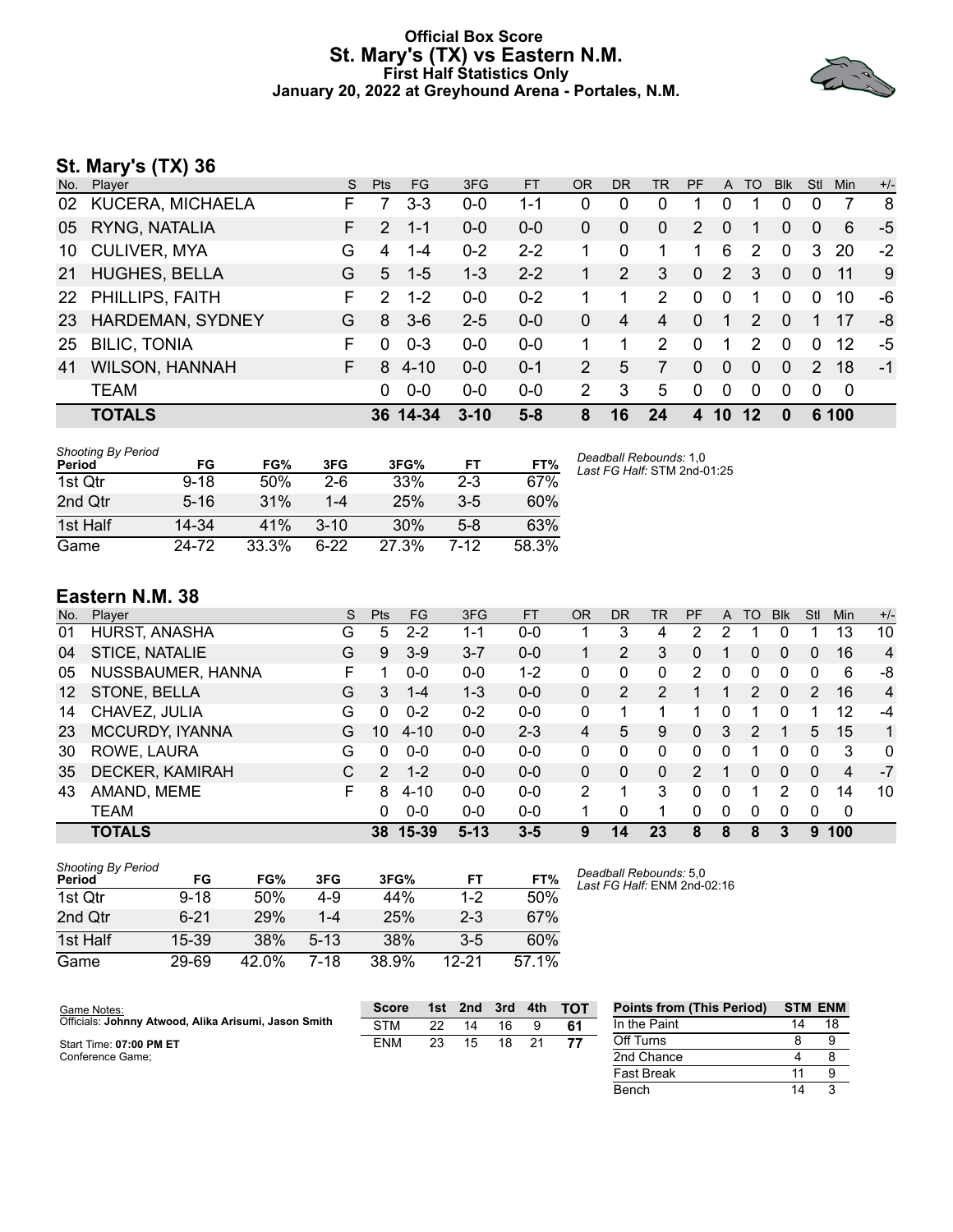#### **Official Box Score St. Mary's (TX) vs Eastern N.M. First Quarter Statistics Only January 20, 2022 at Greyhound Arena - Portales, N.M.**



## **St. Mary's (TX) 22**

| No.             | Player                | S. | <b>Pts</b>    | FG.     | 3FG     | <b>FT</b> | <b>OR</b> | D <sub>R</sub> | TR             | <b>PF</b> | A            | TO             | <b>Blk</b> | Stl            | Min | $+/-$          |
|-----------------|-----------------------|----|---------------|---------|---------|-----------|-----------|----------------|----------------|-----------|--------------|----------------|------------|----------------|-----|----------------|
| 10              | <b>CULIVER, MYA</b>   | G  | $\Omega$      | $0 - 2$ | $0 - 2$ | $0 - 0$   |           | 0              | 1.             | 0         | 5            |                | 0          | 3              | 10  | $-1$           |
|                 | 22 PHILLIPS, FAITH    | F. | 2             | $1 - 1$ | $0-0$   | $0-0$     | 0         | $\Omega$       | $\Omega$       | 0         | $\Omega$     | 0              | $\Omega$   | $\Omega$       | 3   | $-4$           |
| 23              | HARDEMAN, SYDNEY      | G  | 3             | $1 - 2$ | $1 - 2$ | 0-0       | 0         | 3              | 3              | $\Omega$  |              | 2              | $\Omega$   | $\Omega$       | 8   | -6             |
| 25 <sub>2</sub> | <b>BILIC, TONIA</b>   | F. | $\Omega$      | $0 - 2$ | $0 - 0$ | $0 - 0$   | 1         | $\Omega$       | 1              | $\Omega$  |              | 1              | $\Omega$   | $\overline{0}$ | 7   | $-1$           |
| 41              | <b>WILSON, HANNAH</b> | F. | 8             | $4-6$   | $0-0$   | $0 - 1$   |           | 0              | 1.             | 0         | $\mathbf 0$  | 0              | $\Omega$   | 0              | 10  | -1             |
|                 | 02 KUCERA, MICHAELA   | F. | $\mathcal{P}$ | $1 - 1$ | $0 - 0$ | $0 - 0$   | 0         | $\Omega$       | $\mathbf{0}$   | $\Omega$  | $\Omega$     | 1              | $\Omega$   | $\Omega$       | 3   | $\overline{7}$ |
| 05              | RYNG, NATALIA         | F. | $\mathcal{P}$ | $1 - 1$ | $0 - 0$ | $0-0$     | 0         | $\Omega$       | $\mathbf 0$    | 1         | $\Omega$     | 1              | $\Omega$   | $\Omega$       | 4   | -4             |
| 21              | <b>HUGHES, BELLA</b>  | G  | $5^{\circ}$   | $1 - 3$ | $1 - 2$ | $2 - 2$   |           |                | 2              | $\Omega$  | $\mathbf{0}$ | $\overline{0}$ | $\Omega$   | $\Omega$       | 5   | 5              |
|                 | <b>TEAM</b>           |    |               |         |         |           | 1         | 1              | $\overline{2}$ | 0         |              | 0              |            |                |     |                |
|                 | <b>TOTALS</b>         |    |               | 22 9-18 | $2 - 6$ | $2 - 3$   | 5         | 5              | 10             |           |              | 6              | 0          | 3              | 50  |                |
|                 |                       |    |               |         |         |           |           |                |                |           |              |                |            |                |     |                |

| <b>Shooting By Period</b><br>Period | FG       | FG%   | 3FG      | 3FG%  | FT      | FT%   | Deadball Rebounds: 1,0 |
|-------------------------------------|----------|-------|----------|-------|---------|-------|------------------------|
| 1st Qtr                             | $9 - 18$ | 50%   | $2-6$    | 33%   | $2 - 3$ | 67%   |                        |
| 2nd Qtr                             | $5 - 16$ | 31%   | $1 - 4$  | 25%   | $3-5$   | 60%   |                        |
| 1st Half                            | $9 - 18$ | 50%   | $2 - 6$  | 33%   | $2 - 3$ | 67%   |                        |
| 1st Half                            | 14-34    | 41%   | $3 - 10$ | 30%   | $5-8$   | 63%   |                        |
| Game                                | 24-72    | 33.3% | $6 - 22$ | 27.3% | 7-12    | 58.3% |                        |

## **Eastern N.M. 23**

| No. | Plaver            | S | <b>Pts</b> | FG       | 3FG     | <b>FT</b> | OR | <b>DR</b>    | TR             | PF          | A        | TO       | <b>Blk</b> | <b>Stl</b> | Min | $+/-$        |
|-----|-------------------|---|------------|----------|---------|-----------|----|--------------|----------------|-------------|----------|----------|------------|------------|-----|--------------|
| 01  | HURST, ANASHA     | G | 3          | 1-1      | $1 - 1$ | $0-0$     |    |              | 2              |             |          |          |            |            | 6   | 6            |
| 04  | STICE, NATALIE    | G | 9          | $3 - 7$  | $3-6$   | $0 - 0$   |    | 0            | 1              | 0           |          | 0        | 0          | 0          | 9   | 3            |
| 12  | STONE, BELLA      | G | 0          | $0 - 2$  | $0 - 1$ | $0-0$     | 0  | 2            | 2              | 0           |          | 2        | 0          | 2          | 9   | 3            |
| 23  | MCCURDY, IYANNA   | G | 4          | $2 - 3$  | $0 - 0$ | $0-0$     |    |              | $\overline{2}$ | 0           |          | $\Omega$ | 0          | 2          | 5   | $\Omega$     |
| 43  | AMAND, MEME       | F | 4          | $2 - 3$  | $0 - 0$ | $0-0$     |    |              | 2              | 0           | 0        | 0        |            | 0          | 6   | 6            |
| 05  | NUSSBAUMER, HANNA | F |            | $0 - 0$  | $0 - 0$ | $1 - 2$   | 0  | 0            | 0              | 0           | 0        | 0        | 0          | 0          | 4   | $-5$         |
| 14  | CHAVEZ, JULIA     | G | 0          | $0 - 1$  | $0 - 1$ | $0-0$     | 0  | 0            | 0              |             | 0        |          |            |            | 6   | -1           |
| 30  | ROWE, LAURA       | G | $\Omega$   | $0 - 0$  | $0 - 0$ | $0 - 0$   | 0  | 0            | 0              | 0           | $\Omega$ | 0        | 0          | 0          | 0   | $\mathbf{0}$ |
| 35  | DECKER, KAMIRAH   | С | 2          | 1-1      | $0 - 0$ | $0 - 0$   | 0  | 0            | $\Omega$       |             |          | 0        | 0          | 0          | 4   | $-7$         |
|     | <b>TEAM</b>       |   |            |          |         |           | 0  | $\mathbf{0}$ | 0              | $\mathbf 0$ |          | 0        |            |            |     |              |
|     | <b>TOTALS</b>     |   | 23         | $9 - 18$ | $4 - 9$ | $1 - 2$   |    | 5            | 9              | 3           | 5        | Δ        |            | 6          | 50  |              |

| <b>Shooting By Period</b><br>Period | FG.      | FG%   | 3FG      | 3FG%  | FT        | FT%   | Deadball Rebounds: 5,0 |
|-------------------------------------|----------|-------|----------|-------|-----------|-------|------------------------|
| 1st Qtr                             | $9 - 18$ | 50%   | $4-9$    | 44%   | 1-2       | 50%   |                        |
| 2nd Qtr                             | $6 - 21$ | 29%   | $1 - 4$  | 25%   | $2 - 3$   | 67%   |                        |
| 1st Half                            | $9 - 18$ | 50%   | $4-9$    | 44%   | 1-2       | 50%   |                        |
| 1st Half                            | 15-39    | 38%   | $5 - 13$ | 38%   | 3-5       | 60%   |                        |
| Game                                | 29-69    | 42.0% | 7-18     | 38.9% | $12 - 21$ | 57.1% |                        |

| Game Notes:                                          | <b>Score</b> | 1st | 2nd | 3rd | 4th | <b>TOT</b> | <b>Points (This Period)</b> | <b>STM</b>               | <b>ENM</b>               |
|------------------------------------------------------|--------------|-----|-----|-----|-----|------------|-----------------------------|--------------------------|--------------------------|
| Officials: Johnny Atwood, Alika Arisumi, Jason Smith | <b>STM</b>   | 22  | 14  | 16  |     | 61         | In the Paint                |                          | 10                       |
| Start Time: 07:00 PM ET                              | <b>ENM</b>   | 23  | 15  | 18  | 21  | 77         | Off Turns                   |                          |                          |
| Conference Game:                                     |              |     |     |     |     |            | 2nd Chance                  |                          |                          |
|                                                      |              |     |     |     |     |            | <b>Fast Break</b>           |                          |                          |
|                                                      |              |     |     |     |     |            | Bench                       |                          |                          |
|                                                      |              |     |     |     |     |            |                             | $\overline{\phantom{a}}$ | $\overline{\phantom{a}}$ |

|            |                | . .            |
|------------|----------------|----------------|
| Off Turns  |                |                |
| 2nd Chance |                | 3              |
| Fast Break | 2              | 5              |
| Bench      |                | 3              |
| Per Poss   | 1.100<br>10/20 | 1.211<br>10/19 |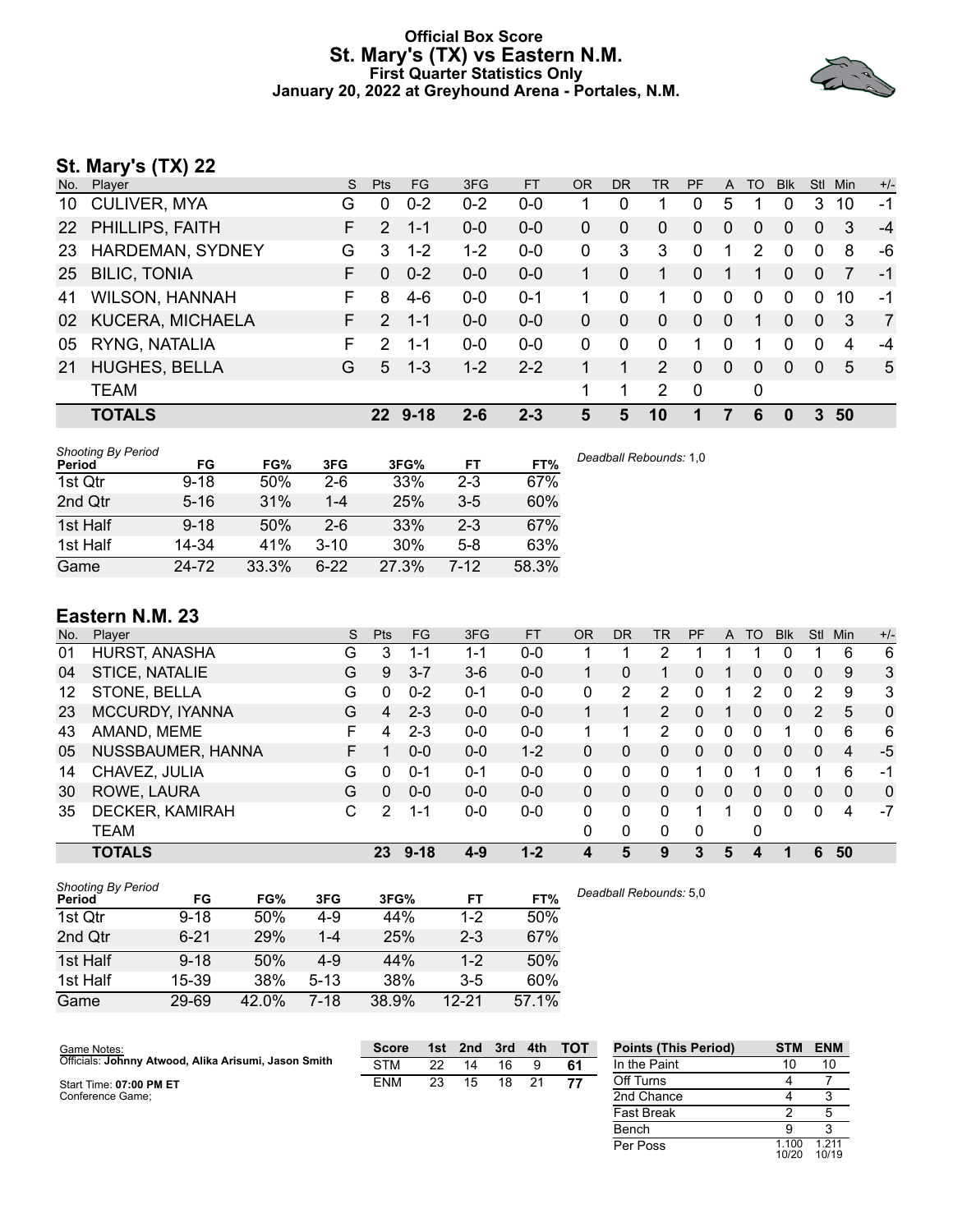#### **Official Play-By-Play St. Mary's (TX) vs Eastern N.M. First Quarter January 20, 2022 at Greyhound Arena - Portales, N.M.**



#### **Period 1**

#### **Starters:**

**St. Mary's (TX)**: 10 CULIVER,MYA (G); 22 PHILLIPS,FAITH (F); 23 HARDEMAN,SYDNEY (G); 25 BILIC,TONIA (F); 41 WILSON,HANNAH (F);<br>**Eastern N.M.**: 1 HURST,ANASHA (G); 4 STICE,NATALIE (G); 12 STONE,BELLA (G); 23 MCCURDY,IYANNA

| <b>Time</b> | VISITORS: St. Mary's (TX)              | <b>Score</b> | <b>Margin</b>  | HOME: Eastern N.M.                  |
|-------------|----------------------------------------|--------------|----------------|-------------------------------------|
| 09:47       | GOOD! JUMPER by PHILLIPS, FAITH        | $0 - 2$      | V <sub>2</sub> |                                     |
| 09:26       |                                        |              |                | MISSED JUMPER by MCCURDY, IYANNA    |
| 09:24       | REBOUND (DEF) by HARDEMAN, SYDNEY      |              |                |                                     |
| 09:04       | GOOD! 3PTR by HARDEMAN, SYDNEY         | $0 - 5$      | V <sub>5</sub> |                                     |
| 09:04       | ASSIST by CULIVER, MYA                 |              |                |                                     |
| 08:43       |                                        | $2 - 5$      | V <sub>3</sub> | GOOD! JUMPER by AMAND, MEME [PNT]   |
| 08:43       |                                        |              |                | ASSIST by MCCURDY, IYANNA           |
| 08:36       | TURNOVER (BADPASS) by HARDEMAN, SYDNEY |              |                |                                     |
| 08:36       |                                        |              |                | STEAL by MCCURDY, IYANNA            |
| 08:27       |                                        | $4 - 5$      | V <sub>1</sub> | GOOD! LAYUP by MCCURDY, IYANNA      |
| 08:19       | TURNOVER (LOSTBALL) by BILIC, TONIA    |              |                |                                     |
| 08:19       |                                        |              |                | STEAL by STONE, BELLA               |
| 08:12       |                                        |              |                | MISSED LAYUP by STICE, NATALIE      |
| 08:10       | REBOUND (DEF) by HARDEMAN, SYDNEY      |              |                |                                     |
| 07:58       | MISSED LAYUP by BILIC, TONIA           |              |                |                                     |
| 07:52       | REBOUND (OFF) by BILIC, TONIA          |              |                |                                     |
| 07:52       | MISSED LAYUP by BILIC, TONIA           |              |                |                                     |
| 07:50       |                                        |              |                | REBOUND (DEF) by AMAND, MEME        |
| 07:39       |                                        | $7 - 5$      | H <sub>2</sub> | GOOD! 3PTR by STICE, NATALIE        |
| 07:39       |                                        |              |                | ASSIST by HURST, ANASHA             |
| 07:23       | TURNOVER (BADPASS) by HARDEMAN, SYDNEY |              |                |                                     |
| 07:23       |                                        |              |                | STEAL by MCCURDY, IYANNA            |
| 07:17       |                                        | $9-5$        | H4             | GOOD! LAYUP by MCCURDY, IYANNA [FB] |
| 07:06       | MISSED 3PTR by CULIVER, MYA            |              |                |                                     |
| 07:03       |                                        |              |                | REBOUND (DEF) by STONE, BELLA       |
| 06:58       |                                        |              |                | MISSED 3PTR by STONE, BELLA         |
| 06:54       |                                        |              |                | REBOUND (OFF) by MCCURDY, IYANNA    |
| 06:46       |                                        |              |                | MISSED 3PTR by STICE, NATALIE       |
| 06:42       |                                        |              |                | REBOUND (OFF) by HURST, ANASHA      |
| 06:40       |                                        |              |                | TURNOVER (TRAVEL) by HURST, ANASHA  |
| 06:40       | SUB OUT: PHILLIPS, FAITH               |              |                |                                     |
| 06:40       | SUB OUT: BILIC, TONIA                  |              |                |                                     |
| 06:40       | SUB IN: RYNG, NATALIA                  |              |                |                                     |
| 06:40       | SUB IN: HUGHES, BELLA                  |              |                |                                     |
| 06:22       | MISSED LAYUP by HUGHES, BELLA          |              |                |                                     |
| 06:22       |                                        |              |                | BLOCK by AMAND, MEME                |
| 06:16       |                                        |              |                | REBOUND (DEF) by MCCURDY, IYANNA    |
| 06:16       |                                        |              |                | MISSED 3PTR by STICE, NATALIE       |
| 06:13       | REBOUND (DEF) by HUGHES, BELLA         |              |                |                                     |
| 05:59       | GOOD! LAYUP by WILSON, HANNAH [PNT]    | $9 - 7$      | H <sub>2</sub> |                                     |
| 05:59       | ASSIST by CULIVER, MYA                 |              |                |                                     |
| 05:59       |                                        |              |                | FOUL (PERSONAL) by HURST, ANASHA    |
| 05:59       |                                        |              |                | SUB OUT: MCCURDY, IYANNA            |
| 05:59       |                                        |              |                | SUB IN: CHAVEZ, JULIA               |
| 05:59       | MISSED FT by WILSON, HANNAH            |              |                |                                     |
| 05:57       |                                        |              |                | REBOUND (DEF) by STONE, BELLA       |
| 05:51       |                                        |              |                | MISSED LAYUP by STONE, BELLA        |
| 05:49       |                                        |              |                | REBOUND (OFF) by AMAND, MEME        |
| 05:48       |                                        | $11 - 7$     | H4             | GOOD! LAYUP by AMAND, MEME          |
| 05:34       | TURNOVER (BADPASS) by RYNG, NATALIA    |              |                |                                     |
| 05:34       |                                        |              |                | STEAL by HURST, ANASHA              |
| 05:29       |                                        | $14 - 7$     | H7             | GOOD! 3PTR by HURST, ANASHA [FB]    |
| 05:06       | MISSED 3PTR by HARDEMAN, SYDNEY        |              |                |                                     |
| 05:02       |                                        |              |                | REBOUND (DEF) by HURST, ANASHA      |
| 04:52       |                                        |              |                | MISSED LAYUP by AMAND, MEME         |
| 04:49       | REBOUND (DEF) by HARDEMAN, SYDNEY      |              |                |                                     |
| 04:46       | GOOD! LAYUP by RYNG, NATALIA [FB]      | $14-9$       | H <sub>5</sub> |                                     |
| 04:46       | ASSIST by HARDEMAN, SYDNEY             |              |                |                                     |
| 04:26       |                                        | $17-9$       | H <sub>8</sub> | GOOD! 3PTR by STICE, NATALIE        |
| 04:26       |                                        |              |                | ASSIST by STONE, BELLA              |
| 04:14       |                                        |              |                | FOUL (PERSONAL) by CHAVEZ, JULIA    |
| 04:14       |                                        |              |                |                                     |
| 04:14       |                                        |              |                | SUB OUT: HURST, ANASHA              |
| 04:14       |                                        |              |                | SUB OUT: AMAND, MEME                |
| 04:14       |                                        |              |                | SUB IN: NUSSBAUMER, HANNA           |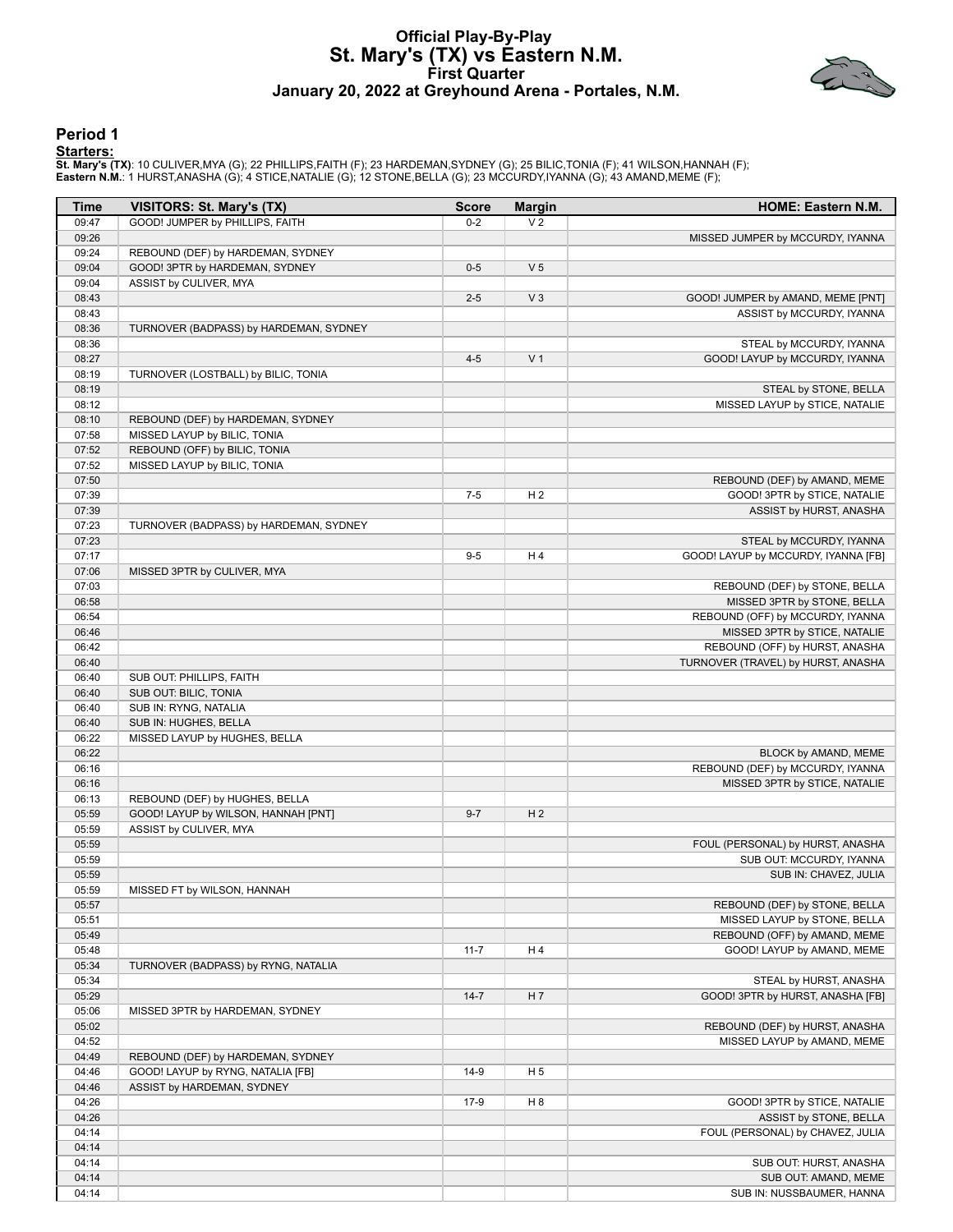| <b>Time</b> | <b>VISITORS: St. Mary's (TX)</b>        | <b>Score</b> | <b>Margin</b>  | HOME: Eastern N.M.                   |
|-------------|-----------------------------------------|--------------|----------------|--------------------------------------|
| 04:14       |                                         |              |                | SUB IN: DECKER, KAMIRAH              |
| 04:14       | GOOD! FT by HUGHES, BELLA               | $17-10$      | H <sub>7</sub> |                                      |
| 04:14       | GOOD! FT by HUGHES, BELLA               | $17 - 11$    | H <sub>6</sub> |                                      |
| 04:14       | SUB OUT: HUGHES, BELLA                  |              |                |                                      |
| 04:14       | SUB IN: BILIC, TONIA                    |              |                |                                      |
| 03:59       |                                         |              |                | MISSED 3PTR by CHAVEZ, JULIA         |
| 03:54       |                                         |              |                | REBOUND (OFF) by STICE, NATALIE      |
| 03:43       | FOUL (PERSONAL) by RYNG, NATALIA        |              |                |                                      |
| 03:43       |                                         |              |                | MISSED FT by NUSSBAUMER, HANNA       |
| 03:43       |                                         |              |                | REBOUND (OFF) by TEAM                |
| 03:43       |                                         | $18 - 11$    | H 7            | GOOD! FT by NUSSBAUMER, HANNA        |
| 03:26       | MISSED LAYUP by WILSON, HANNAH          |              |                |                                      |
| 03:20       | REBOUND (OFF) by WILSON, HANNAH         |              |                |                                      |
| 03:20       | GOOD! LAYUP by WILSON, HANNAH           | $18 - 13$    | H <sub>5</sub> |                                      |
| 03:07       |                                         | $21 - 13$    | H <sub>8</sub> | GOOD! 3PTR by STICE, NATALIE         |
| 03:07       |                                         |              |                | ASSIST by DECKER, KAMIRAH            |
| 02:48       | SUB OUT: RYNG, NATALIA                  |              |                |                                      |
| 02:48       | SUB OUT: HARDEMAN, SYDNEY               |              |                |                                      |
| 02:48       | SUB IN: KUCERA, MICHAELA                |              |                |                                      |
| 02:48       | SUB IN: HUGHES, BELLA                   |              |                |                                      |
| 02:45       | MISSED 3PTR by HUGHES, BELLA            |              |                |                                      |
| 02:44       | REBOUND (OFF) by TEAM                   |              |                |                                      |
| 02:44       |                                         |              |                | FOUL (PERSONAL) by DECKER, KAMIRAH   |
| 02:36       | TURNOVER (LOSTBALL) by KUCERA, MICHAELA |              |                |                                      |
| 02:36       |                                         |              |                | STEAL by CHAVEZ, JULIA               |
| 02:31       |                                         |              |                | TURNOVER (LOSTBALL) by STONE, BELLA  |
| 02:31       | STEAL by CULIVER, MYA                   |              |                |                                      |
| 02:26       | TURNOVER (LOSTBALL) by CULIVER, MYA     |              |                |                                      |
| 02:26       |                                         |              |                | STEAL by STONE, BELLA                |
| 02:25       |                                         |              |                | TURNOVER (LOSTBALL) by STONE, BELLA  |
| 02:25       | STEAL by CULIVER, MYA                   |              |                |                                      |
| 02:15       | GOOD! LAYUP by WILSON, HANNAH [PNT]     | 21-15        | H 6            |                                      |
| 02:15       | ASSIST by BILIC, TONIA                  |              |                |                                      |
| 02:07       |                                         | $23 - 15$    | H <sub>8</sub> | GOOD! LAYUP by DECKER, KAMIRAH [PNT] |
| 02:07       |                                         |              |                | ASSIST by STICE, NATALIE             |
| 01:46       | GOOD! 3PTR by HUGHES, BELLA             | $23 - 18$    | H 5            |                                      |
| 01:46       | ASSIST by CULIVER, MYA                  |              |                |                                      |
| 01:14       |                                         |              |                | TURNOVER (LOSTBALL) by CHAVEZ, JULIA |
| 01:14       | STEAL by CULIVER, MYA                   |              |                |                                      |
| 01:02       | GOOD! JUMPER by KUCERA, MICHAELA        | 23-20        | H <sub>3</sub> |                                      |
| 01:02       | ASSIST by CULIVER, MYA                  |              |                |                                      |
| 00:42       |                                         |              |                | MISSED 3PTR by STICE, NATALIE        |
| 00:40       | REBOUND (DEF) by TEAM                   |              |                |                                      |
| 00:40       |                                         |              |                | SUB OUT: STICE, NATALIE              |
| 00:40       |                                         |              |                | SUB OUT: NUSSBAUMER, HANNA           |
| 00:40       |                                         |              |                | SUB OUT: STONE, BELLA                |
| 00:40       |                                         |              |                | SUB IN: HURST, ANASHA                |
| 00:40       |                                         |              |                | SUB IN: MCCURDY, IYANNA              |
| 00:40       |                                         |              |                | SUB IN: AMAND, MEME                  |
| 00:40       | SUB OUT: BILIC, TONIA                   |              |                |                                      |
| 00:40       | SUB IN: HARDEMAN, SYDNEY                |              |                |                                      |
| 00:21       | MISSED 3PTR by CULIVER, MYA             |              |                |                                      |
| 00:15       | REBOUND (OFF) by HUGHES, BELLA          |              |                |                                      |
| 00:11       | MISSED JUMPER by WILSON, HANNAH         |              |                |                                      |
| 00:08       | REBOUND (OFF) by CULIVER, MYA           |              |                |                                      |
| 00:07       | GOOD! LAYUP by WILSON, HANNAH [PNT]     | 23-22        | H 1            |                                      |
| 00:07       | ASSIST by CULIVER, MYA                  |              |                |                                      |

## **St. Mary's (TX) 22, Eastern N.M. 23**

| <b>Points (This Period)</b> | <b>STM</b>     | <b>ENM</b>     |
|-----------------------------|----------------|----------------|
| In the Paint                | 10             | 10             |
| Off Turns                   |                |                |
| 2nd Chance                  |                | 3              |
| <b>Fast Break</b>           |                | 5              |
| Bench                       |                | ว              |
| Per Poss                    | 1.100<br>10/20 | 1.211<br>10/19 |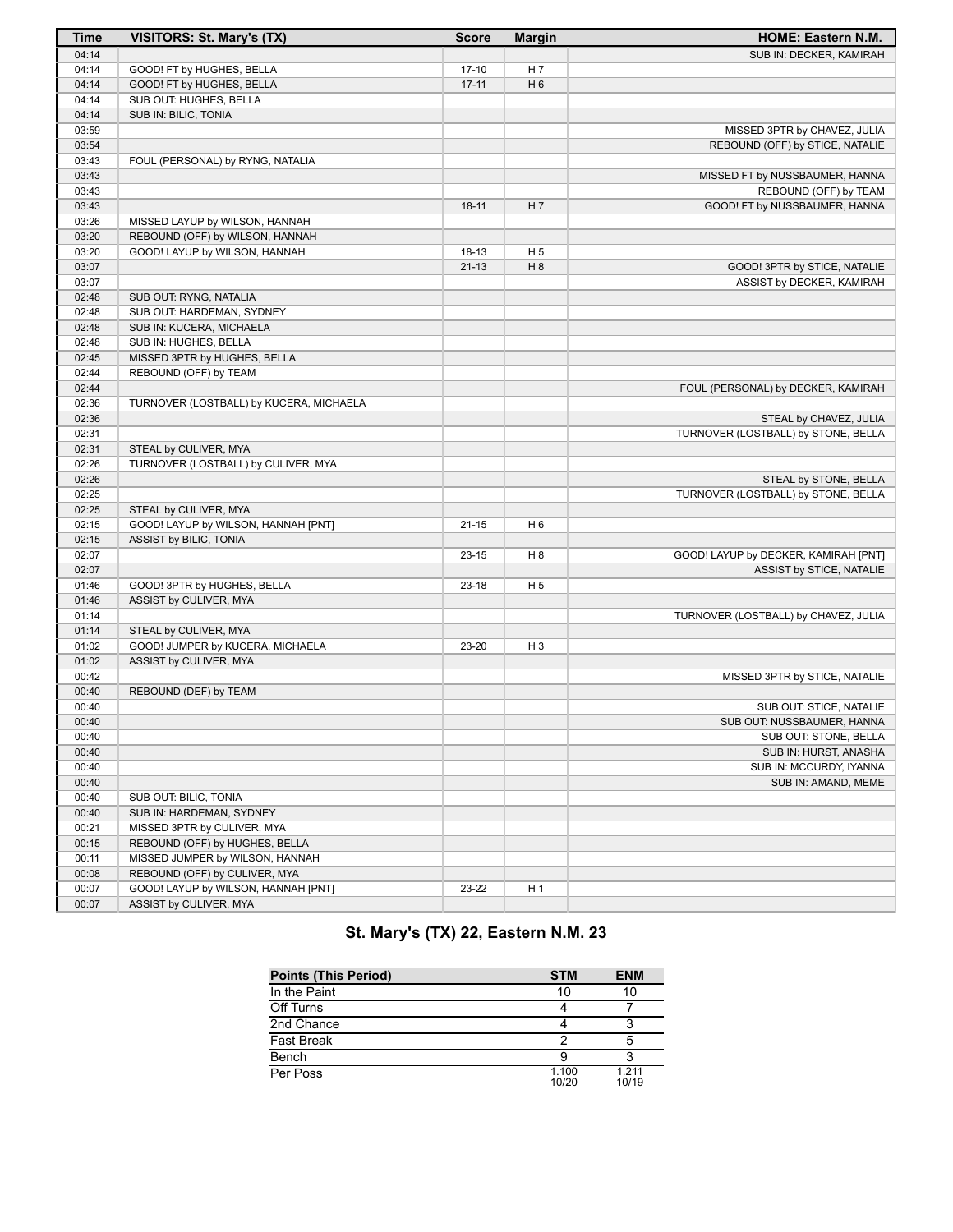#### **Official Box Score St. Mary's (TX) vs Eastern N.M. Second Quarter Statistics Only January 20, 2022 at Greyhound Arena - Portales, N.M.**



## **St. Mary's (TX) 14**

| No.             | Player                  | S. | <b>Pts</b>   | FG.     | 3FG     | <b>FT</b> | <b>OR</b> | <b>DR</b> | TR             | <b>PF</b> | A            | TO       | <b>Blk</b>   | Stl            | Min            | $+/-$          |
|-----------------|-------------------------|----|--------------|---------|---------|-----------|-----------|-----------|----------------|-----------|--------------|----------|--------------|----------------|----------------|----------------|
| 10              | <b>CULIVER, MYA</b>     | G  | 4            | $1 - 2$ | $0 - 0$ | $2 - 2$   | 0         | 0         | 0              |           |              |          | 0            | 0              | 10             | -1             |
| 22              | <b>PHILLIPS, FAITH</b>  | F. | $\Omega$     | $0 - 1$ | $0 - 0$ | $0 - 2$   |           |           | $\overline{2}$ | 0         | $\Omega$     | 1        | $\Omega$     | $\Omega$       | 7              | $-2$           |
| 23              | HARDEMAN, SYDNEY        | G  | 5            | $2 - 4$ | $1 - 3$ | $0-0$     | 0         |           | 1.             | $\Omega$  | $\mathbf 0$  | 0        | 0            |                | 9              | $-2$           |
| 25 <sub>2</sub> | <b>BILIC, TONIA</b>     | F. | $\Omega$     | $0 - 1$ | $0-0$   | $0 - 0$   | 0         |           | 1              | 0         | $\mathbf{0}$ | 1        | $\Omega$     | $\Omega$       | 5              | $-4$           |
| 41              | <b>WILSON, HANNAH</b>   | F  | <sup>0</sup> | $0 - 4$ | $0-0$   | $0-0$     |           | 5         | 6              | $\Omega$  | $\mathbf 0$  | 0        | $\Omega$     | $\overline{2}$ | 8              | $\mathbf 0$    |
| 02              | <b>KUCERA, MICHAELA</b> | F. | 5            | $2 - 2$ | $0-0$   | $1 - 1$   | 0         | $\Omega$  | $\Omega$       | 1         | $\Omega$     | $\Omega$ | $\Omega$     | $\Omega$       | $\overline{4}$ | $\mathbf{1}$   |
| 05              | RYNG, NATALIA           | F  | 0            | $0 - 0$ | $0-0$   | $0-0$     | 0         | $\Omega$  | 0              | 1         | $\Omega$     | 0        | $\Omega$     | $\Omega$       | 2              | -1             |
| 21              | <b>HUGHES, BELLA</b>    | G  | $\Omega$     | $0 - 2$ | $0 - 1$ | $0 - 0$   | 0         |           | 1              | $\Omega$  | $2^{\circ}$  | 3        | $\mathbf{0}$ | $\Omega$       | 6              | $\overline{4}$ |
|                 | <b>TEAM</b>             |    |              |         |         |           | 1         | 2         | 3              | 0         |              | 0        |              |                |                |                |
|                 | <b>TOTALS</b>           |    |              | 14 5-16 | 1-4     | $3 - 5$   | 3         | 11        | 14             | 3         | 3            | 6        | 0            | 3              | 50             |                |
|                 |                         |    |              |         |         |           |           |           |                |           |              |          |              |                |                |                |

| <b>Shooting By Period</b><br>Period | FG       | FG%   | 3FG      | 3FG%  | FT      | FT%   | Deadball Rebounds: 1,0 |
|-------------------------------------|----------|-------|----------|-------|---------|-------|------------------------|
| 3rd Qtr                             | $6 - 20$ | 30%   | $3 - 7$  | 43%   | $1-2$   | 50%   |                        |
| 4th Qtr                             | $4 - 18$ | 22%   | $0 - 5$  | 00%   | $1 - 2$ | 50%   |                        |
| 2nd Half                            | $5 - 16$ | 31%   | $1 - 4$  | 25%   | $3-5$   | 60%   |                        |
| 2nd Half                            | 10-38    | 26%   | $3 - 12$ | 25%   | $2 - 4$ | 50%   |                        |
| Game                                | 24 72    | 33.3% | $6 - 22$ | 27.3% | 7-12    | 58.3% |                        |

## **Eastern N.M. 15**

| No. | Plaver            | S  | <b>Pts</b> | <b>FG</b> | 3FG     | <b>FT</b> | <b>OR</b> | DR | TR       | PF       | A | TO       | <b>Blk</b> | Stl | Min      | $+/-$        |
|-----|-------------------|----|------------|-----------|---------|-----------|-----------|----|----------|----------|---|----------|------------|-----|----------|--------------|
| 01  | HURST, ANASHA     | G  | 2          | $1 - 1$   | $0 - 0$ | $0 - 0$   | 0         | 2  | າ        |          |   | 0        | 0          | 0   |          | 4            |
| 04  | STICE, NATALIE    | G  | 0          | $0 - 2$   | $0 - 1$ | $0 - 0$   | 0         | 2  | 2        | 0        | 0 | 0        | 0          | 0   |          | 1            |
| 12  | STONE, BELLA      | G  | 3          | $1 - 2$   | $1 - 2$ | $0-0$     | 0         | 0  | 0        | 1        | 0 | 0        | 0          | 0   |          | 1            |
| 23  | MCCURDY, IYANNA   | G  | 6          | $2 - 7$   | $0 - 0$ | $2 - 3$   | 3         | 4  |          | 0        | 2 | 2        |            | 3   | 10       | 1            |
| 43  | AMAND, MEME       | F  | 4          | $2 - 7$   | 0-0     | $0-0$     |           | 0  | 1        | 0        | 0 |          |            | 0   | 8        | 4            |
| 05  | NUSSBAUMER, HANNA | F. | 0          | $0 - 0$   | $0 - 0$ | $0 - 0$   | 0         | 0  | 0        | 2        | 0 | 0        | 0          | 0   | 2        | $-3$         |
| 14  | CHAVEZ, JULIA     | G  | 0          | $0 - 1$   | $0 - 1$ | $0-0$     | 0         | 4  | 1        | 0        | 0 | 0        | 0          | 0   | 6        | -3           |
| 30  | ROWE, LAURA       | G  | $\Omega$   | $0 - 0$   | $0 - 0$ | $0 - 0$   | 0         | 0  | 0        | 0        | 0 |          | 0          | 0   | 3        | $\Omega$     |
| 35  | DECKER, KAMIRAH   | С  | $\Omega$   | $0 - 1$   | 0-0     | $0 - 0$   | $\Omega$  | 0  | $\Omega$ |          | 0 | $\Omega$ | 0          | 0   | $\Omega$ | $\mathbf{0}$ |
|     | <b>TEAM</b>       |    |            |           |         |           |           | 0  | 1        | $\Omega$ |   | 0        |            |     |          |              |
|     | <b>TOTALS</b>     |    | 15         | $6 - 21$  | $1 - 4$ | $2 - 3$   | 5         | 9  | 14       | 5        | 3 | Δ        | 2          | 3   | 50       |              |

| <b>Shooting By Period</b><br>Period | FG       | FG%   | 3FG     | 3FG%   | FT        | FT%   | Deadball Rebounds: 5,0 |
|-------------------------------------|----------|-------|---------|--------|-----------|-------|------------------------|
| 3rd Qtr                             | 7-17     | 41%   | $0 - 2$ | $00\%$ | $4 - 7$   | 57%   |                        |
| 4th Qtr                             | $7 - 13$ | 54%   | $2 - 3$ | 67%    | $5-9$     | 56%   |                        |
| 2nd Half                            | $6 - 21$ | 29%   | $1 - 4$ | 25%    | $2 - 3$   | 67%   |                        |
| 2nd Half                            | 14-30    | 47%   | $2 - 5$ | 40%    | $9 - 16$  | 56%   |                        |
| Game                                | 29-69    | 42.0% | 7-18    | 38.9%  | $12 - 21$ | 57.1% |                        |

| Game Notes:                                          | <b>Score</b> | 1st l | 2nd | 3rd | 4th | <b>TOT</b> | <b>Points (This Period)</b> | <b>STM</b>    | <b>ENM</b>    |
|------------------------------------------------------|--------------|-------|-----|-----|-----|------------|-----------------------------|---------------|---------------|
| Officials: Johnny Atwood, Alika Arisumi, Jason Smith | <b>STM</b>   | 22    | 14  | 16  |     | 61         | In the Paint                | 4             |               |
| Start Time: 07:00 PM ET                              | <b>ENM</b>   | 23    | 15  | 18  | 21  | 77         | Off Turns                   |               |               |
| Conference Game:                                     |              |       |     |     |     |            | 2nd Chance                  |               |               |
|                                                      |              |       |     |     |     |            | <b>Fast Break</b>           |               |               |
|                                                      |              |       |     |     |     |            | Bench                       |               |               |
|                                                      |              |       |     |     |     |            | Per Poss                    | 0.667<br>7/21 | 0.714<br>7/21 |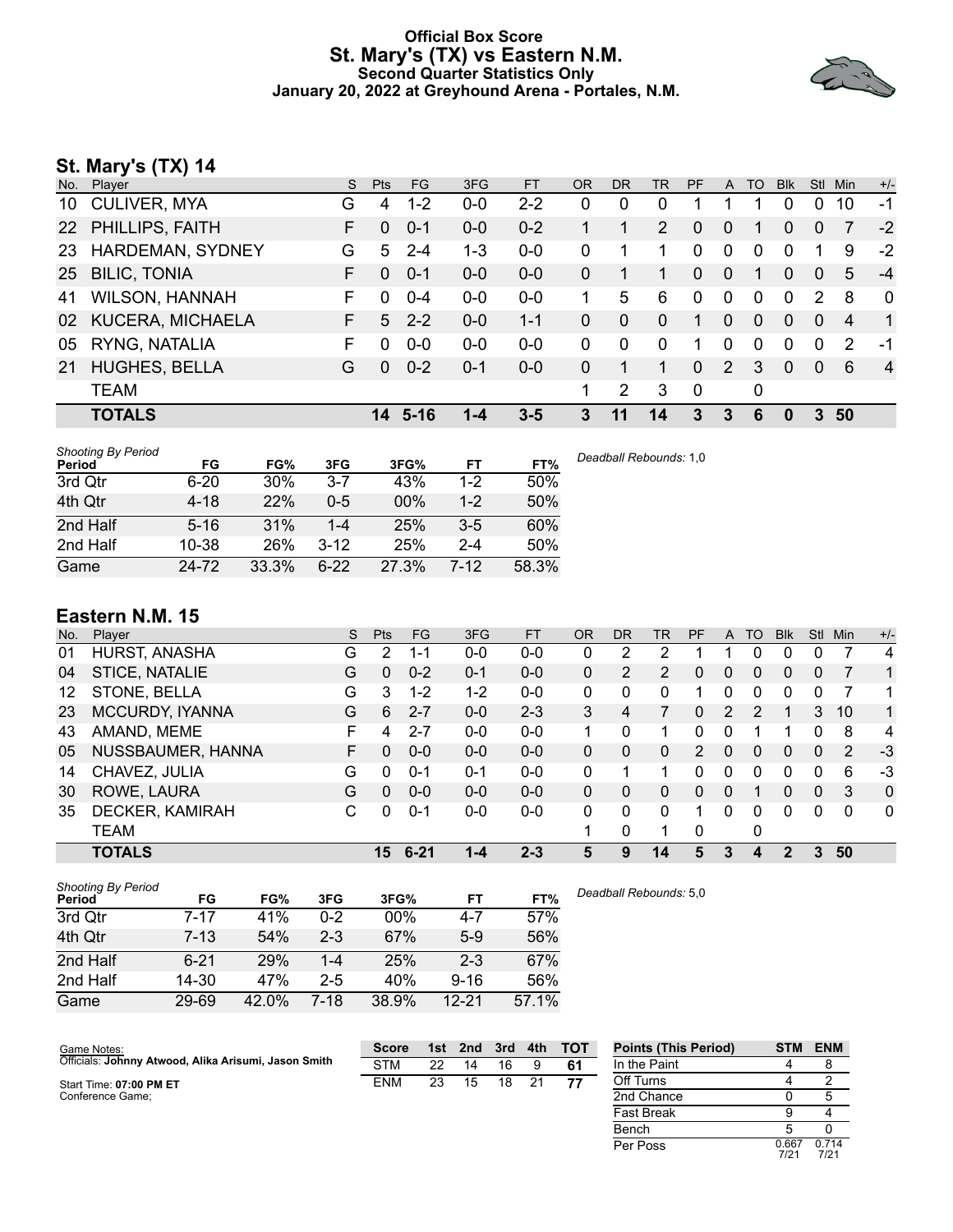#### **Official Play-By-Play St. Mary's (TX) vs Eastern N.M. Second Quarter January 20, 2022 at Greyhound Arena - Portales, N.M.**



#### **Period 2**

**Starters:**

**St. Mary's (TX)**: 10 CULIVER,MYA (G); 22 PHILLIPS,FAITH (F); 23 HARDEMAN,SYDNEY (G); 25 BILIC,TONIA (F); 41 WILSON,HANNAH (F);<br>**Eastern N.M.**: 1 HURST,ANASHA (G); 4 STICE,NATALIE (G); 12 STONE,BELLA (G); 23 MCCURDY,IYANNA

| Time           | VISITORS: St. Mary's (TX)                                        | <b>Score</b> | <b>Margin</b>  | <b>HOME: Eastern N.M.</b>             |
|----------------|------------------------------------------------------------------|--------------|----------------|---------------------------------------|
| 10:00          | SUB OUT: KUCERA, MICHAELA                                        |              |                |                                       |
| 10:00          | SUB IN: PHILLIPS, FAITH                                          |              |                |                                       |
| 09:50          |                                                                  |              |                | MISSED JUMPER by DECKER, KAMIRAH      |
| 09:46          |                                                                  |              |                | REBOUND (OFF) by AMAND, MEME          |
| 09:46          |                                                                  |              |                | MISSED LAYUP by AMAND, MEME           |
| 09:46          | REBOUND (DEF) by TEAM                                            |              |                |                                       |
| 09:46          |                                                                  |              |                | FOUL (PERSONAL) by DECKER, KAMIRAH    |
| 09:35          | TURNOVER (BADPASS) by HUGHES, BELLA                              |              |                |                                       |
| 09:35          |                                                                  |              |                | SUB OUT: DECKER, KAMIRAH              |
| 09:35          |                                                                  |              |                | SUB IN: ROWE, LAURA                   |
| 09:18          |                                                                  |              |                | MISSED JUMPER by MCCURDY, IYANNA      |
| 09:14          | REBOUND (DEF) by WILSON, HANNAH                                  |              |                |                                       |
| 09:08          | TURNOVER (BADPASS) by CULIVER, MYA                               |              |                |                                       |
| 09:08<br>09:03 |                                                                  |              |                | STEAL by MCCURDY, IYANNA              |
| 09:02          |                                                                  |              |                | MISSED LAYUP by MCCURDY, IYANNA       |
| 09:02          | SUB OUT: HUGHES, BELLA                                           |              |                | REBOUND (OFF) by TEAM                 |
| 09:02          | SUB IN: BILIC, TONIA                                             |              |                |                                       |
| 08:59          |                                                                  |              |                | MISSED 3PTR by CHAVEZ, JULIA          |
| 08:55          | REBOUND (DEF) by PHILLIPS, FAITH                                 |              |                |                                       |
| 08:46          | TURNOVER (TRAVEL) by BILIC, TONIA                                |              |                |                                       |
| 08:23          |                                                                  | $25 - 22$    | $H_3$          | GOOD! JUMPER by HURST, ANASHA         |
| 08:03          | MISSED 3PTR by HARDEMAN, SYDNEY                                  |              |                |                                       |
| 08:00          |                                                                  |              |                | REBOUND (DEF) by HURST, ANASHA        |
| 07:55          |                                                                  |              |                | TURNOVER (LOSTBALL) by ROWE, LAURA    |
| 07:55          | STEAL by WILSON, HANNAH                                          |              |                |                                       |
| 07:49          | GOOD! JUMPER by HARDEMAN, SYDNEY [FB]                            | 25-24        | H <sub>1</sub> |                                       |
| 07:26          |                                                                  |              |                | MISSED JUMPER by AMAND, MEME          |
| 07:23          | REBOUND (DEF) by BILIC, TONIA                                    |              |                |                                       |
| 07:05          | MISSED JUMPER by CULIVER, MYA                                    |              |                |                                       |
| 07:03          | REBOUND (OFF) by WILSON, HANNAH                                  |              |                |                                       |
| 07:03          |                                                                  |              |                | SUB OUT: CHAVEZ, JULIA                |
| 07:03          |                                                                  |              |                | SUB OUT: ROWE, LAURA                  |
| 07:03          |                                                                  |              |                | SUB IN: STICE, NATALIE                |
| 07:03          |                                                                  |              |                | SUB IN: STONE, BELLA                  |
| 07:03          | SUB OUT: PHILLIPS, FAITH                                         |              |                |                                       |
| 07:03          | SUB OUT: BILIC, TONIA                                            |              |                |                                       |
| 07:03          | SUB OUT: WILSON, HANNAH                                          |              |                |                                       |
| 07:03          | SUB IN: KUCERA, MICHAELA                                         |              |                |                                       |
| 07:03          | SUB IN: RYNG, NATALIA                                            |              |                |                                       |
| 07:03          | SUB IN: HUGHES, BELLA                                            |              |                |                                       |
| 06:59          | MISSED 3PTR by HARDEMAN, SYDNEY                                  |              |                |                                       |
| 06:56          |                                                                  |              |                | REBOUND (DEF) by HURST, ANASHA        |
| 06:45          |                                                                  |              |                | MISSED LAYUP by AMAND, MEME           |
| 06:44          |                                                                  |              |                | REBOUND (OFF) by MCCURDY, IYANNA      |
| 06:44          | FOUL (PERSONAL) by RYNG, NATALIA                                 |              |                |                                       |
| 06:44          |                                                                  | 26-24        | H <sub>2</sub> | GOOD! FT by MCCURDY, IYANNA           |
| 06:44          |                                                                  | $27 - 24$    | $H_3$          | GOOD! FT by MCCURDY, IYANNA           |
| 06:39          |                                                                  |              |                | SUB OUT: AMAND, MEME                  |
| 06:39          |                                                                  |              |                | SUB IN: NUSSBAUMER, HANNA             |
| 06:39          | SUB OUT: RYNG, NATALIA                                           |              |                |                                       |
| 06:39          | SUB IN: WILSON, HANNAH                                           |              |                |                                       |
| 06:23          | MISSED JUMPER by WILSON, HANNAH                                  |              |                |                                       |
| 06:19          |                                                                  |              |                | REBOUND (DEF) by MCCURDY, IYANNA      |
| 06:14          | REBOUND (DEF) by WILSON, HANNAH                                  |              |                | MISSED 3PTR by STICE, NATALIE         |
| 06:10<br>06:04 |                                                                  | 27-26        | H <sub>1</sub> |                                       |
| 06:04          | GOOD! LAYUP by KUCERA, MICHAELA [PNT]<br>ASSIST by HUGHES, BELLA |              |                |                                       |
| 06:04          |                                                                  |              |                | FOUL (PERSONAL) by NUSSBAUMER, HANNA  |
| 06:04          | SUB OUT: HARDEMAN, SYDNEY                                        |              |                |                                       |
| 06:04          | SUB IN: BILIC, TONIA                                             |              |                |                                       |
| 06:04          | GOOD! FT by KUCERA, MICHAELA                                     | $27 - 27$    | $\mathsf T$    |                                       |
| 05:50          |                                                                  | 29-27        | H <sub>2</sub> | GOOD! JUMPER by MCCURDY, IYANNA [PNT] |
| 05:50          |                                                                  |              |                | ASSIST by HURST, ANASHA               |
| 05:40          | TURNOVER (TRAVEL) by HUGHES, BELLA                               |              |                |                                       |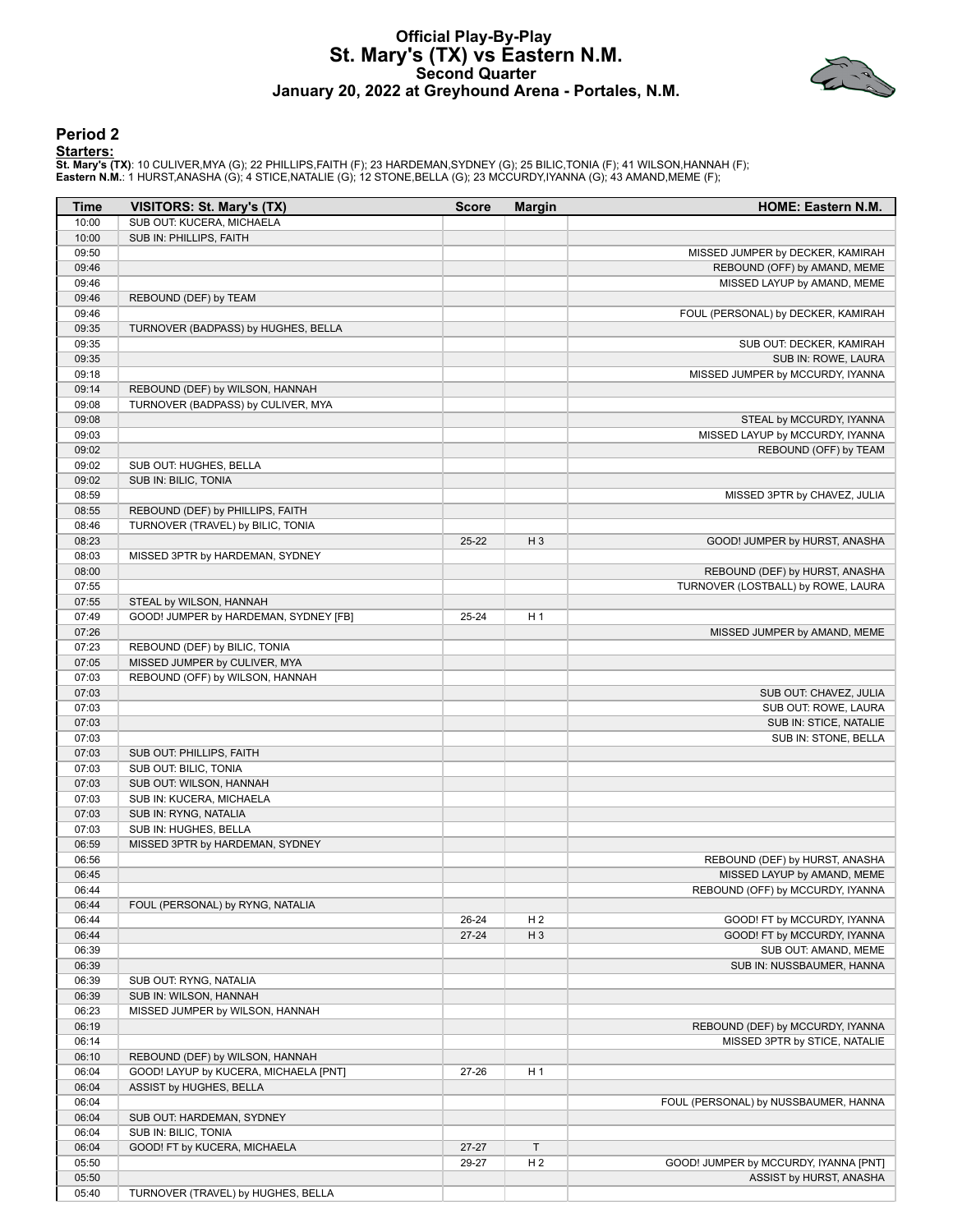| Time           | VISITORS: St. Mary's (TX)                | <b>Score</b> | <b>Margin</b>  | HOME: Eastern N.M.                      |
|----------------|------------------------------------------|--------------|----------------|-----------------------------------------|
| 05:28          |                                          |              |                | MISSED LAYUP by MCCURDY, IYANNA         |
| 05:28          | REBOUND (DEF) by WILSON, HANNAH          |              |                |                                         |
| 05:28          |                                          |              |                | FOUL (PERSONAL) by NUSSBAUMER, HANNA    |
| 05:17          | MISSED LAYUP by WILSON, HANNAH           |              |                |                                         |
| 05:14          |                                          |              |                | REBOUND (DEF) by MCCURDY, IYANNA        |
| 05:13          |                                          |              |                | TURNOVER (LOSTBALL) by MCCURDY, IYANNA  |
| 05:13          | STEAL by WILSON, HANNAH                  |              |                |                                         |
| 05:07          | GOOD! LAYUP by KUCERA, MICHAELA [FB/PNT] | 29-29        | Т              |                                         |
| 05:07          | ASSIST by HUGHES, BELLA                  |              |                |                                         |
| 04:51          | FOUL (PERSONAL) by KUCERA, MICHAELA      |              |                |                                         |
| 04:51          |                                          |              |                |                                         |
| 04:51          |                                          |              |                | SUB OUT: NUSSBAUMER, HANNA              |
| 04:51          |                                          |              |                | SUB IN: AMAND, MEME                     |
| 04:51          | SUB OUT: KUCERA, MICHAELA                |              |                |                                         |
| 04:51          | SUB OUT: HUGHES, BELLA                   |              |                |                                         |
| 04:51          | SUB IN: PHILLIPS, FAITH                  |              |                |                                         |
| 04:51          | SUB IN: HARDEMAN, SYDNEY                 |              |                |                                         |
| 04:45          |                                          |              |                | MISSED JUMPER by STICE, NATALIE         |
| 04:40          |                                          |              |                | REBOUND (OFF) by MCCURDY, IYANNA        |
| 04:40          |                                          |              |                | MISSED LAYUP by MCCURDY, IYANNA         |
| 04:39          |                                          |              |                | REBOUND (OFF) by MCCURDY, IYANNA        |
| 04:31          |                                          | 32-29        | $H_3$          | GOOD! 3PTR by STONE, BELLA              |
| 04:31<br>04:14 |                                          |              |                | ASSIST by MCCURDY, IYANNA               |
| 04:11          | MISSED JUMPER by PHILLIPS, FAITH         |              |                | REBOUND (DEF) by MCCURDY, IYANNA        |
| 04:08          |                                          | 34-29        | H <sub>5</sub> | GOOD! LAYUP by AMAND, MEME [FB/PNT]     |
| 04:08          |                                          |              |                | ASSIST by MCCURDY, IYANNA               |
| 03:50          |                                          |              |                | FOUL (PERSONAL) by HURST, ANASHA        |
| 03:50          | MISSED FT by PHILLIPS, FAITH             |              |                |                                         |
| 03:50          | REBOUND (OFF) by TEAM                    |              |                |                                         |
| 03:50          | MISSED FT by PHILLIPS, FAITH             |              |                |                                         |
| 03:48          |                                          |              |                | REBOUND (DEF) by STICE, NATALIE         |
| 03:36          |                                          |              |                | MISSED 3PTR by STONE, BELLA             |
| 03:32          | REBOUND (DEF) by HARDEMAN, SYDNEY        |              |                |                                         |
| 03:28          |                                          |              |                | FOUL (PERSONAL) by STONE, BELLA         |
| 03:28          |                                          |              |                | SUB OUT: HURST, ANASHA                  |
| 03:28          |                                          |              |                | SUB IN: CHAVEZ, JULIA                   |
| 03:28          | SUB OUT: WILSON, HANNAH                  |              |                |                                         |
| 03:28          | SUB IN: RYNG, NATALIA                    |              |                |                                         |
| 03:28          | GOOD! FT by CULIVER, MYA [FB]            | 34-30        | H <sub>4</sub> |                                         |
| 03:28          | GOOD! FT by CULIVER, MYA [FB]            | $34 - 31$    | $H_3$          |                                         |
| 03:13          |                                          |              |                | TURNOVER (DRIBBLING) by AMAND, MEME     |
| 02:51          | MISSED LAYUP by BILIC, TONIA             |              |                |                                         |
| 02:46          |                                          |              |                | REBOUND (DEF) by MCCURDY, IYANNA        |
| 02:46          |                                          | 36-31        | H <sub>5</sub> | GOOD! LAYUP by MCCURDY, IYANNA [FB/PNT] |
| 02:46          | FOUL (PERSONAL) by CULIVER, MYA          |              |                |                                         |
| 02:45          |                                          |              |                | MISSED FT by MCCURDY, IYANNA            |
| 02:45          | SUB OUT: BILIC, TONIA                    |              |                |                                         |
| 02:45          | SUB IN: HUGHES, BELLA                    |              |                |                                         |
| 02:44          | REBOUND (DEF) by HUGHES, BELLA           |              |                |                                         |
| 02:34          | GOOD! 3PTR by HARDEMAN, SYDNEY [FB]      | 36-34        | H <sub>2</sub> |                                         |
| 02:34          | ASSIST by CULIVER, MYA                   |              |                |                                         |
| 02:16          |                                          | 38-34        | H4             | GOOD! LAYUP by AMAND, MEME              |
| 02:04          | SUB OUT: RYNG, NATALIA                   |              |                |                                         |
| 02:04          | SUB IN: WILSON, HANNAH                   |              |                |                                         |
| 01:46          | MISSED JUMPER by WILSON, HANNAH          |              |                |                                         |
| 01:46          |                                          |              |                | BLOCK by AMAND, MEME                    |
| 01:43          | REBOUND (OFF) by PHILLIPS, FAITH         |              |                |                                         |
| 01:42          | TURNOVER (LOSTBALL) by PHILLIPS, FAITH   |              |                |                                         |
| 01:42          |                                          |              |                | STEAL by MCCURDY, IYANNA                |
| 01:36<br>01:36 | REBOUND (DEF) by TEAM                    |              |                | MISSED LAYUP by MCCURDY, IYANNA         |
|                |                                          |              |                |                                         |
| 01:25<br>01:18 | GOOD! JUMPER by CULIVER, MYA             | 38-36        | H <sub>2</sub> | TIMEOUT 30SEC                           |
| 01:18          | SUB OUT: PHILLIPS, FAITH                 |              |                |                                         |
| 01:18          | SUB IN: KUCERA, MICHAELA                 |              |                |                                         |
| 01:10          |                                          |              |                | TURNOVER (LOSTBALL) by MCCURDY, IYANNA  |
| 01:10          | STEAL by HARDEMAN, SYDNEY                |              |                |                                         |
| 01:03          | MISSED LAYUP by WILSON, HANNAH           |              |                |                                         |
| 01:03          |                                          |              |                | BLOCK by MCCURDY, IYANNA                |
| 00:57          |                                          |              |                | REBOUND (DEF) by CHAVEZ, JULIA          |
| 00:48          |                                          |              |                | MISSED LAYUP by AMAND, MEME             |
| 00:45          | REBOUND (DEF) by WILSON, HANNAH          |              |                |                                         |
| 00:40          | MISSED JUMPER by HUGHES, BELLA           |              |                |                                         |
| 00:39          | REBOUND (OFF) by TEAM                    |              |                |                                         |
| 00:37          | TURNOVER (BADPASS) by HUGHES, BELLA      |              |                |                                         |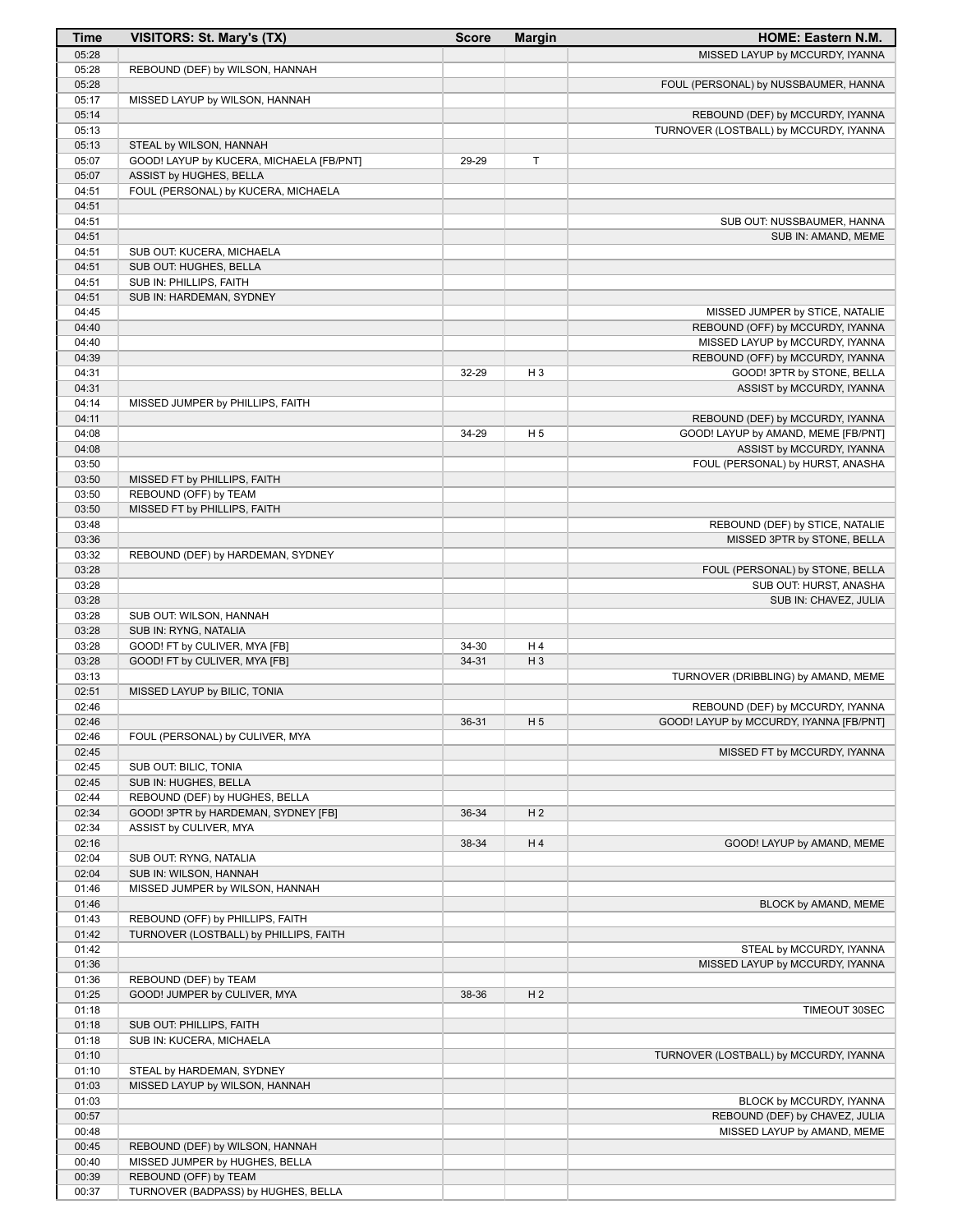| <b>Time</b> | VISITORS: St. Mary's (TX)       | <b>Score</b> | <b>Margin</b> | <b>HOME: Eastern N.M.</b>       |
|-------------|---------------------------------|--------------|---------------|---------------------------------|
| 00:37       |                                 |              |               | STEAL by MCCURDY, IYANNA        |
| 00:14       |                                 |              |               | MISSED LAYUP by AMAND, MEME     |
| 00:11       | REBOUND (DEF) by WILSON, HANNAH |              |               |                                 |
| 00:07       | MISSED 3PTR by HUGHES, BELLA    |              |               |                                 |
| 00:03       |                                 |              |               | REBOUND (DEF) by STICE, NATALIE |

## **St. Mary's (TX) 36, Eastern N.M. 38**

| <b>Points (This Period)</b> | <b>STM</b>    | <b>ENM</b>    |
|-----------------------------|---------------|---------------|
| In the Paint                |               |               |
| Off Turns                   |               |               |
| 2nd Chance                  |               | 5             |
| <b>Fast Break</b>           |               |               |
| Bench                       |               |               |
| Per Poss                    | 0.667<br>7/21 | 0.714<br>7/21 |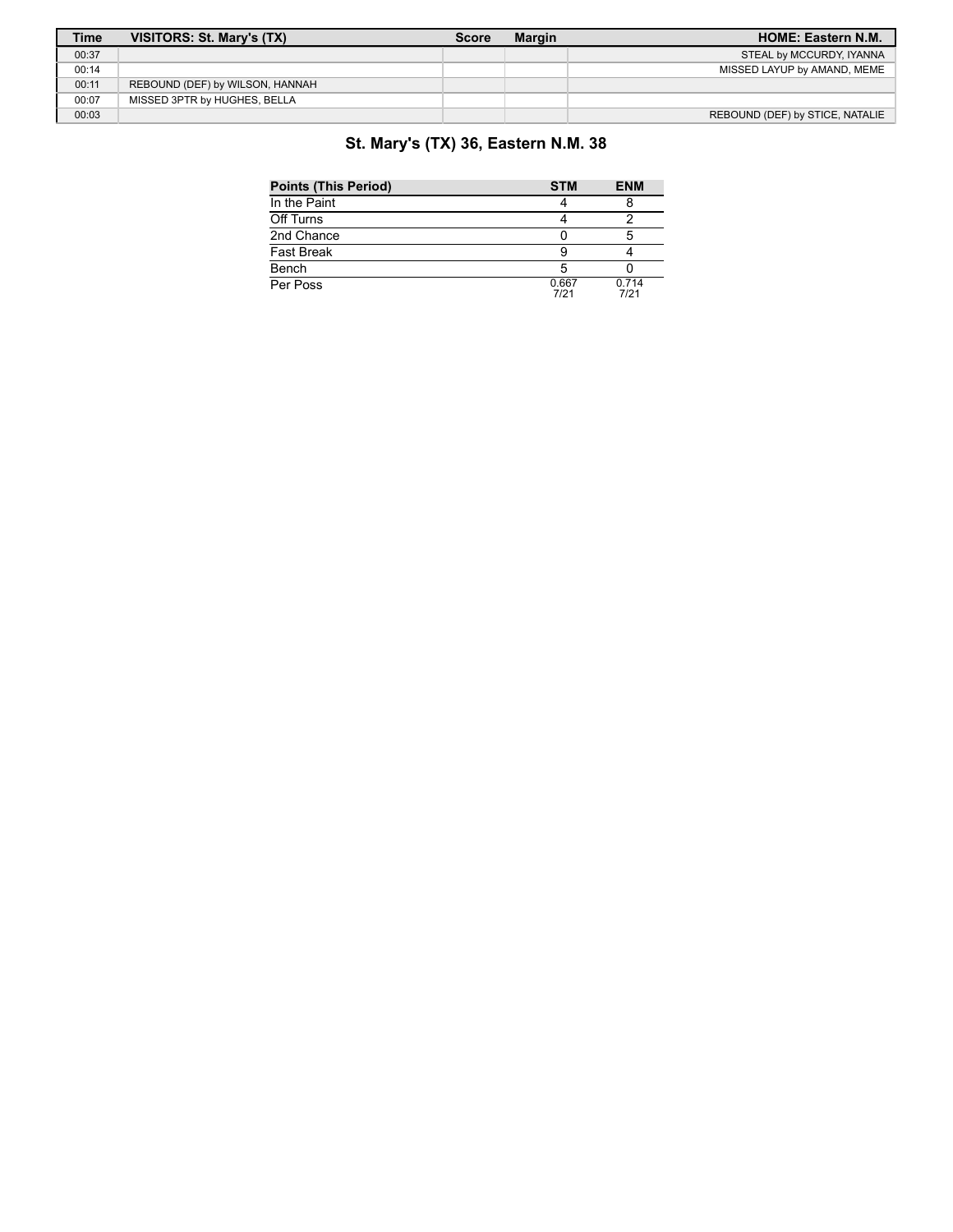#### **Official Box Score St. Mary's (TX) vs Eastern N.M. Second Half Statistics Only January 20, 2022 at Greyhound Arena - Portales, N.M.**



## **St. Mary's (TX) 25**

| No. | Player                  | S. | <b>Pts</b>    | FG.      | 3FG      | <b>FT</b> | <b>OR</b>     | D <sub>R</sub> | <b>TR</b>         | <b>PF</b>    | A              | TO       | <b>Blk</b>   | Stl            | <b>Min</b>     | $+/-$ |
|-----|-------------------------|----|---------------|----------|----------|-----------|---------------|----------------|-------------------|--------------|----------------|----------|--------------|----------------|----------------|-------|
| 02  | <b>KUCERA, MICHAELA</b> | F  | $\Omega$      | $0 - 3$  | $0 - 2$  | $0 - 0$   | 0             | 2              | 2                 | 3            | 0              |          | 0            | 2              | 6              | -6    |
|     | 05 RYNG, NATALIA        | F. | $\mathcal{P}$ | $1 - 1$  | $0-0$    | $0 - 0$   | 0             | $\mathbf{0}$   | $\mathbf{0}$      | 1            | $\overline{0}$ |          | 0            | $\overline{0}$ | $\overline{4}$ | $-2$  |
|     | 10 CULIVER, MYA         | G  | $\Omega$      | $0 - 8$  | $0 - 2$  | $0-0$     | 0             | 0              | 0                 | $\mathbf{0}$ | 3              | 2        | $\Omega$     | 1              | 19             | $-15$ |
| 21  | <b>HUGHES, BELLA</b>    | G  |               | $0 - 2$  | $0-0$    | $1 - 2$   |               | $\Omega$       | 1.                | 2            | $\Omega$       | 1        | $\Omega$     | $\Omega$       | 11             | -9    |
|     | 22 PHILLIPS, FAITH      | F  | 4             | $2 - 4$  | $0 - 0$  | $0-0$     |               | $\mathcal{P}$  | 3                 | 1            | $\mathbf{0}$   | $\Omega$ | $\Omega$     | 1              | 13             | -6    |
| 23  | <b>HARDEMAN, SYDNEY</b> | G  | 11            | $4 - 9$  | $3 - 8$  | $0 - 0$   | 0             | $\Omega$       | $\mathbf{0}$      | $\Omega$     | $\mathbf{0}$   |          | 1            |                | 19             | $-12$ |
| 25  | <b>BILIC, TONIA</b>     | F  | $\mathcal{P}$ | $1 - 5$  | $0 - 0$  | $0 - 0$   |               | 1              | $\overline{2}$    | 2            | 1              |          | 1            | $\Omega$       | 11             | $-7$  |
| 41  | <b>WILSON, HANNAH</b>   | F. | 5             | $2 - 6$  | $0-0$    | $1 - 2$   | 6             | 6              | $12 \overline{ }$ | 3            | $\Omega$       | 1        | 0            | $\Omega$       | 18             | $-13$ |
|     | <b>TEAM</b>             |    | 0             | $0 - 0$  | $0-0$    | $0 - 0$   | $\mathcal{P}$ | $\mathbf{0}$   | 2                 | $\Omega$     | $\mathbf{0}$   |          | $\Omega$     | $\Omega$       | 0              |       |
|     | <b>TOTALS</b>           |    |               | 25 10-38 | $3 - 12$ | $2 - 4$   | 11            | 11             | 22                | $12 \,$      | 4              | 9        | $\mathbf{p}$ |                | 5 100          |       |

| <b>Shooting By Period</b><br>Period | FG        | FG%   | 3FG      | 3FG%  | FT      | FT%   | Deadball Rebounds: 1,0<br>Last FG Half: STM 4th-01:36 |
|-------------------------------------|-----------|-------|----------|-------|---------|-------|-------------------------------------------------------|
| 3rd Qtr                             | $6 - 20$  | 30%   | $3 - 7$  | 43%   | $1 - 2$ | 50%   |                                                       |
| 4th Qtr                             | $4 - 18$  | 22%   | $0 - 5$  | 00%   | $1 - 2$ | 50%   |                                                       |
| 2nd Half                            | $10 - 38$ | 26%   | $3 - 12$ | 25%   | $2 - 4$ | 50%   |                                                       |
| Game                                | 24-72     | 33.3% | $6 - 22$ | 27.3% | 7-12    | 58.3% |                                                       |

#### **Eastern N.M. 39**

| No. | Plaver            | S | <b>Pts</b> | FG      | 3FG     | <b>FT</b> | <b>OR</b>      | DR | TR       | <b>PF</b> | A        | TO | <b>Blk</b> | Stl      | Min | $+/-$ |
|-----|-------------------|---|------------|---------|---------|-----------|----------------|----|----------|-----------|----------|----|------------|----------|-----|-------|
| 01  | HURST, ANASHA     | G | 3          | 1-1     | 1-1     | $0-0$     |                |    |          |           | 2        | 3  | 0          | 2        | 13  | 10    |
| 04  | STICE, NATALIE    | G | 4          | $1 - 5$ | $0 - 1$ | $2 - 2$   | 0              | 2  | 2        | 2         |          |    |            |          | 15  | 8     |
| 05  | NUSSBAUMER, HANNA | F | 0          | $0-0$   | $0 - 0$ | $0 - 0$   |                | 2  | 3        | 0         | 0        |    | 0          | 0        |     | 3     |
| 12  | STONE, BELLA      | G | 0          | $0 - 0$ | $0 - 0$ | $0 - 0$   | 0              | 0  | $\Omega$ |           |          | 0  | 0          | 0        | 10  | 9     |
| 14  | CHAVEZ, JULIA     | G | 9          | $3 - 7$ | 1-2     | $2 - 2$   |                | O  |          |           |          | 2  | 0          | 0        | 9   | 5     |
| 23  | MCCURDY, IYANNA   | G | 8          | $4 - 7$ | $0 - 1$ | $0 - 2$   |                | 3  | 4        |           |          |    | 0          | 0        | 14  | 10    |
| 30  | ROWE, LAURA       | G | 0          | $0 - 0$ | $0 - 0$ | $0 - 0$   | $\Omega$       |    |          | 0         | 0        | 0  | 0          | $\Omega$ | 4   | 2     |
| 35  | DECKER, KAMIRAH   | С | 9          | $3 - 4$ | $0 - 0$ | $3-6$     | $\overline{2}$ | 6  | 8        | 2         | $\Omega$ | 0  | 0          |          | 14  | 10    |
| 43  | AMAND, MEME       | F | 6          | $2 - 6$ | $0 - 0$ | $2 - 4$   | 2              | 2  | 4        | 2         | 0        | 0  | 0          | $\Omega$ | 14  | 13    |
|     | TEAM              |   | 0          | $0 - 0$ | $0 - 0$ | $0 - 0$   | 0              | 2  | 2        | 0         | 0        | 0  | 0          | 0        | 0   |       |
|     | <b>TOTALS</b>     |   | 39         | 14-30   | $2 - 5$ | $9 - 16$  | 8              | 19 | 27       | 9         | 6        | 8  |            | 4        | 100 |       |

| <b>Shooting By Period</b><br>Period | FG        | FG%   | 3FG   | 3FG%  | FT       | FT%   |
|-------------------------------------|-----------|-------|-------|-------|----------|-------|
| 3rd Otr                             | 7-17      | 41%   | በ-2   | 00%   | 4-7      | 57%   |
| 4th Qtr                             | $7 - 13$  | 54%   | $2-3$ | 67%   | $5-9$    | 56%   |
| 2nd Half                            | $14 - 30$ | 47%   | $2-5$ | 40%   | $9 - 16$ | 56%   |
| Game                                | 29-69     | 42.0% | 7-18  | 38.9% | 12-21    | 57.1% |

*Deadball Rebounds:* 5,0 *Last FG Half:* ENM 4th-00:47

Bench 3 18

| Game Notes:                                          | <b>Score</b> | 1st l | 2nd | 3rd | 4th | <b>TOT</b> | <b>Points from (This Period)</b> | <b>STM ENM</b> |
|------------------------------------------------------|--------------|-------|-----|-----|-----|------------|----------------------------------|----------------|
| Officials: Johnny Atwood, Alika Arisumi, Jason Smith | <b>STM</b>   | つつ    | 14  | 16  |     |            | In the Paint                     |                |
| Start Time: 07:00 PM ET                              | ENM          | 23    | 15  | 18  | 21  |            | Off Turns                        |                |
| Conference Game:                                     |              |       |     |     |     |            | 2nd Chance                       |                |
|                                                      |              |       |     |     |     |            | <b>Fast Break</b>                |                |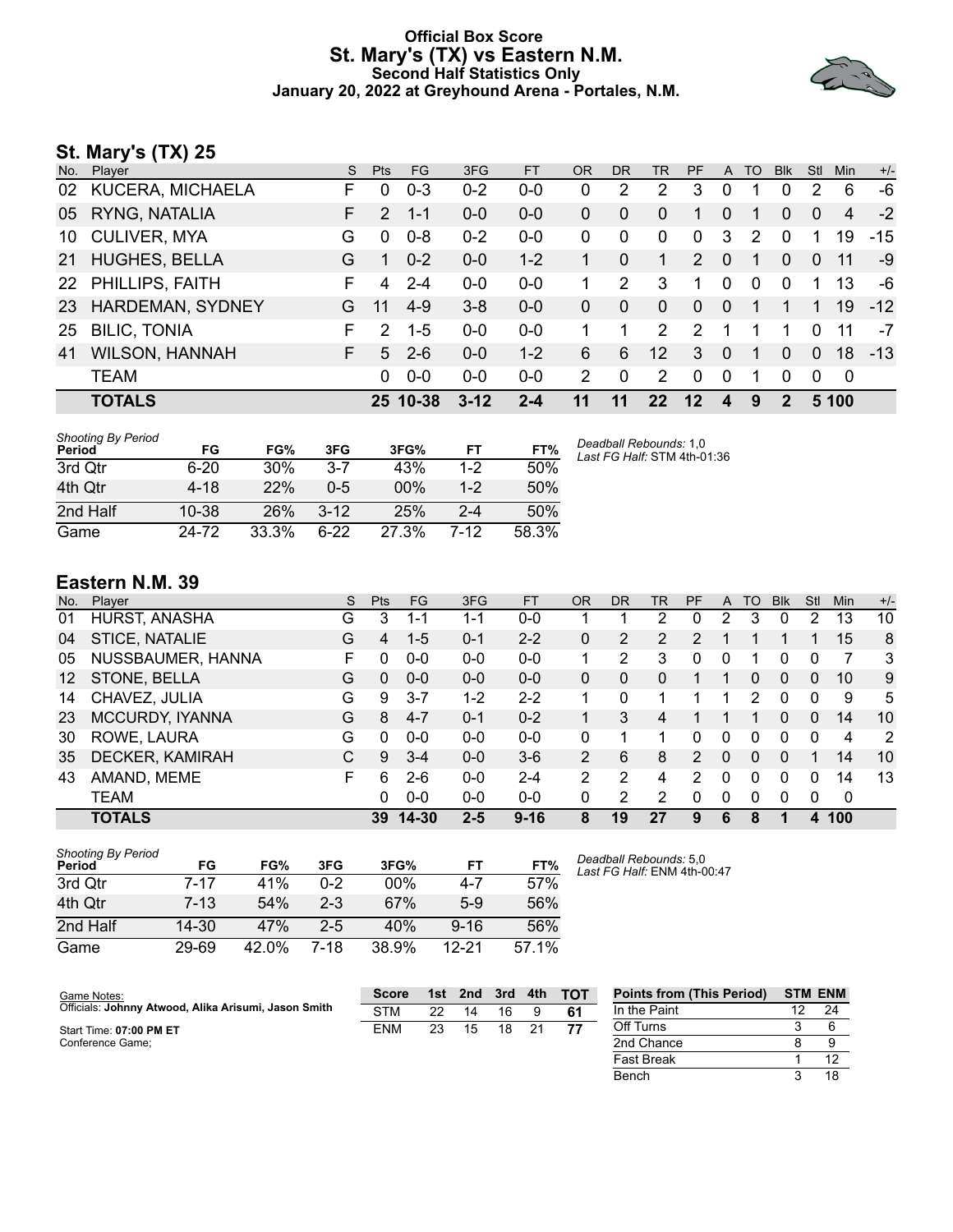#### **Official Box Score St. Mary's (TX) vs Eastern N.M. Third Quarter Statistics Only January 20, 2022 at Greyhound Arena - Portales, N.M.**



## **St. Mary's (TX) 25**

| No.             | Player                | S. | <b>Pts</b>    | FG      | 3FG     | <b>FT</b> | <b>OR</b>      | <b>DR</b>    | TR           | PF            | A            | TO       | <b>Blk</b> | Stl           | Min | $+/-$        |
|-----------------|-----------------------|----|---------------|---------|---------|-----------|----------------|--------------|--------------|---------------|--------------|----------|------------|---------------|-----|--------------|
| 10              | <b>CULIVER, MYA</b>   | G  | $\Omega$      | $0 - 5$ | $0 - 1$ | $0-0$     | 0              | 0            | 0            | 0             | 3            | 0        | 0          |               | 9   | $-3$         |
|                 | 22 PHILLIPS, FAITH    | F. | $\mathcal{P}$ | $1 - 2$ | $0-0$   | $0-0$     | 0              | 2            | 2            | 1             | $\Omega$     | 0        | $\Omega$   | $\Omega$      | 8   | $\mathbf{1}$ |
| 23              | HARDEMAN, SYDNEY      | G  | 11            | $4 - 7$ | $3-6$   | $0-0$     | 0              | $\Omega$     | 0            | $\Omega$      | $\mathbf 0$  | 0        | 1          | 0             | 10  | $-2$         |
| 25 <sub>2</sub> | <b>BILIC, TONIA</b>   | F  | $\Omega$      | $0 - 2$ | $0 - 0$ | $0 - 0$   | 0              | $\mathbf{0}$ | $\mathbf{0}$ | $\Omega$      |              | 1        | 1          | $\Omega$      | 7   | $\mathbf{0}$ |
| 41              | <b>WILSON, HANNAH</b> | F. | 3             | $1 - 3$ | $0-0$   | $1 - 2$   | 3              | 5            | 8            | 2             | $\Omega$     | $\Omega$ | $\Omega$   | $\Omega$      | 9   | $-1$         |
|                 | 02 KUCERA, MICHAELA   | F. | $\Omega$      | $0 - 0$ | $0-0$   | $0 - 0$   | 0              | $\Omega$     | $\Omega$     | $\mathcal{P}$ | $\Omega$     | $\Omega$ | $\Omega$   |               |     | $-1$         |
| 05              | RYNG, NATALIA         | F  | 0             | $0 - 0$ | $0 - 0$ | $0 - 0$   | 0              | 0            | 0            | 0             | $\mathbf 0$  | 1        | 0          | $\mathbf 0$   | 3   | $-2$         |
| 21              | <b>HUGHES, BELLA</b>  | G  | $\Omega$      | $0 - 1$ | $0-0$   | $0 - 0$   |                | $\Omega$     | 1            | 1.            | $\Omega$     | 1        | $\Omega$   | $\Omega$      | 3   | $-2$         |
|                 | <b>TEAM</b>           |    |               |         |         |           | $\overline{2}$ | $\mathbf{0}$ | 2            | $\mathbf 0$   |              | 1        |            |               |     |              |
|                 | <b>TOTALS</b>         |    | 16.           | 6-20    | $3 - 7$ | $1 - 2$   | 6              | 7            | 13           | 6             | $\mathbf{A}$ | 4        | 2          | $\mathcal{P}$ | 50  |              |
|                 |                       |    |               |         |         |           |                |              |              |               |              |          |            |               |     |              |

| <b>Shooting By Period</b><br>Period | FG    | FG%   | 3FG      | 3FG%  |      | FT%   | Deadball Rebounds: 1,0 |
|-------------------------------------|-------|-------|----------|-------|------|-------|------------------------|
| 2nd Half                            | 0-0   | 0%    | 0-0      | 9%    | ი-ი  | 0%    |                        |
| Game                                | 24-72 | 33.3% | $6 - 22$ | 27.3% | 7-12 | 58.3% |                        |

### **Eastern N.M. 39**

| No. | Player            | S  | <b>Pts</b> | <b>FG</b> | 3FG     | <b>FT</b> | <b>OR</b>    | DR | TR | PF | A        | TO       | <b>B</b> lk | Stl           | Min | $+/-$          |
|-----|-------------------|----|------------|-----------|---------|-----------|--------------|----|----|----|----------|----------|-------------|---------------|-----|----------------|
| 01  | HURST, ANASHA     | G  | 0          | $0 - 0$   | $0-0$   | $0-0$     | 0            | 0  | 0  | 0  |          |          |             |               | 5   | $-2$           |
| 04  | STICE, NATALIE    | G  | 4          | $1 - 4$   | $0 - 1$ | $2 - 2$   | 0            |    |    |    | 0        |          | 0           |               | 8   | $-1$           |
| 12  | STONE, BELLA      | G  | 0          | $0 - 0$   | $0 - 0$ | $0-0$     | 0            | 0  | 0  |    | 0        | 0        | 0           | 0             | 5   | $\overline{4}$ |
| 23  | MCCURDY, IYANNA   | G  | 4          | $2 - 3$   | $0 - 0$ | $0 - 1$   | 0            | 2  | 2  | 0  |          | 0        | 0           | $\Omega$      | 8   | $-1$           |
| 43  | AMAND, MEME       | F  | 5          | $2 - 4$   | $0 - 0$ | $1 - 2$   | 2            | 0  | 2  | 2  | 0        | $\Omega$ | 0           | 0             | 8   | 1              |
| 05  | NUSSBAUMER, HANNA | F. | 0          | $0 - 0$   | $0 - 0$ | $0-0$     | $\Omega$     | 0  | 0  | 0  | $\Omega$ | $\Omega$ | 0           | $\Omega$      | 2   | 1              |
| 14  | CHAVEZ, JULIA     | G  | 2          | $1 - 4$   | $0 - 1$ | $0 - 0$   |              | 0  | 1  | n  |          |          | 0           | 0             | 5   | 4              |
| 30  | ROWE, LAURA       | G  | 0          | $0 - 0$   | $0 - 0$ | $0 - 0$   | $\mathbf{0}$ | 0  | 0  | 0  | 0        | $\Omega$ | 0           | $\Omega$      | 2   | 3              |
| 35  | DECKER, KAMIRAH   | С  | 3          | $1 - 2$   | $0 - 0$ | $1-2$     | 1            | 5  | 6  |    | $\Omega$ | $\Omega$ | 0           | 0             | 7   | 1              |
|     | <b>TEAM</b>       |    |            |           |         |           | 0            |    | 1  | 0  |          | 0        |             |               |     |                |
|     | <b>TOTALS</b>     |    | 18         | $7 - 17$  | $0 - 2$ | $4 - 7$   | 4            | 9  | 13 | 5  | 2        | 3        | 0           | $\mathcal{P}$ | 50  |                |

| <b>Shooting By Period</b><br>Period | FG    | FG%   | 3FG    | 3FG%  |       | FT%   |
|-------------------------------------|-------|-------|--------|-------|-------|-------|
| 2nd Half                            | 0-0   | $0\%$ | ი-ი    | $0\%$ | ი-ი   | $0\%$ |
| Game                                | 29-69 | 42.0% | $7-18$ | 38.9% | 12-21 | 57.1% |

*Deadball Rebounds:* 5,0

| Game Notes:                                          | <b>Score</b> |    | 1st 2nd | 3rd | 4th | <b>TOT</b> | <b>Points (This Period)</b> |               | STM ENM       |
|------------------------------------------------------|--------------|----|---------|-----|-----|------------|-----------------------------|---------------|---------------|
| Officials: Johnny Atwood, Alika Arisumi, Jason Smith | <b>STM</b>   | 22 | 14      | 16  | 9   | 61         | In the Paint                |               | 14            |
| Start Time: 07:00 PM ET                              | <b>ENM</b>   | 23 | 15      | 18  | 21  | 77         | Off Turns                   |               |               |
| Conference Game;                                     |              |    |         |     |     |            | 2nd Chance                  |               |               |
|                                                      |              |    |         |     |     |            | Fast Break                  |               |               |
|                                                      |              |    |         |     |     |            | Bench                       |               |               |
|                                                      |              |    |         |     |     |            | Per Poss                    | 0.842<br>7/19 | 0.947<br>9/19 |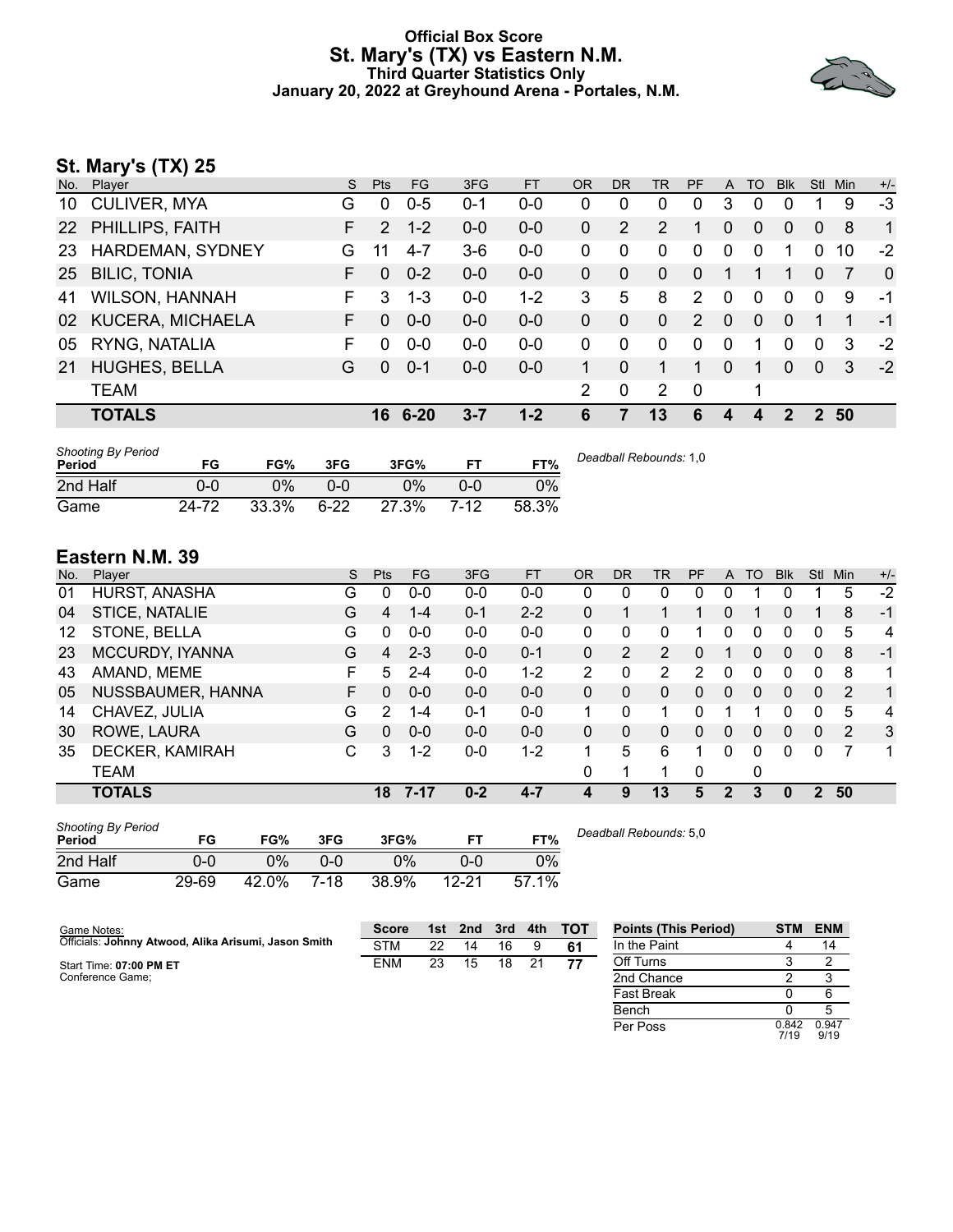#### **Official Play-By-Play St. Mary's (TX) vs Eastern N.M. Third Quarter January 20, 2022 at Greyhound Arena - Portales, N.M.**



#### **Period 3**

**Starters:**

**St. Mary's (TX)**: 10 CULIVER,MYA (G); 22 PHILLIPS,FAITH (F); 23 HARDEMAN,SYDNEY (G); 25 BILIC,TONIA (F); 41 WILSON,HANNAH (F);<br>**Eastern N.M.**: 1 HURST,ANASHA (G); 4 STICE,NATALIE (G); 12 STONE,BELLA (G); 23 MCCURDY,IYANNA

| 10:00<br>SUB OUT: CHAVEZ, JULIA<br>10:00<br>SUB IN: HURST, ANASHA<br>10:00<br>SUB OUT: KUCERA, MICHAELA<br>10:00<br>SUB OUT: HUGHES, BELLA<br>10:00<br>SUB IN: PHILLIPS, FAITH<br>10:00<br>SUB IN: BILIC, TONIA<br>FOUL (PERSONAL) by WILSON, HANNAH<br>09:44<br>09:34<br>40-36<br>H4<br>GOOD! LAYUP by AMAND, MEME [PNT]<br>09:02<br>TURNOVER (SHOTCLOCK) by TEAM<br>08:41<br>MISSED JUMPER by AMAND, MEME<br>08:39<br>REBOUND (DEF) by WILSON, HANNAH<br>08:27<br>GOOD! 3PTR by HARDEMAN, SYDNEY<br>40-39<br>H <sub>1</sub><br>08:27<br>ASSIST by CULIVER, MYA<br>08:10<br>42-39<br>$H_3$<br>GOOD! LAYUP by MCCURDY, IYANNA [PNT]<br>07:49<br>MISSED LAYUP by WILSON, HANNAH<br>07:44<br>REBOUND (OFF) by WILSON, HANNAH<br>07:44<br>MISSED LAYUP by WILSON, HANNAH<br>07:42<br>REBOUND (OFF) by WILSON, HANNAH<br>07:40<br>MISSED 3PTR by HARDEMAN, SYDNEY<br>07:37<br>REBOUND (DEF) by MCCURDY, IYANNA<br>07:34<br>GOOD! LAYUP by STICE, NATALIE [FB]<br>44-39<br>H <sub>5</sub><br>07:34<br>ASSIST by MCCURDY, IYANNA<br>07:19<br>MISSED JUMPER by CULIVER, MYA<br>07:14<br>REBOUND (OFF) by WILSON, HANNAH<br>07:14<br>$H_3$<br>GOOD! LAYUP by WILSON, HANNAH<br>44-41<br>07:14<br>TIMEOUT 30SEC<br>07:14<br>SUB OUT: HURST, ANASHA<br>07:14<br>SUB OUT: STICE, NATALIE<br>07:14<br>SUB OUT: MCCURDY, IYANNA<br>07:14<br>SUB OUT: AMAND, MEME<br>07:14<br>SUB IN: NUSSBAUMER, HANNA<br>07:14<br>SUB IN: CHAVEZ, JULIA<br>07:14<br>SUB IN: ROWE, LAURA<br>07:14<br>SUB IN: DECKER, KAMIRAH<br>06:53<br>MISSED 3PTR by CHAVEZ, JULIA<br>06:53<br>BLOCK by BILIC, TONIA<br>06:49<br>REBOUND (DEF) by WILSON, HANNAH<br>06:41<br>MISSED 3PTR by CULIVER, MYA<br>06:40<br>REBOUND (DEF) by TEAM<br>06:20<br>H <sub>5</sub><br>46-41<br>GOOD! LAYUP by CHAVEZ, JULIA<br>06:07<br>MISSED LAYUP by PHILLIPS, FAITH<br>06:07<br>REBOUND (DEF) by DECKER, KAMIRAH<br>06:07<br>FOUL (PERSONAL) by PHILLIPS, FAITH<br>05:43<br>FOUL (PERSONAL) by WILSON, HANNAH<br>SUB OUT: BILIC, TONIA<br>05:43<br>SUB IN: HUGHES, BELLA<br>05:43<br>05:43<br>SUB OUT: NUSSBAUMER, HANNA<br>05:43<br>SUB IN: AMAND, MEME<br>05:43<br>SUB OUT: CULIVER, MYA<br>05:43<br>SUB IN: RYNG, NATALIA<br>05:43<br>MISSED FT by DECKER, KAMIRAH<br>05:43<br>REBOUND (OFF) by TEAM<br>05:43<br>H <sub>6</sub><br>GOOD! FT by DECKER, KAMIRAH<br>47-41<br>05:43<br>SUB OUT: ROWE, LAURA<br>05:43<br>SUB IN: MCCURDY, IYANNA<br>05:33<br>MISSED JUMPER by HUGHES, BELLA<br>05:29<br>REBOUND (OFF) by TEAM<br>MISSED 3PTR by HARDEMAN, SYDNEY<br>05:26<br>05:22<br>REBOUND (OFF) by HUGHES, BELLA<br>05:19<br>FOUL (PERSONAL) by STONE, BELLA<br>05:19<br>SUB OUT: STONE, BELLA<br>05:19<br>SUB IN: STICE, NATALIE<br>05:13<br>TURNOVER (LOSTBALL) by HUGHES, BELLA<br>05:13<br>STEAL by STICE, NATALIE<br>MISSED LAYUP by STICE, NATALIE<br>05:08 | Time | <b>VISITORS: St. Mary's (TX)</b> | <b>Score</b> | <b>Margin</b> | HOME: Eastern N.M. |
|-------------------------------------------------------------------------------------------------------------------------------------------------------------------------------------------------------------------------------------------------------------------------------------------------------------------------------------------------------------------------------------------------------------------------------------------------------------------------------------------------------------------------------------------------------------------------------------------------------------------------------------------------------------------------------------------------------------------------------------------------------------------------------------------------------------------------------------------------------------------------------------------------------------------------------------------------------------------------------------------------------------------------------------------------------------------------------------------------------------------------------------------------------------------------------------------------------------------------------------------------------------------------------------------------------------------------------------------------------------------------------------------------------------------------------------------------------------------------------------------------------------------------------------------------------------------------------------------------------------------------------------------------------------------------------------------------------------------------------------------------------------------------------------------------------------------------------------------------------------------------------------------------------------------------------------------------------------------------------------------------------------------------------------------------------------------------------------------------------------------------------------------------------------------------------------------------------------------------------------------------------------------------------------------------------------------------------------------------------------------------------------------------------------------------------------------------------------------------------------------------------------------------------------------------------------------------------------------------------------------------------------------------------------------------------------------------------------------------------------------------------------------------------------------------------------------|------|----------------------------------|--------------|---------------|--------------------|
|                                                                                                                                                                                                                                                                                                                                                                                                                                                                                                                                                                                                                                                                                                                                                                                                                                                                                                                                                                                                                                                                                                                                                                                                                                                                                                                                                                                                                                                                                                                                                                                                                                                                                                                                                                                                                                                                                                                                                                                                                                                                                                                                                                                                                                                                                                                                                                                                                                                                                                                                                                                                                                                                                                                                                                                                                   |      |                                  |              |               |                    |
|                                                                                                                                                                                                                                                                                                                                                                                                                                                                                                                                                                                                                                                                                                                                                                                                                                                                                                                                                                                                                                                                                                                                                                                                                                                                                                                                                                                                                                                                                                                                                                                                                                                                                                                                                                                                                                                                                                                                                                                                                                                                                                                                                                                                                                                                                                                                                                                                                                                                                                                                                                                                                                                                                                                                                                                                                   |      |                                  |              |               |                    |
|                                                                                                                                                                                                                                                                                                                                                                                                                                                                                                                                                                                                                                                                                                                                                                                                                                                                                                                                                                                                                                                                                                                                                                                                                                                                                                                                                                                                                                                                                                                                                                                                                                                                                                                                                                                                                                                                                                                                                                                                                                                                                                                                                                                                                                                                                                                                                                                                                                                                                                                                                                                                                                                                                                                                                                                                                   |      |                                  |              |               |                    |
|                                                                                                                                                                                                                                                                                                                                                                                                                                                                                                                                                                                                                                                                                                                                                                                                                                                                                                                                                                                                                                                                                                                                                                                                                                                                                                                                                                                                                                                                                                                                                                                                                                                                                                                                                                                                                                                                                                                                                                                                                                                                                                                                                                                                                                                                                                                                                                                                                                                                                                                                                                                                                                                                                                                                                                                                                   |      |                                  |              |               |                    |
|                                                                                                                                                                                                                                                                                                                                                                                                                                                                                                                                                                                                                                                                                                                                                                                                                                                                                                                                                                                                                                                                                                                                                                                                                                                                                                                                                                                                                                                                                                                                                                                                                                                                                                                                                                                                                                                                                                                                                                                                                                                                                                                                                                                                                                                                                                                                                                                                                                                                                                                                                                                                                                                                                                                                                                                                                   |      |                                  |              |               |                    |
|                                                                                                                                                                                                                                                                                                                                                                                                                                                                                                                                                                                                                                                                                                                                                                                                                                                                                                                                                                                                                                                                                                                                                                                                                                                                                                                                                                                                                                                                                                                                                                                                                                                                                                                                                                                                                                                                                                                                                                                                                                                                                                                                                                                                                                                                                                                                                                                                                                                                                                                                                                                                                                                                                                                                                                                                                   |      |                                  |              |               |                    |
|                                                                                                                                                                                                                                                                                                                                                                                                                                                                                                                                                                                                                                                                                                                                                                                                                                                                                                                                                                                                                                                                                                                                                                                                                                                                                                                                                                                                                                                                                                                                                                                                                                                                                                                                                                                                                                                                                                                                                                                                                                                                                                                                                                                                                                                                                                                                                                                                                                                                                                                                                                                                                                                                                                                                                                                                                   |      |                                  |              |               |                    |
|                                                                                                                                                                                                                                                                                                                                                                                                                                                                                                                                                                                                                                                                                                                                                                                                                                                                                                                                                                                                                                                                                                                                                                                                                                                                                                                                                                                                                                                                                                                                                                                                                                                                                                                                                                                                                                                                                                                                                                                                                                                                                                                                                                                                                                                                                                                                                                                                                                                                                                                                                                                                                                                                                                                                                                                                                   |      |                                  |              |               |                    |
|                                                                                                                                                                                                                                                                                                                                                                                                                                                                                                                                                                                                                                                                                                                                                                                                                                                                                                                                                                                                                                                                                                                                                                                                                                                                                                                                                                                                                                                                                                                                                                                                                                                                                                                                                                                                                                                                                                                                                                                                                                                                                                                                                                                                                                                                                                                                                                                                                                                                                                                                                                                                                                                                                                                                                                                                                   |      |                                  |              |               |                    |
|                                                                                                                                                                                                                                                                                                                                                                                                                                                                                                                                                                                                                                                                                                                                                                                                                                                                                                                                                                                                                                                                                                                                                                                                                                                                                                                                                                                                                                                                                                                                                                                                                                                                                                                                                                                                                                                                                                                                                                                                                                                                                                                                                                                                                                                                                                                                                                                                                                                                                                                                                                                                                                                                                                                                                                                                                   |      |                                  |              |               |                    |
|                                                                                                                                                                                                                                                                                                                                                                                                                                                                                                                                                                                                                                                                                                                                                                                                                                                                                                                                                                                                                                                                                                                                                                                                                                                                                                                                                                                                                                                                                                                                                                                                                                                                                                                                                                                                                                                                                                                                                                                                                                                                                                                                                                                                                                                                                                                                                                                                                                                                                                                                                                                                                                                                                                                                                                                                                   |      |                                  |              |               |                    |
|                                                                                                                                                                                                                                                                                                                                                                                                                                                                                                                                                                                                                                                                                                                                                                                                                                                                                                                                                                                                                                                                                                                                                                                                                                                                                                                                                                                                                                                                                                                                                                                                                                                                                                                                                                                                                                                                                                                                                                                                                                                                                                                                                                                                                                                                                                                                                                                                                                                                                                                                                                                                                                                                                                                                                                                                                   |      |                                  |              |               |                    |
|                                                                                                                                                                                                                                                                                                                                                                                                                                                                                                                                                                                                                                                                                                                                                                                                                                                                                                                                                                                                                                                                                                                                                                                                                                                                                                                                                                                                                                                                                                                                                                                                                                                                                                                                                                                                                                                                                                                                                                                                                                                                                                                                                                                                                                                                                                                                                                                                                                                                                                                                                                                                                                                                                                                                                                                                                   |      |                                  |              |               |                    |
|                                                                                                                                                                                                                                                                                                                                                                                                                                                                                                                                                                                                                                                                                                                                                                                                                                                                                                                                                                                                                                                                                                                                                                                                                                                                                                                                                                                                                                                                                                                                                                                                                                                                                                                                                                                                                                                                                                                                                                                                                                                                                                                                                                                                                                                                                                                                                                                                                                                                                                                                                                                                                                                                                                                                                                                                                   |      |                                  |              |               |                    |
|                                                                                                                                                                                                                                                                                                                                                                                                                                                                                                                                                                                                                                                                                                                                                                                                                                                                                                                                                                                                                                                                                                                                                                                                                                                                                                                                                                                                                                                                                                                                                                                                                                                                                                                                                                                                                                                                                                                                                                                                                                                                                                                                                                                                                                                                                                                                                                                                                                                                                                                                                                                                                                                                                                                                                                                                                   |      |                                  |              |               |                    |
|                                                                                                                                                                                                                                                                                                                                                                                                                                                                                                                                                                                                                                                                                                                                                                                                                                                                                                                                                                                                                                                                                                                                                                                                                                                                                                                                                                                                                                                                                                                                                                                                                                                                                                                                                                                                                                                                                                                                                                                                                                                                                                                                                                                                                                                                                                                                                                                                                                                                                                                                                                                                                                                                                                                                                                                                                   |      |                                  |              |               |                    |
|                                                                                                                                                                                                                                                                                                                                                                                                                                                                                                                                                                                                                                                                                                                                                                                                                                                                                                                                                                                                                                                                                                                                                                                                                                                                                                                                                                                                                                                                                                                                                                                                                                                                                                                                                                                                                                                                                                                                                                                                                                                                                                                                                                                                                                                                                                                                                                                                                                                                                                                                                                                                                                                                                                                                                                                                                   |      |                                  |              |               |                    |
|                                                                                                                                                                                                                                                                                                                                                                                                                                                                                                                                                                                                                                                                                                                                                                                                                                                                                                                                                                                                                                                                                                                                                                                                                                                                                                                                                                                                                                                                                                                                                                                                                                                                                                                                                                                                                                                                                                                                                                                                                                                                                                                                                                                                                                                                                                                                                                                                                                                                                                                                                                                                                                                                                                                                                                                                                   |      |                                  |              |               |                    |
|                                                                                                                                                                                                                                                                                                                                                                                                                                                                                                                                                                                                                                                                                                                                                                                                                                                                                                                                                                                                                                                                                                                                                                                                                                                                                                                                                                                                                                                                                                                                                                                                                                                                                                                                                                                                                                                                                                                                                                                                                                                                                                                                                                                                                                                                                                                                                                                                                                                                                                                                                                                                                                                                                                                                                                                                                   |      |                                  |              |               |                    |
|                                                                                                                                                                                                                                                                                                                                                                                                                                                                                                                                                                                                                                                                                                                                                                                                                                                                                                                                                                                                                                                                                                                                                                                                                                                                                                                                                                                                                                                                                                                                                                                                                                                                                                                                                                                                                                                                                                                                                                                                                                                                                                                                                                                                                                                                                                                                                                                                                                                                                                                                                                                                                                                                                                                                                                                                                   |      |                                  |              |               |                    |
|                                                                                                                                                                                                                                                                                                                                                                                                                                                                                                                                                                                                                                                                                                                                                                                                                                                                                                                                                                                                                                                                                                                                                                                                                                                                                                                                                                                                                                                                                                                                                                                                                                                                                                                                                                                                                                                                                                                                                                                                                                                                                                                                                                                                                                                                                                                                                                                                                                                                                                                                                                                                                                                                                                                                                                                                                   |      |                                  |              |               |                    |
|                                                                                                                                                                                                                                                                                                                                                                                                                                                                                                                                                                                                                                                                                                                                                                                                                                                                                                                                                                                                                                                                                                                                                                                                                                                                                                                                                                                                                                                                                                                                                                                                                                                                                                                                                                                                                                                                                                                                                                                                                                                                                                                                                                                                                                                                                                                                                                                                                                                                                                                                                                                                                                                                                                                                                                                                                   |      |                                  |              |               |                    |
|                                                                                                                                                                                                                                                                                                                                                                                                                                                                                                                                                                                                                                                                                                                                                                                                                                                                                                                                                                                                                                                                                                                                                                                                                                                                                                                                                                                                                                                                                                                                                                                                                                                                                                                                                                                                                                                                                                                                                                                                                                                                                                                                                                                                                                                                                                                                                                                                                                                                                                                                                                                                                                                                                                                                                                                                                   |      |                                  |              |               |                    |
|                                                                                                                                                                                                                                                                                                                                                                                                                                                                                                                                                                                                                                                                                                                                                                                                                                                                                                                                                                                                                                                                                                                                                                                                                                                                                                                                                                                                                                                                                                                                                                                                                                                                                                                                                                                                                                                                                                                                                                                                                                                                                                                                                                                                                                                                                                                                                                                                                                                                                                                                                                                                                                                                                                                                                                                                                   |      |                                  |              |               |                    |
|                                                                                                                                                                                                                                                                                                                                                                                                                                                                                                                                                                                                                                                                                                                                                                                                                                                                                                                                                                                                                                                                                                                                                                                                                                                                                                                                                                                                                                                                                                                                                                                                                                                                                                                                                                                                                                                                                                                                                                                                                                                                                                                                                                                                                                                                                                                                                                                                                                                                                                                                                                                                                                                                                                                                                                                                                   |      |                                  |              |               |                    |
|                                                                                                                                                                                                                                                                                                                                                                                                                                                                                                                                                                                                                                                                                                                                                                                                                                                                                                                                                                                                                                                                                                                                                                                                                                                                                                                                                                                                                                                                                                                                                                                                                                                                                                                                                                                                                                                                                                                                                                                                                                                                                                                                                                                                                                                                                                                                                                                                                                                                                                                                                                                                                                                                                                                                                                                                                   |      |                                  |              |               |                    |
|                                                                                                                                                                                                                                                                                                                                                                                                                                                                                                                                                                                                                                                                                                                                                                                                                                                                                                                                                                                                                                                                                                                                                                                                                                                                                                                                                                                                                                                                                                                                                                                                                                                                                                                                                                                                                                                                                                                                                                                                                                                                                                                                                                                                                                                                                                                                                                                                                                                                                                                                                                                                                                                                                                                                                                                                                   |      |                                  |              |               |                    |
|                                                                                                                                                                                                                                                                                                                                                                                                                                                                                                                                                                                                                                                                                                                                                                                                                                                                                                                                                                                                                                                                                                                                                                                                                                                                                                                                                                                                                                                                                                                                                                                                                                                                                                                                                                                                                                                                                                                                                                                                                                                                                                                                                                                                                                                                                                                                                                                                                                                                                                                                                                                                                                                                                                                                                                                                                   |      |                                  |              |               |                    |
|                                                                                                                                                                                                                                                                                                                                                                                                                                                                                                                                                                                                                                                                                                                                                                                                                                                                                                                                                                                                                                                                                                                                                                                                                                                                                                                                                                                                                                                                                                                                                                                                                                                                                                                                                                                                                                                                                                                                                                                                                                                                                                                                                                                                                                                                                                                                                                                                                                                                                                                                                                                                                                                                                                                                                                                                                   |      |                                  |              |               |                    |
|                                                                                                                                                                                                                                                                                                                                                                                                                                                                                                                                                                                                                                                                                                                                                                                                                                                                                                                                                                                                                                                                                                                                                                                                                                                                                                                                                                                                                                                                                                                                                                                                                                                                                                                                                                                                                                                                                                                                                                                                                                                                                                                                                                                                                                                                                                                                                                                                                                                                                                                                                                                                                                                                                                                                                                                                                   |      |                                  |              |               |                    |
|                                                                                                                                                                                                                                                                                                                                                                                                                                                                                                                                                                                                                                                                                                                                                                                                                                                                                                                                                                                                                                                                                                                                                                                                                                                                                                                                                                                                                                                                                                                                                                                                                                                                                                                                                                                                                                                                                                                                                                                                                                                                                                                                                                                                                                                                                                                                                                                                                                                                                                                                                                                                                                                                                                                                                                                                                   |      |                                  |              |               |                    |
|                                                                                                                                                                                                                                                                                                                                                                                                                                                                                                                                                                                                                                                                                                                                                                                                                                                                                                                                                                                                                                                                                                                                                                                                                                                                                                                                                                                                                                                                                                                                                                                                                                                                                                                                                                                                                                                                                                                                                                                                                                                                                                                                                                                                                                                                                                                                                                                                                                                                                                                                                                                                                                                                                                                                                                                                                   |      |                                  |              |               |                    |
|                                                                                                                                                                                                                                                                                                                                                                                                                                                                                                                                                                                                                                                                                                                                                                                                                                                                                                                                                                                                                                                                                                                                                                                                                                                                                                                                                                                                                                                                                                                                                                                                                                                                                                                                                                                                                                                                                                                                                                                                                                                                                                                                                                                                                                                                                                                                                                                                                                                                                                                                                                                                                                                                                                                                                                                                                   |      |                                  |              |               |                    |
|                                                                                                                                                                                                                                                                                                                                                                                                                                                                                                                                                                                                                                                                                                                                                                                                                                                                                                                                                                                                                                                                                                                                                                                                                                                                                                                                                                                                                                                                                                                                                                                                                                                                                                                                                                                                                                                                                                                                                                                                                                                                                                                                                                                                                                                                                                                                                                                                                                                                                                                                                                                                                                                                                                                                                                                                                   |      |                                  |              |               |                    |
|                                                                                                                                                                                                                                                                                                                                                                                                                                                                                                                                                                                                                                                                                                                                                                                                                                                                                                                                                                                                                                                                                                                                                                                                                                                                                                                                                                                                                                                                                                                                                                                                                                                                                                                                                                                                                                                                                                                                                                                                                                                                                                                                                                                                                                                                                                                                                                                                                                                                                                                                                                                                                                                                                                                                                                                                                   |      |                                  |              |               |                    |
|                                                                                                                                                                                                                                                                                                                                                                                                                                                                                                                                                                                                                                                                                                                                                                                                                                                                                                                                                                                                                                                                                                                                                                                                                                                                                                                                                                                                                                                                                                                                                                                                                                                                                                                                                                                                                                                                                                                                                                                                                                                                                                                                                                                                                                                                                                                                                                                                                                                                                                                                                                                                                                                                                                                                                                                                                   |      |                                  |              |               |                    |
|                                                                                                                                                                                                                                                                                                                                                                                                                                                                                                                                                                                                                                                                                                                                                                                                                                                                                                                                                                                                                                                                                                                                                                                                                                                                                                                                                                                                                                                                                                                                                                                                                                                                                                                                                                                                                                                                                                                                                                                                                                                                                                                                                                                                                                                                                                                                                                                                                                                                                                                                                                                                                                                                                                                                                                                                                   |      |                                  |              |               |                    |
|                                                                                                                                                                                                                                                                                                                                                                                                                                                                                                                                                                                                                                                                                                                                                                                                                                                                                                                                                                                                                                                                                                                                                                                                                                                                                                                                                                                                                                                                                                                                                                                                                                                                                                                                                                                                                                                                                                                                                                                                                                                                                                                                                                                                                                                                                                                                                                                                                                                                                                                                                                                                                                                                                                                                                                                                                   |      |                                  |              |               |                    |
|                                                                                                                                                                                                                                                                                                                                                                                                                                                                                                                                                                                                                                                                                                                                                                                                                                                                                                                                                                                                                                                                                                                                                                                                                                                                                                                                                                                                                                                                                                                                                                                                                                                                                                                                                                                                                                                                                                                                                                                                                                                                                                                                                                                                                                                                                                                                                                                                                                                                                                                                                                                                                                                                                                                                                                                                                   |      |                                  |              |               |                    |
|                                                                                                                                                                                                                                                                                                                                                                                                                                                                                                                                                                                                                                                                                                                                                                                                                                                                                                                                                                                                                                                                                                                                                                                                                                                                                                                                                                                                                                                                                                                                                                                                                                                                                                                                                                                                                                                                                                                                                                                                                                                                                                                                                                                                                                                                                                                                                                                                                                                                                                                                                                                                                                                                                                                                                                                                                   |      |                                  |              |               |                    |
|                                                                                                                                                                                                                                                                                                                                                                                                                                                                                                                                                                                                                                                                                                                                                                                                                                                                                                                                                                                                                                                                                                                                                                                                                                                                                                                                                                                                                                                                                                                                                                                                                                                                                                                                                                                                                                                                                                                                                                                                                                                                                                                                                                                                                                                                                                                                                                                                                                                                                                                                                                                                                                                                                                                                                                                                                   |      |                                  |              |               |                    |
|                                                                                                                                                                                                                                                                                                                                                                                                                                                                                                                                                                                                                                                                                                                                                                                                                                                                                                                                                                                                                                                                                                                                                                                                                                                                                                                                                                                                                                                                                                                                                                                                                                                                                                                                                                                                                                                                                                                                                                                                                                                                                                                                                                                                                                                                                                                                                                                                                                                                                                                                                                                                                                                                                                                                                                                                                   |      |                                  |              |               |                    |
|                                                                                                                                                                                                                                                                                                                                                                                                                                                                                                                                                                                                                                                                                                                                                                                                                                                                                                                                                                                                                                                                                                                                                                                                                                                                                                                                                                                                                                                                                                                                                                                                                                                                                                                                                                                                                                                                                                                                                                                                                                                                                                                                                                                                                                                                                                                                                                                                                                                                                                                                                                                                                                                                                                                                                                                                                   |      |                                  |              |               |                    |
|                                                                                                                                                                                                                                                                                                                                                                                                                                                                                                                                                                                                                                                                                                                                                                                                                                                                                                                                                                                                                                                                                                                                                                                                                                                                                                                                                                                                                                                                                                                                                                                                                                                                                                                                                                                                                                                                                                                                                                                                                                                                                                                                                                                                                                                                                                                                                                                                                                                                                                                                                                                                                                                                                                                                                                                                                   |      |                                  |              |               |                    |
|                                                                                                                                                                                                                                                                                                                                                                                                                                                                                                                                                                                                                                                                                                                                                                                                                                                                                                                                                                                                                                                                                                                                                                                                                                                                                                                                                                                                                                                                                                                                                                                                                                                                                                                                                                                                                                                                                                                                                                                                                                                                                                                                                                                                                                                                                                                                                                                                                                                                                                                                                                                                                                                                                                                                                                                                                   |      |                                  |              |               |                    |
|                                                                                                                                                                                                                                                                                                                                                                                                                                                                                                                                                                                                                                                                                                                                                                                                                                                                                                                                                                                                                                                                                                                                                                                                                                                                                                                                                                                                                                                                                                                                                                                                                                                                                                                                                                                                                                                                                                                                                                                                                                                                                                                                                                                                                                                                                                                                                                                                                                                                                                                                                                                                                                                                                                                                                                                                                   |      |                                  |              |               |                    |
|                                                                                                                                                                                                                                                                                                                                                                                                                                                                                                                                                                                                                                                                                                                                                                                                                                                                                                                                                                                                                                                                                                                                                                                                                                                                                                                                                                                                                                                                                                                                                                                                                                                                                                                                                                                                                                                                                                                                                                                                                                                                                                                                                                                                                                                                                                                                                                                                                                                                                                                                                                                                                                                                                                                                                                                                                   |      |                                  |              |               |                    |
|                                                                                                                                                                                                                                                                                                                                                                                                                                                                                                                                                                                                                                                                                                                                                                                                                                                                                                                                                                                                                                                                                                                                                                                                                                                                                                                                                                                                                                                                                                                                                                                                                                                                                                                                                                                                                                                                                                                                                                                                                                                                                                                                                                                                                                                                                                                                                                                                                                                                                                                                                                                                                                                                                                                                                                                                                   |      |                                  |              |               |                    |
|                                                                                                                                                                                                                                                                                                                                                                                                                                                                                                                                                                                                                                                                                                                                                                                                                                                                                                                                                                                                                                                                                                                                                                                                                                                                                                                                                                                                                                                                                                                                                                                                                                                                                                                                                                                                                                                                                                                                                                                                                                                                                                                                                                                                                                                                                                                                                                                                                                                                                                                                                                                                                                                                                                                                                                                                                   |      |                                  |              |               |                    |
|                                                                                                                                                                                                                                                                                                                                                                                                                                                                                                                                                                                                                                                                                                                                                                                                                                                                                                                                                                                                                                                                                                                                                                                                                                                                                                                                                                                                                                                                                                                                                                                                                                                                                                                                                                                                                                                                                                                                                                                                                                                                                                                                                                                                                                                                                                                                                                                                                                                                                                                                                                                                                                                                                                                                                                                                                   |      |                                  |              |               |                    |
|                                                                                                                                                                                                                                                                                                                                                                                                                                                                                                                                                                                                                                                                                                                                                                                                                                                                                                                                                                                                                                                                                                                                                                                                                                                                                                                                                                                                                                                                                                                                                                                                                                                                                                                                                                                                                                                                                                                                                                                                                                                                                                                                                                                                                                                                                                                                                                                                                                                                                                                                                                                                                                                                                                                                                                                                                   |      |                                  |              |               |                    |
|                                                                                                                                                                                                                                                                                                                                                                                                                                                                                                                                                                                                                                                                                                                                                                                                                                                                                                                                                                                                                                                                                                                                                                                                                                                                                                                                                                                                                                                                                                                                                                                                                                                                                                                                                                                                                                                                                                                                                                                                                                                                                                                                                                                                                                                                                                                                                                                                                                                                                                                                                                                                                                                                                                                                                                                                                   |      |                                  |              |               |                    |
|                                                                                                                                                                                                                                                                                                                                                                                                                                                                                                                                                                                                                                                                                                                                                                                                                                                                                                                                                                                                                                                                                                                                                                                                                                                                                                                                                                                                                                                                                                                                                                                                                                                                                                                                                                                                                                                                                                                                                                                                                                                                                                                                                                                                                                                                                                                                                                                                                                                                                                                                                                                                                                                                                                                                                                                                                   |      |                                  |              |               |                    |
|                                                                                                                                                                                                                                                                                                                                                                                                                                                                                                                                                                                                                                                                                                                                                                                                                                                                                                                                                                                                                                                                                                                                                                                                                                                                                                                                                                                                                                                                                                                                                                                                                                                                                                                                                                                                                                                                                                                                                                                                                                                                                                                                                                                                                                                                                                                                                                                                                                                                                                                                                                                                                                                                                                                                                                                                                   |      |                                  |              |               |                    |
|                                                                                                                                                                                                                                                                                                                                                                                                                                                                                                                                                                                                                                                                                                                                                                                                                                                                                                                                                                                                                                                                                                                                                                                                                                                                                                                                                                                                                                                                                                                                                                                                                                                                                                                                                                                                                                                                                                                                                                                                                                                                                                                                                                                                                                                                                                                                                                                                                                                                                                                                                                                                                                                                                                                                                                                                                   |      |                                  |              |               |                    |
|                                                                                                                                                                                                                                                                                                                                                                                                                                                                                                                                                                                                                                                                                                                                                                                                                                                                                                                                                                                                                                                                                                                                                                                                                                                                                                                                                                                                                                                                                                                                                                                                                                                                                                                                                                                                                                                                                                                                                                                                                                                                                                                                                                                                                                                                                                                                                                                                                                                                                                                                                                                                                                                                                                                                                                                                                   |      |                                  |              |               |                    |
|                                                                                                                                                                                                                                                                                                                                                                                                                                                                                                                                                                                                                                                                                                                                                                                                                                                                                                                                                                                                                                                                                                                                                                                                                                                                                                                                                                                                                                                                                                                                                                                                                                                                                                                                                                                                                                                                                                                                                                                                                                                                                                                                                                                                                                                                                                                                                                                                                                                                                                                                                                                                                                                                                                                                                                                                                   |      |                                  |              |               |                    |
|                                                                                                                                                                                                                                                                                                                                                                                                                                                                                                                                                                                                                                                                                                                                                                                                                                                                                                                                                                                                                                                                                                                                                                                                                                                                                                                                                                                                                                                                                                                                                                                                                                                                                                                                                                                                                                                                                                                                                                                                                                                                                                                                                                                                                                                                                                                                                                                                                                                                                                                                                                                                                                                                                                                                                                                                                   |      |                                  |              |               |                    |
|                                                                                                                                                                                                                                                                                                                                                                                                                                                                                                                                                                                                                                                                                                                                                                                                                                                                                                                                                                                                                                                                                                                                                                                                                                                                                                                                                                                                                                                                                                                                                                                                                                                                                                                                                                                                                                                                                                                                                                                                                                                                                                                                                                                                                                                                                                                                                                                                                                                                                                                                                                                                                                                                                                                                                                                                                   |      |                                  |              |               |                    |
|                                                                                                                                                                                                                                                                                                                                                                                                                                                                                                                                                                                                                                                                                                                                                                                                                                                                                                                                                                                                                                                                                                                                                                                                                                                                                                                                                                                                                                                                                                                                                                                                                                                                                                                                                                                                                                                                                                                                                                                                                                                                                                                                                                                                                                                                                                                                                                                                                                                                                                                                                                                                                                                                                                                                                                                                                   |      |                                  |              |               |                    |
|                                                                                                                                                                                                                                                                                                                                                                                                                                                                                                                                                                                                                                                                                                                                                                                                                                                                                                                                                                                                                                                                                                                                                                                                                                                                                                                                                                                                                                                                                                                                                                                                                                                                                                                                                                                                                                                                                                                                                                                                                                                                                                                                                                                                                                                                                                                                                                                                                                                                                                                                                                                                                                                                                                                                                                                                                   |      |                                  |              |               |                    |
|                                                                                                                                                                                                                                                                                                                                                                                                                                                                                                                                                                                                                                                                                                                                                                                                                                                                                                                                                                                                                                                                                                                                                                                                                                                                                                                                                                                                                                                                                                                                                                                                                                                                                                                                                                                                                                                                                                                                                                                                                                                                                                                                                                                                                                                                                                                                                                                                                                                                                                                                                                                                                                                                                                                                                                                                                   |      |                                  |              |               |                    |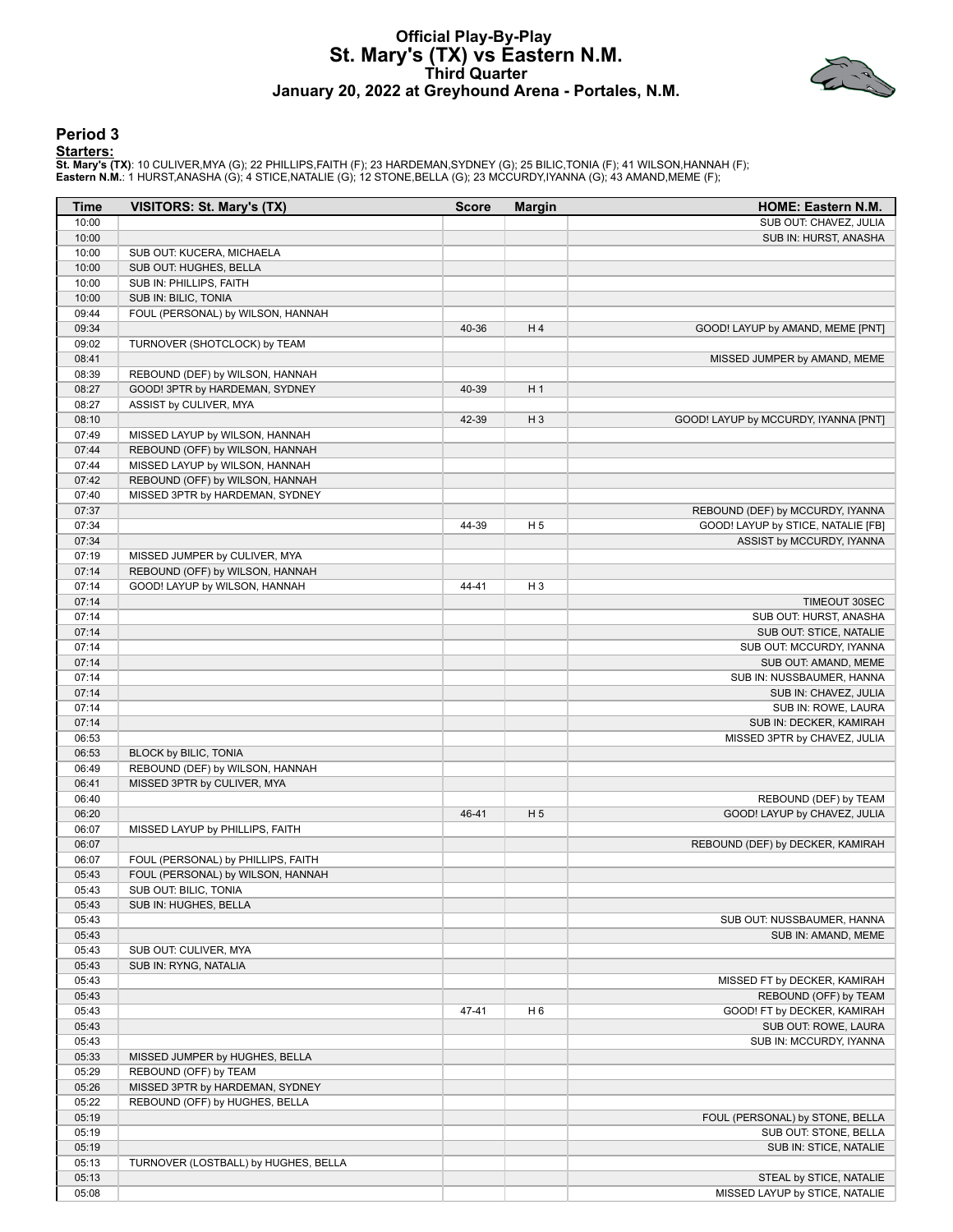| Time           | VISITORS: St. Mary's (TX)                                | <b>Score</b> | <b>Margin</b>  | <b>HOME: Eastern N.M.</b>                                              |
|----------------|----------------------------------------------------------|--------------|----------------|------------------------------------------------------------------------|
| 05:04          | REBOUND (DEF) by PHILLIPS, FAITH                         |              |                |                                                                        |
| 05:00          |                                                          |              |                | FOUL (PERSONAL) by STICE, NATALIE                                      |
| 04:44          | GOOD! JUMPER by HARDEMAN, SYDNEY                         | 47-43        | H4             |                                                                        |
| 04:25<br>04:21 | REBOUND (DEF) by WILSON, HANNAH                          |              |                | MISSED JUMPER by CHAVEZ, JULIA                                         |
| 04:15          | TURNOVER (TRAVEL) by RYNG, NATALIA                       |              |                |                                                                        |
| 04:15          | SUB OUT: PHILLIPS, FAITH                                 |              |                |                                                                        |
| 04:15          | SUB IN: CULIVER, MYA                                     |              |                |                                                                        |
| 04:15          |                                                          |              |                |                                                                        |
| 03:59          |                                                          |              |                | MISSED JUMPER by MCCURDY, IYANNA                                       |
| 03:54          |                                                          |              |                | REBOUND (OFF) by AMAND, MEME                                           |
| 03:53          |                                                          | 49-43        | H <sub>6</sub> | GOOD! LAYUP by AMAND, MEME                                             |
| 03:39<br>03:39 | GOOD! 3PTR by HARDEMAN, SYDNEY<br>ASSIST by CULIVER, MYA | 49-46        | $H_3$          |                                                                        |
| 03:26          |                                                          | 51-46        | H <sub>5</sub> | GOOD! LAYUP by DECKER, KAMIRAH                                         |
| 03:26          |                                                          |              |                | ASSIST by CHAVEZ, JULIA                                                |
| 03:07          | MISSED JUMPER by CULIVER, MYA                            |              |                |                                                                        |
| 03:05          |                                                          |              |                | REBOUND (DEF) by DECKER, KAMIRAH                                       |
| 03:02          |                                                          |              |                | MISSED LAYUP by CHAVEZ, JULIA                                          |
| 03:02          | BLOCK by HARDEMAN, SYDNEY                                |              |                |                                                                        |
| 02:56<br>02:54 |                                                          |              |                | REBOUND (OFF) by CHAVEZ, JULIA<br>TURNOVER (LOSTBALL) by CHAVEZ, JULIA |
| 02:54          | STEAL by CULIVER, MYA                                    |              |                |                                                                        |
| 02:43          | MISSED 3PTR by HARDEMAN, SYDNEY                          |              |                |                                                                        |
| 02:40          |                                                          |              |                | REBOUND (DEF) by DECKER, KAMIRAH                                       |
| 02:37          |                                                          | 53-46        | H 7            | GOOD! LAYUP by MCCURDY, IYANNA [FB/PNT]                                |
| 02:37          | FOUL (PERSONAL) by HUGHES, BELLA                         |              |                |                                                                        |
| 02:37          | SUB OUT: RYNG, NATALIA                                   |              |                |                                                                        |
| 02:37<br>02:37 | SUB OUT: HUGHES, BELLA<br>SUB OUT: WILSON, HANNAH        |              |                |                                                                        |
| 02:37          | SUB IN: KUCERA, MICHAELA                                 |              |                |                                                                        |
| 02:37          | SUB IN: PHILLIPS, FAITH                                  |              |                |                                                                        |
| 02:37          | SUB IN: BILIC, TONIA                                     |              |                |                                                                        |
| 02:37          |                                                          |              |                | MISSED FT by MCCURDY, IYANNA                                           |
| 02:36          | REBOUND (DEF) by PHILLIPS, FAITH                         |              |                |                                                                        |
| 02:27          | MISSED LAYUP by BILIC, TONIA                             |              |                |                                                                        |
| 02:24          |                                                          |              |                | REBOUND (DEF) by DECKER, KAMIRAH                                       |
| 02:15<br>02:15 |                                                          |              |                | MISSED LAYUP by STICE, NATALIE<br>REBOUND (OFF) by AMAND, MEME         |
| 02:15          | FOUL (PERSONAL) by KUCERA, MICHAELA                      |              |                |                                                                        |
| 02:15          |                                                          |              |                | SUB OUT: CHAVEZ, JULIA                                                 |
| 02:15          |                                                          |              |                | SUB IN: HURST, ANASHA                                                  |
| 02:15          |                                                          |              |                | MISSED FT by AMAND, MEME                                               |
| 02:15          |                                                          |              |                | REBOUND (OFF) by TEAM                                                  |
| 02:15          |                                                          | 54-46        | H 8            | GOOD! FT by AMAND, MEME                                                |
| 02:00<br>01:57 | MISSED LAYUP by BILIC, TONIA                             |              |                | REBOUND (DEF) by MCCURDY, IYANNA                                       |
| 01:42          |                                                          |              |                | TURNOVER (BADPASS) by STICE, NATALIE                                   |
| 01:42          | STEAL by KUCERA, MICHAELA                                |              |                |                                                                        |
| 01:25          | MISSED JUMPER by CULIVER, MYA                            |              |                |                                                                        |
| 01:23          |                                                          |              |                | REBOUND (DEF) by DECKER, KAMIRAH                                       |
| 01:17          | FOUL (PERSONAL) by KUCERA, MICHAELA                      |              |                |                                                                        |
| 01:17          | SUB OUT: KUCERA, MICHAELA                                |              |                |                                                                        |
| 01:17<br>01:17 | SUB IN: WILSON, HANNAH                                   | 55-46        | H9             | GOOD! FT by STICE, NATALIE [FB]                                        |
| 01:17          |                                                          | 56-46        | H 10           | GOOD! FT by STICE, NATALIE [FB]                                        |
| 01:01          |                                                          |              |                | FOUL (PERSONAL) by DECKER, KAMIRAH                                     |
| 00:57          | GOOD! LAYUP by PHILLIPS, FAITH                           | 56-48        | H <sub>8</sub> |                                                                        |
| 00:57          | ASSIST by BILIC, TONIA                                   |              |                |                                                                        |
| 00:35          |                                                          |              |                | MISSED LAYUP by AMAND, MEME                                            |
| 00:35          |                                                          |              |                | REBOUND (OFF) by DECKER, KAMIRAH                                       |
| 00:35          |                                                          |              |                | MISSED LAYUP by DECKER, KAMIRAH                                        |
| 00:35<br>00:35 | REBOUND (DEF) by WILSON, HANNAH                          |              |                | FOUL (PERSONAL) by AMAND, MEME                                         |
| 00:30          | MISSED LAYUP by CULIVER, MYA                             |              |                |                                                                        |
| 00:29          | REBOUND (OFF) by TEAM                                    |              |                |                                                                        |
| 00:22          | TURNOVER (LOSTBALL) by BILIC, TONIA                      |              |                |                                                                        |
| 00:22          |                                                          |              |                | STEAL by HURST, ANASHA                                                 |
| 00:22          |                                                          |              |                | TURNOVER (OUTOFBOUNDS) by HURST, ANASHA                                |
| 00:20          | GOOD! 3PTR by HARDEMAN, SYDNEY                           | 56-51        | H <sub>5</sub> |                                                                        |
| 00:20          | ASSIST by CULIVER, MYA                                   |              |                |                                                                        |
| 00:16          |                                                          |              |                | FOUL (PERSONAL) by AMAND, MEME                                         |
| 00:16<br>00:16 |                                                          |              |                | SUB OUT: AMAND, MEME<br>SUB IN: NUSSBAUMER, HANNA                      |
| 00:16          | GOOD! FT by WILSON, HANNAH                               | 56-52        | H4             |                                                                        |
| 00:16          | MISSED FT by WILSON, HANNAH                              |              |                |                                                                        |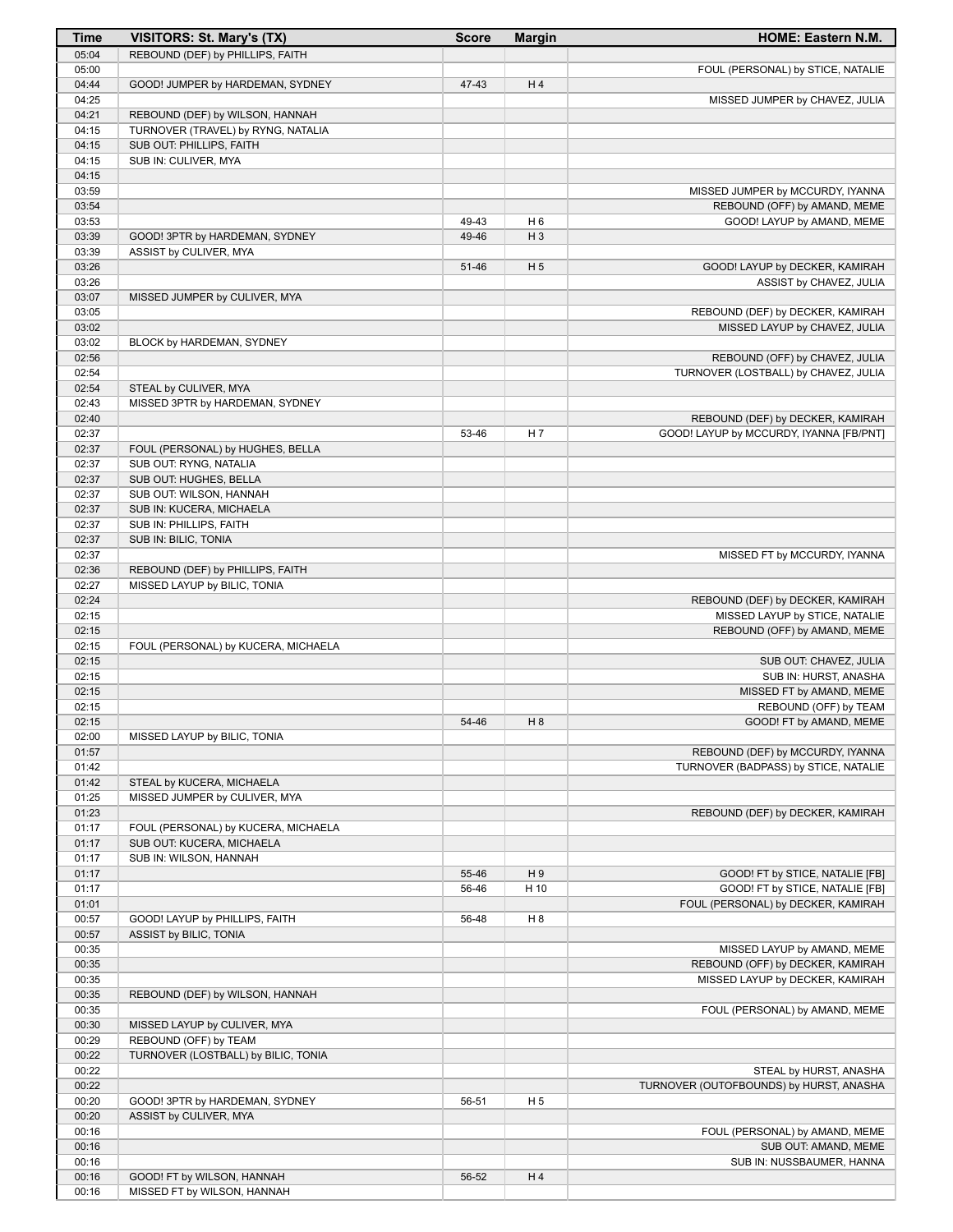| <b>Time</b> | VISITORS: St. Mary's (TX)       | Score | <b>Margin</b> | <b>HOME: Eastern N.M.</b>       |
|-------------|---------------------------------|-------|---------------|---------------------------------|
| 00:16       |                                 |       |               | REBOUND (DEF) by STICE, NATALIE |
| 00:05       |                                 |       |               | MISSED 3PTR by STICE, NATALIE   |
| 00:01       | REBOUND (DEF) by WILSON, HANNAH |       |               |                                 |

## **St. Mary's (TX) 52, Eastern N.M. 56**

| <b>Points (This Period)</b> | <b>STM</b>    | <b>ENM</b>    |
|-----------------------------|---------------|---------------|
| In the Paint                |               | 14            |
| Off Turns                   |               |               |
| 2nd Chance                  |               |               |
| Fast Break                  |               |               |
| Bench                       |               |               |
| Per Poss                    | 0.842<br>7/19 | 0.947<br>9/19 |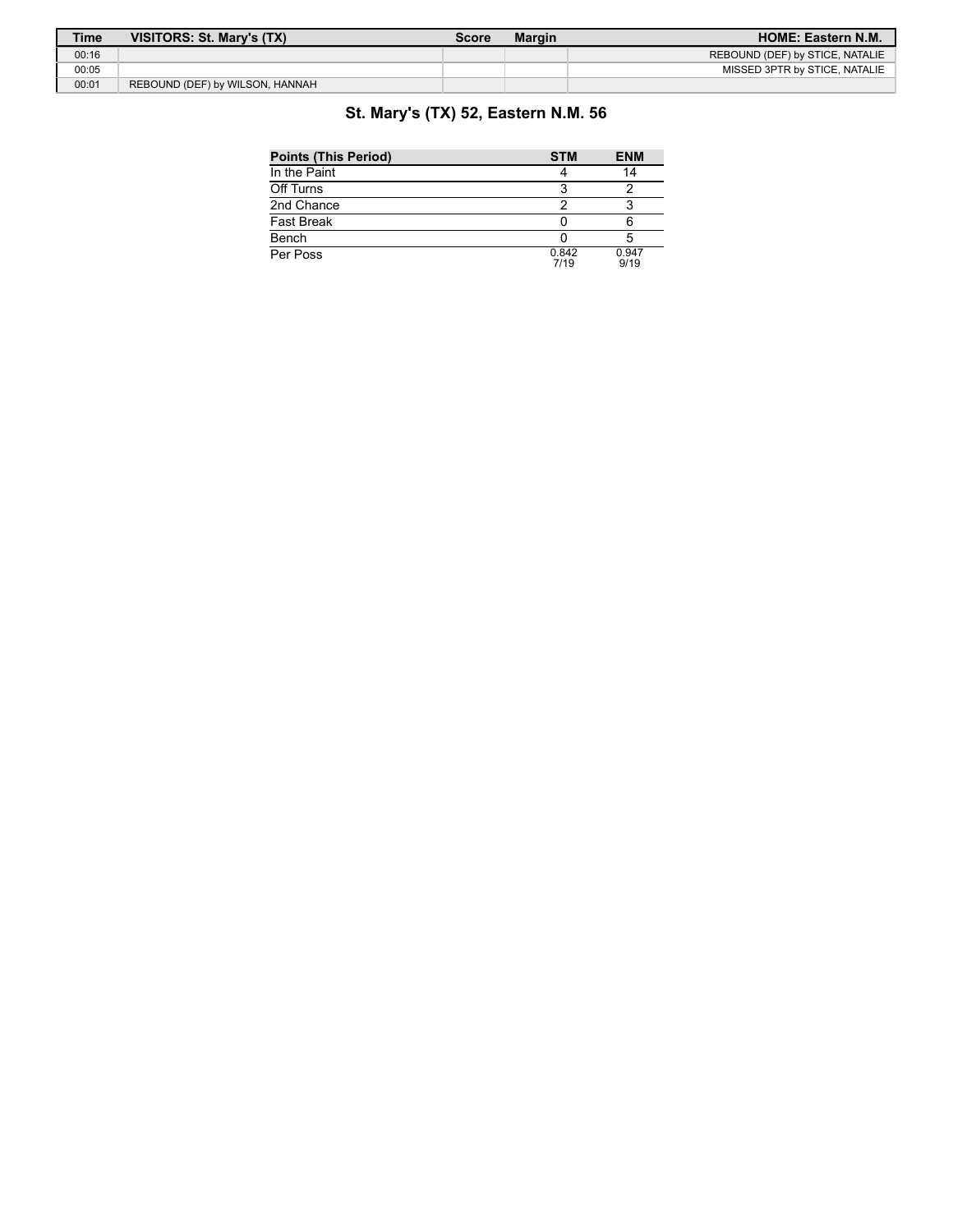#### **Official Box Score St. Mary's (TX) vs Eastern N.M. Fourth Quarter Statistics Only January 20, 2022 at Greyhound Arena - Portales, N.M.**



## **St. Mary's (TX) 9**

| No. | Player                  | S. | Pts           | FG.     | 3FG     | <b>FT</b> | <b>OR</b> | <b>DR</b> | <b>TR</b>     | <b>PF</b>   | A              | TO           | <b>Blk</b> | <b>Stl</b> | Min | $+/-$    |
|-----|-------------------------|----|---------------|---------|---------|-----------|-----------|-----------|---------------|-------------|----------------|--------------|------------|------------|-----|----------|
| 10  | <b>CULIVER, MYA</b>     | G  | $\Omega$      | $0 - 3$ | $0 - 1$ | 0-0       | 0         | 0         | 0             | 0           | 0              | 2            | 0          | 0          | 10  | $-12$    |
| 22  | PHILLIPS, FAITH         | F. | $\mathcal{P}$ | $1 - 2$ | $0-0$   | $0-0$     |           | $\Omega$  | 1             | 0           | $\overline{0}$ | 0            | 0          |            | 5   | $-7$     |
| 23  | HARDEMAN, SYDNEY        | G  | $\Omega$      | $0 - 2$ | $0 - 2$ | 0-0       | 0         | 0         | $\mathbf{0}$  | $\Omega$    | $\mathbf{0}$   |              | 0          |            | 9   | $-10$    |
| 25  | <b>BILIC, TONIA</b>     | F. | $\mathcal{P}$ | $1 - 3$ | $0 - 0$ | $0 - 0$   |           |           | 2             | 2           | $\mathbf{0}$   | $\mathbf{0}$ | $\Omega$   | $\Omega$   | 4   | $-7$     |
| 41  | <b>WILSON, HANNAH</b>   | F. | 2             | $1 - 3$ | $0-0$   | $0-0$     | 3         | 1         | 4             | 1           | 0              | 1            | $\Omega$   | $\Omega$   | 9   | $-12$    |
| 02  | <b>KUCERA, MICHAELA</b> | F. | $\Omega$      | $0 - 3$ | $0 - 2$ | $0 - 0$   | 0         | 2         | $\mathcal{P}$ |             | $\Omega$       | 1            | 0          |            | 5   | $-5$     |
| 05  | RYNG, NATALIA           | F. | 2             | $1 - 1$ | $0 - 0$ | $0 - 0$   | $\Omega$  | 0         | 0             | 1           | 0              | 0            | 0          | $\Omega$   | 1   | $\Omega$ |
| 21  | <b>HUGHES, BELLA</b>    | G  |               | $0 - 1$ | $0-0$   | $1 - 2$   | 0         | $\Omega$  | $\mathbf{0}$  | 1           | $\Omega$       | $\Omega$     | $\Omega$   | $\Omega$   | 8   | $-7$     |
|     | <b>TEAM</b>             |    |               |         |         |           | 0         | 0         | $\Omega$      | $\mathbf 0$ |                | 0            |            |            |     |          |
|     | <b>TOTALS</b>           |    | 9             | 4-18    | $0 - 5$ | $1 - 2$   | 5         | 4         | 9             | 6           | $\bf{0}$       | 5            | 0          | 3          | 50  |          |
|     |                         |    |               |         |         |           |           |           |               |             |                |              |            |            |     |          |

| <b>Shooting By Period</b><br>Period | FG    | FG%   | 3FG      | 3FG%  | FТ     | FT%   | Deadball Rebounds: 1,0 |
|-------------------------------------|-------|-------|----------|-------|--------|-------|------------------------|
| Game                                | 24 72 | 33.3% | $6 - 22$ | 27.3% | $7-12$ | 58.3% |                        |

## **Eastern N.M. 21**

| No.           | Player                                                        | S | Pts                 | <b>FG</b>         | 3FG     | <b>FT</b>       | <b>OR</b>    | <b>DR</b>              | TR             | PF | A            | TO       | <b>Blk</b> | <b>Stl</b>   | Min            | $+/-$ |
|---------------|---------------------------------------------------------------|---|---------------------|-------------------|---------|-----------------|--------------|------------------------|----------------|----|--------------|----------|------------|--------------|----------------|-------|
| 01            | HURST, ANASHA                                                 | G | 3                   | 1-1               | 1-1     | $0-0$           |              |                        | $\overline{2}$ | 0  | 2            | 2        |            |              | 8              | 12    |
| 04            | STICE, NATALIE                                                | G | 0                   | $0 - 1$           | $0 - 0$ | $0-0$           | 0            |                        | 1              |    |              | 0        |            | 0            |                | 9     |
| 12            | STONE, BELLA                                                  | G | 0                   | $0 - 0$           | $0 - 0$ | $0-0$           | 0            | 0                      | 0              | 0  |              | $\Omega$ | 0          | 0            | 5              | 5     |
| 23            | <b>MCCURDY, IYANNA</b>                                        | G | 4                   | $2 - 4$           | $0 - 1$ | $0 - 1$         |              |                        | $\overline{2}$ |    | 0            |          | 0          | 0            | 6              | 11    |
| 43            | AMAND, MEME                                                   | F |                     | $0 - 2$           | $0 - 0$ | $1 - 2$         | 0            | 2                      | 2              | 0  | 0            | 0        | 0          | 0            | 6              | 12    |
| 05            | NUSSBAUMER, HANNA                                             | F | 0                   | $0 - 0$           | $0 - 0$ | $0 - 0$         | $\mathbf{1}$ | $\overline{2}$         | 3              | 0  | $\mathbf{0}$ |          | 0          | 0            | 5              | 2     |
| 14            | CHAVEZ, JULIA                                                 | G |                     | $2 - 3$           | $1 - 1$ | $2 - 2$         | 0            | 0                      | 0              |    | 0            |          | 0          | 0            | 4              | 1     |
| 30            | ROWE, LAURA                                                   | G | 0                   | $0 - 0$           | $0 - 0$ | $0 - 0$         | 0            | 1                      | 1              | 0  | $\mathbf{0}$ | $\Omega$ | 0          | 0            | $\overline{2}$ | $-1$  |
| 35            | DECKER, KAMIRAH                                               | С | 6                   | $2 - 2$           | $0-0$   | $2 - 4$         | 1            | 1                      | 2              | 1  | 0            | $\Omega$ | 0          |              | 7              | 9     |
|               | <b>TEAM</b>                                                   |   |                     |                   |         |                 | 0            | 1                      | 1              | 0  |              | 0        |            |              |                |       |
|               | <b>TOTALS</b>                                                 |   |                     | $21 \quad 7 - 13$ | $2 - 3$ | $5-9$           | 4            | 10                     | 14             | 4  | 4            | 5        |            | $\mathbf{2}$ | 50             |       |
| <b>Doriod</b> | <b>Shooting By Period</b><br>EC- <sup>0</sup> /<br>EQ.<br>25C |   | $2ECD$ <sup>0</sup> |                   | EТ      | ET <sub>0</sub> |              | Deadball Rebounds: 5.0 |                |    |              |          |            |              |                |       |

| Period |       | FG%   | 3FG     | 3FG%  |           | FT%      |
|--------|-------|-------|---------|-------|-----------|----------|
| Game   | 29-69 | 42.0% | $-7-18$ | 38.9% | $12 - 21$ | $57.1\%$ |

Per Poss

Bench 3 13

 $\frac{0.474}{5/19}$ 

1.167 10/18

| Game Notes:                                          | <b>Score</b> | 1st l | 2nd | - 3rd | 4th | <b>TOT</b> | <b>Points (This Period)</b> | <b>STM</b> | <b>ENM</b> |
|------------------------------------------------------|--------------|-------|-----|-------|-----|------------|-----------------------------|------------|------------|
| Officials: Johnny Atwood, Alika Arisumi, Jason Smith | <b>STM</b>   | つつ    | 14  | 16    |     | -61        | In the Paint                |            | 10         |
| Start Time: 07:00 PM ET                              | <b>ENM</b>   | 23    | 15  | 18    | 21  | 77         | Off Turns                   |            |            |
| Conference Game:                                     |              |       |     |       |     |            | 2nd Chance                  |            |            |
|                                                      |              |       |     |       |     |            | <b>Fast Break</b>           |            |            |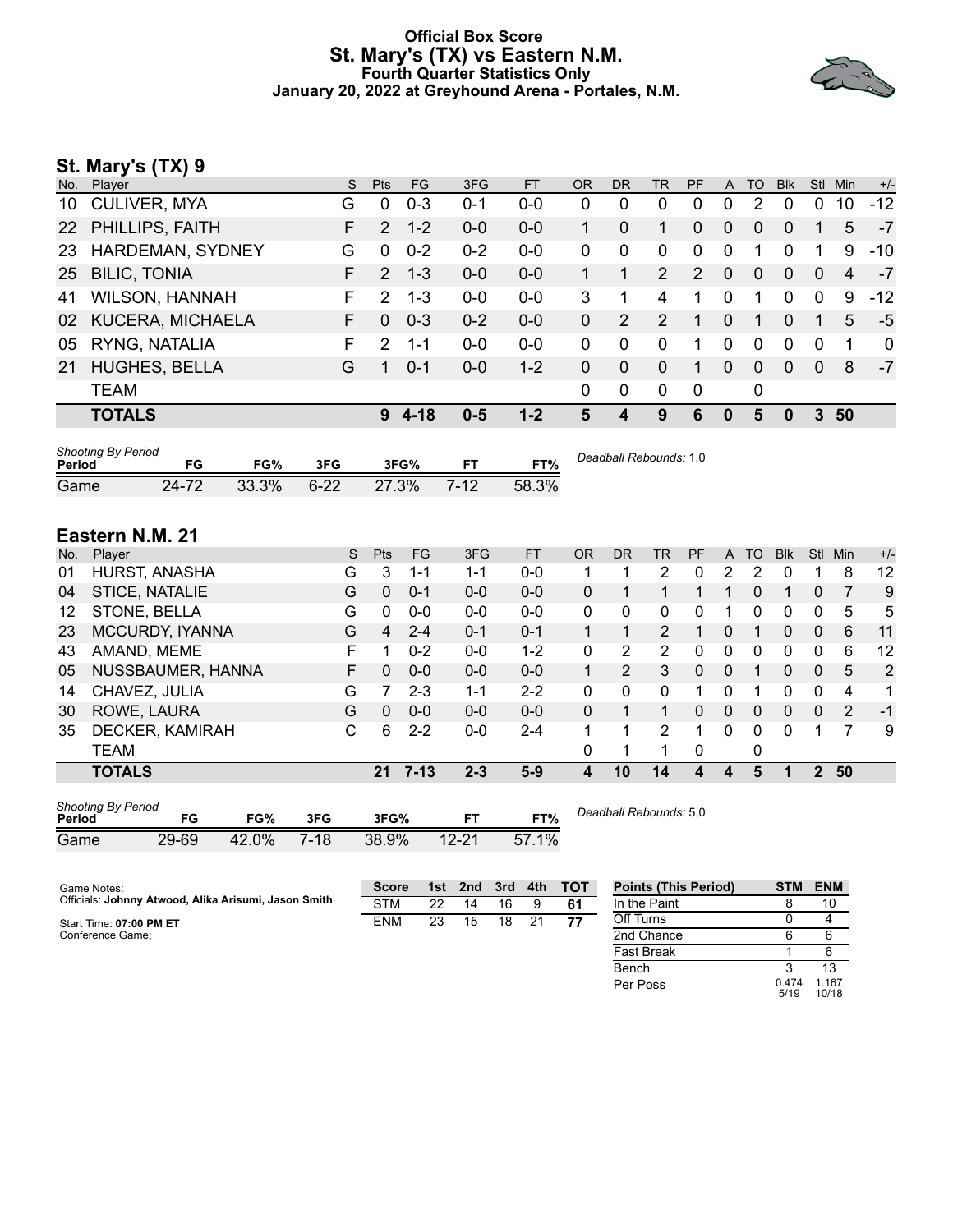#### **Official Play-By-Play St. Mary's (TX) vs Eastern N.M. Fourth Quarter January 20, 2022 at Greyhound Arena - Portales, N.M.**



#### **Period 4**

#### **Starters:**

**St. Mary's (TX)**: 10 CULIVER,MYA (G); 22 PHILLIPS,FAITH (F); 23 HARDEMAN,SYDNEY (G); 25 BILIC,TONIA (F); 41 WILSON,HANNAH (F);<br>**Eastern N.M.**: 1 HURST,ANASHA (G); 4 STICE,NATALIE (G); 12 STONE,BELLA (G); 23 MCCURDY,IYANNA

| <b>Time</b> | VISITORS: St. Mary's (TX)              | <b>Score</b> | <b>Margin</b>  | HOME: Eastern N.M.                      |
|-------------|----------------------------------------|--------------|----------------|-----------------------------------------|
| 09:43       | MISSED JUMPER by CULIVER, MYA          |              |                |                                         |
| 09:38       |                                        |              |                | REBOUND (DEF) by MCCURDY, IYANNA        |
| 09:25       |                                        |              |                | MISSED 3PTR by MCCURDY, IYANNA          |
| 09:25       |                                        |              |                | REBOUND (OFF) by DECKER, KAMIRAH        |
| 09:25       | FOUL (PERSONAL) by BILIC, TONIA        |              |                |                                         |
| 09:25       |                                        |              |                | MISSED FT by DECKER, KAMIRAH            |
| 09:25       |                                        |              |                | REBOUND (OFF) by TEAM                   |
| 09:25       |                                        | 57-52        | H <sub>5</sub> | GOOD! FT by DECKER, KAMIRAH             |
| 08:54       | TURNOVER (BADPASS) by HARDEMAN, SYDNEY |              |                |                                         |
| 08:54       |                                        |              |                | STEAL by DECKER, KAMIRAH                |
| 08:43       |                                        |              |                | MISSED JUMPER by MCCURDY, IYANNA        |
| 08:37       |                                        |              |                | REBOUND (OFF) by NUSSBAUMER, HANNA      |
| 08:36       |                                        |              |                | TURNOVER (BADPASS) by NUSSBAUMER, HANNA |
| 08:36       | STEAL by HARDEMAN, SYDNEY              |              |                |                                         |
| 08:32       | MISSED 3PTR by HARDEMAN, SYDNEY        |              |                |                                         |
| 08:32       |                                        |              |                | REBOUND (DEF) by HURST, ANASHA          |
| 08:32       | FOUL (PERSONAL) by BILIC, TONIA        |              |                |                                         |
| 08:32       |                                        |              |                | SUB OUT: NUSSBAUMER, HANNA              |
| 08:32       |                                        |              |                | SUB IN: AMAND, MEME                     |
| 08:32       | SUB OUT: BILIC, TONIA                  |              |                |                                         |
| 08:32       |                                        |              |                |                                         |
|             | SUB IN: HUGHES, BELLA                  |              |                |                                         |
| 08:11       |                                        |              |                | TURNOVER (BADPASS) by HURST, ANASHA     |
| 08:11       | STEAL by PHILLIPS, FAITH               |              |                |                                         |
| 08:11       | MISSED LAYUP by PHILLIPS, FAITH        |              |                |                                         |
| 08:11       |                                        |              |                | REBOUND (DEF) by TEAM                   |
| 07:52       |                                        |              |                | FOUL (OFF) by MCCURDY, IYANNA           |
| 07:52       |                                        |              |                | TURNOVER (OFFENSIVE) by MCCURDY, IYANNA |
| 07:44       | TURNOVER (TRAVEL) by WILSON, HANNAH    |              |                |                                         |
| 07:41       | SUB OUT: PHILLIPS, FAITH               |              |                |                                         |
| 07:41       | SUB IN: KUCERA, MICHAELA               |              |                |                                         |
| 07:26       |                                        | 59-52        | H 7            | GOOD! LAYUP by DECKER, KAMIRAH [PNT]    |
| 07:26       |                                        |              |                | ASSIST by HURST, ANASHA                 |
| 07:13       | MISSED 3PTR by KUCERA, MICHAELA        |              |                |                                         |
| 07:11       |                                        |              |                | REBOUND (DEF) by STICE, NATALIE         |
| 06:55       |                                        |              |                | TURNOVER (BADPASS) by HURST, ANASHA     |
| 06:44       | TURNOVER (LOSTBALL) by CULIVER, MYA    |              |                |                                         |
| 06:44       |                                        |              |                | STEAL by HURST, ANASHA                  |
| 06:38       |                                        | 61-52        | H9             | GOOD! LAYUP by MCCURDY, IYANNA [FB/PNT] |
| 06:38       |                                        |              |                | ASSIST by HURST, ANASHA                 |
| 06:18       | MISSED JUMPER by KUCERA, MICHAELA      |              |                |                                         |
| 06:14       | REBOUND (OFF) by WILSON, HANNAH        |              |                |                                         |
| 06:14       | MISSED LAYUP by WILSON, HANNAH         |              |                |                                         |
| 06:11       |                                        |              |                | REBOUND (DEF) by DECKER, KAMIRAH        |
| 06:08       |                                        |              |                | MISSED LAYUP by STICE, NATALIE          |
| 06:07       |                                        |              |                | REBOUND (OFF) by MCCURDY, IYANNA        |
| 06:07       |                                        | 63-52        | H 11           | GOOD! LAYUP by MCCURDY, IYANNA [FB/PNT] |
| 06:07       | FOUL (PERSONAL) by KUCERA, MICHAELA    |              |                |                                         |
| 06:07       | TIMEOUT 30SEC                          |              |                |                                         |
| 06:07       | SUB OUT: WILSON, HANNAH                |              |                |                                         |
| 06:07       | SUB IN: RYNG, NATALIA                  |              |                |                                         |
| 06:07       |                                        |              |                | MISSED FT by MCCURDY, IYANNA            |
| 06:05       | REBOUND (DEF) by KUCERA, MICHAELA      |              |                |                                         |
| 05:50       | MISSED LAYUP by HUGHES, BELLA          |              |                |                                         |
| 05:46       |                                        |              |                | REBOUND (DEF) by AMAND, MEME            |
| 05:21       |                                        | 65-52        | H 13           | GOOD! LAYUP by DECKER, KAMIRAH          |
| 05:21       |                                        |              |                | ASSIST by STICE, NATALIE                |
| 05:08       |                                        |              |                | FOUL (PERSONAL) by STICE, NATALIE       |
| 05:08       |                                        |              |                | SUB OUT: STICE, NATALIE                 |
| 05:08       |                                        |              |                | SUB IN: STONE, BELLA                    |
| 05:03       | GOOD! JUMPER by RYNG, NATALIA [PNT]    | 65-54        | H 11           |                                         |
| 04:43       | FOUL (PERSONAL) by RYNG, NATALIA       |              |                |                                         |
| 04:43       | SUB OUT: KUCERA, MICHAELA              |              |                |                                         |
| 04:43       | SUB OUT: RYNG, NATALIA                 |              |                |                                         |
| 04:43       | SUB OUT: HUGHES, BELLA                 |              |                |                                         |
| 04:43       | SUB IN: PHILLIPS, FAITH                |              |                |                                         |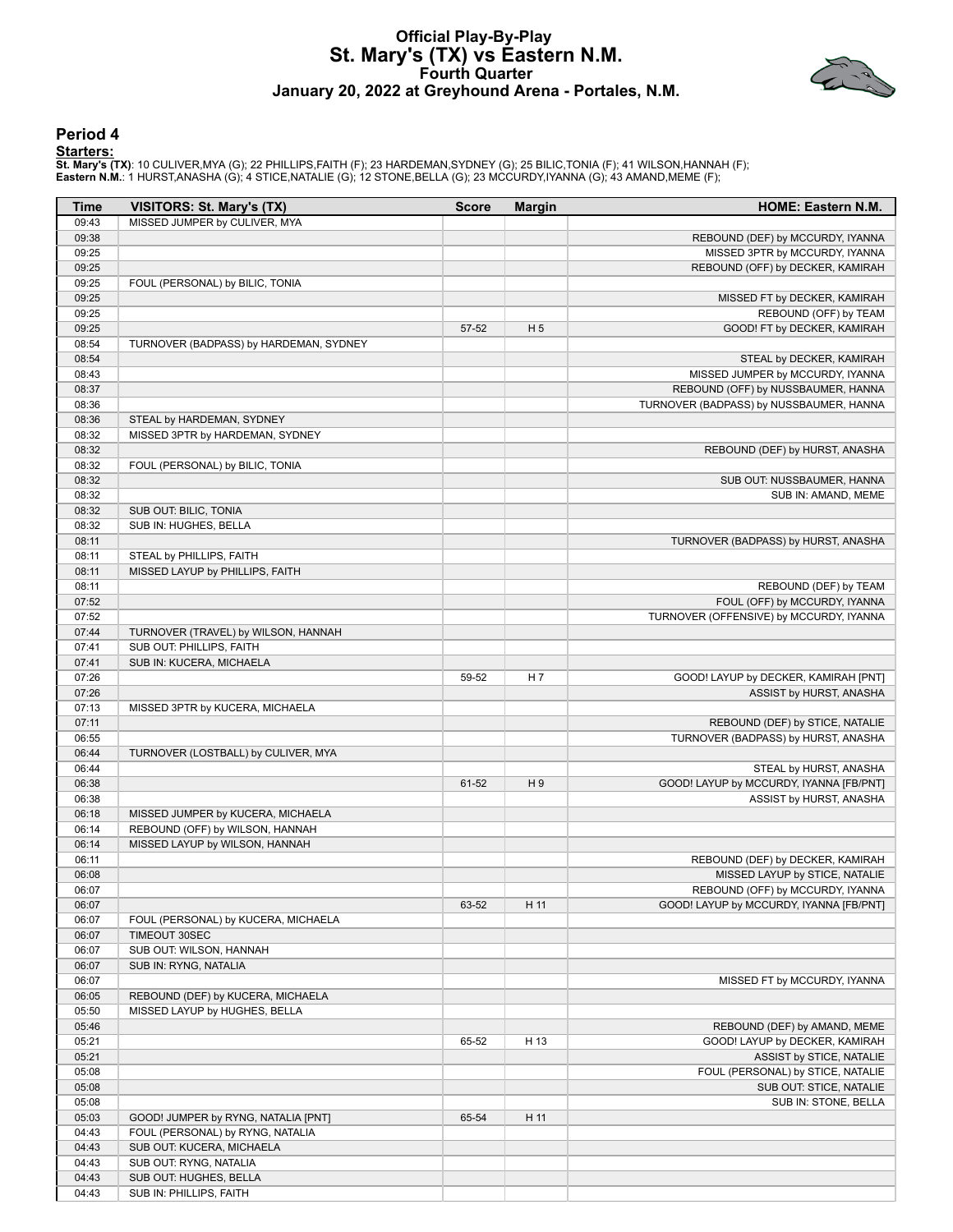| <b>Time</b>    | VISITORS: St. Mary's (TX)                                    | <b>Score</b> | <b>Margin</b> | HOME: Eastern N.M.                  |
|----------------|--------------------------------------------------------------|--------------|---------------|-------------------------------------|
| 04:43          | <b>SUB IN: BILIC, TONIA</b>                                  |              |               |                                     |
| 04:43          | SUB IN: WILSON, HANNAH                                       |              |               |                                     |
| 04:43          |                                                              |              |               | MISSED FT by DECKER, KAMIRAH        |
| 04:43          |                                                              |              |               | REBOUND (OFF) by TEAM               |
| 04:43          |                                                              | 66-54        | H 12          | GOOD! FT by DECKER, KAMIRAH         |
| 04:24          | MISSED LAYUP by BILIC, TONIA                                 |              |               |                                     |
| 04:21          |                                                              |              |               | REBOUND (DEF) by AMAND, MEME        |
| 04:10          |                                                              |              |               | MISSED JUMPER by AMAND, MEME        |
| 04:07          |                                                              |              |               | REBOUND (OFF) by HURST, ANASHA      |
| 03:59          |                                                              | 69-54        | H 15          | GOOD! 3PTR by HURST, ANASHA         |
| 03:47          |                                                              |              |               | FOUL (PERSONAL) by DECKER, KAMIRAH  |
| 03:47          |                                                              |              |               | SUB OUT: MCCURDY, IYANNA            |
| 03:47          |                                                              |              |               | SUB IN: CHAVEZ, JULIA               |
| 03:47          | SUB OUT: HARDEMAN, SYDNEY                                    |              |               |                                     |
| 03:47          | SUB IN: HUGHES, BELLA                                        |              |               |                                     |
| 03:47          |                                                              |              |               | SUB OUT: HURST, ANASHA              |
| 03:47          |                                                              |              |               | SUB OUT: STONE, BELLA               |
| 03:47          |                                                              |              |               | SUB IN: STICE, NATALIE              |
| 03:47          |                                                              |              |               | SUB IN: NUSSBAUMER, HANNA           |
| 03:44          | MISSED 3PTR by CULIVER, MYA                                  |              |               |                                     |
| 03:41<br>03:39 | REBOUND (OFF) by BILIC, TONIA<br>GOOD! LAYUP by BILIC, TONIA |              | H 13          |                                     |
| 03:22          |                                                              | 69-56        |               |                                     |
| 03:22          | FOUL (PERSONAL) by WILSON, HANNAH                            |              |               | SUB OUT: DECKER, KAMIRAH            |
| 03:22          |                                                              |              |               | SUB IN: STONE, BELLA                |
| 03:22          |                                                              | 70-56        | H 14          | GOOD! FT by AMAND, MEME             |
| 03:22          |                                                              |              |               | MISSED FT by AMAND, MEME            |
| 03:20          | REBOUND (DEF) by WILSON, HANNAH                              |              |               |                                     |
| 03:13          | TURNOVER (BADPASS) by CULIVER, MYA                           |              |               |                                     |
| 02:49          |                                                              |              |               | MISSED JUMPER by AMAND, MEME        |
| 02:46          | REBOUND (DEF) by BILIC, TONIA                                |              |               |                                     |
| 02:41          | MISSED JUMPER by BILIC, TONIA                                |              |               |                                     |
| 02:38          |                                                              |              |               | REBOUND (DEF) by NUSSBAUMER, HANNA  |
| 02:21          |                                                              | 73-56        | H 17          | GOOD! 3PTR by CHAVEZ, JULIA         |
| 02:21          |                                                              |              |               | ASSIST by STONE, BELLA              |
| 02:17          | TIMEOUT 30SEC                                                |              |               |                                     |
| 02:17          |                                                              |              |               | SUB OUT: AMAND, MEME                |
| 02:17          |                                                              |              |               | SUB IN: ROWE, LAURA                 |
| 02:17          | SUB OUT: BILIC, TONIA                                        |              |               |                                     |
| 02:17          | SUB IN: HARDEMAN, SYDNEY                                     |              |               |                                     |
| 02:03          | MISSED 3PTR by HARDEMAN, SYDNEY                              |              |               |                                     |
| 02:03          |                                                              |              |               | BLOCK by STICE, NATALIE             |
| 01:57          | REBOUND (OFF) by WILSON, HANNAH                              |              |               |                                     |
| 01:56          | MISSED LAYUP by CULIVER, MYA                                 |              |               |                                     |
| 01:51          | REBOUND (OFF) by PHILLIPS, FAITH                             |              |               |                                     |
| 01:50          | GOOD! LAYUP by PHILLIPS, FAITH                               | 73-58        | H 15          |                                     |
| 01:46          | FOUL (PERSONAL) by HUGHES, BELLA                             |              |               |                                     |
| 01:46          |                                                              |              |               | SUB OUT: STICE, NATALIE             |
| 01:46          |                                                              |              |               | SUB IN: HURST, ANASHA               |
| 01:46          |                                                              | 74-58        | H 16          | GOOD! FT by CHAVEZ, JULIA [FB]      |
| 01:46          |                                                              | 75-58        | H 17          | GOOD! FT by CHAVEZ, JULIA [FB]      |
| 01:40          |                                                              |              |               | FOUL (PERSONAL) by CHAVEZ, JULIA    |
| 01:40          | SUB OUT: PHILLIPS, FAITH                                     |              |               |                                     |
| 01:40          | SUB IN: KUCERA, MICHAELA                                     |              |               |                                     |
| 01:40          | GOOD! FT by HUGHES, BELLA [FB]                               | 75-59        | H 16          |                                     |
| 01:40          | MISSED FT by HUGHES, BELLA                                   |              |               |                                     |
| 01:39          | REBOUND (OFF) by WILSON, HANNAH                              |              |               |                                     |
| 01:36          | GOOD! LAYUP by WILSON, HANNAH [PNT]                          | 75-61        | H 14          |                                     |
| 01:15          |                                                              |              |               | TURNOVER (BADPASS) by CHAVEZ, JULIA |
| 01:15          | STEAL by KUCERA, MICHAELA                                    |              |               |                                     |
| 01:09          | MISSED 3PTR by KUCERA, MICHAELA                              |              |               |                                     |
| 01:01          |                                                              |              |               | REBOUND (DEF) by ROWE, LAURA        |
| 00:47          |                                                              | 77-61        | H 16          | GOOD! LAYUP by CHAVEZ, JULIA        |
| 00:40          | MISSED LAYUP by WILSON, HANNAH                               |              |               |                                     |
| 00:38          |                                                              |              |               | REBOUND (DEF) by NUSSBAUMER, HANNA  |
| 00:23          |                                                              |              |               | MISSED JUMPER by CHAVEZ, JULIA      |
| 00:18          | REBOUND (DEF) by KUCERA, MICHAELA                            |              |               |                                     |
| 00:18          | TURNOVER (TRAVEL) by KUCERA, MICHAELA                        |              |               |                                     |

**St. Mary's (TX) 61, Eastern N.M. 77**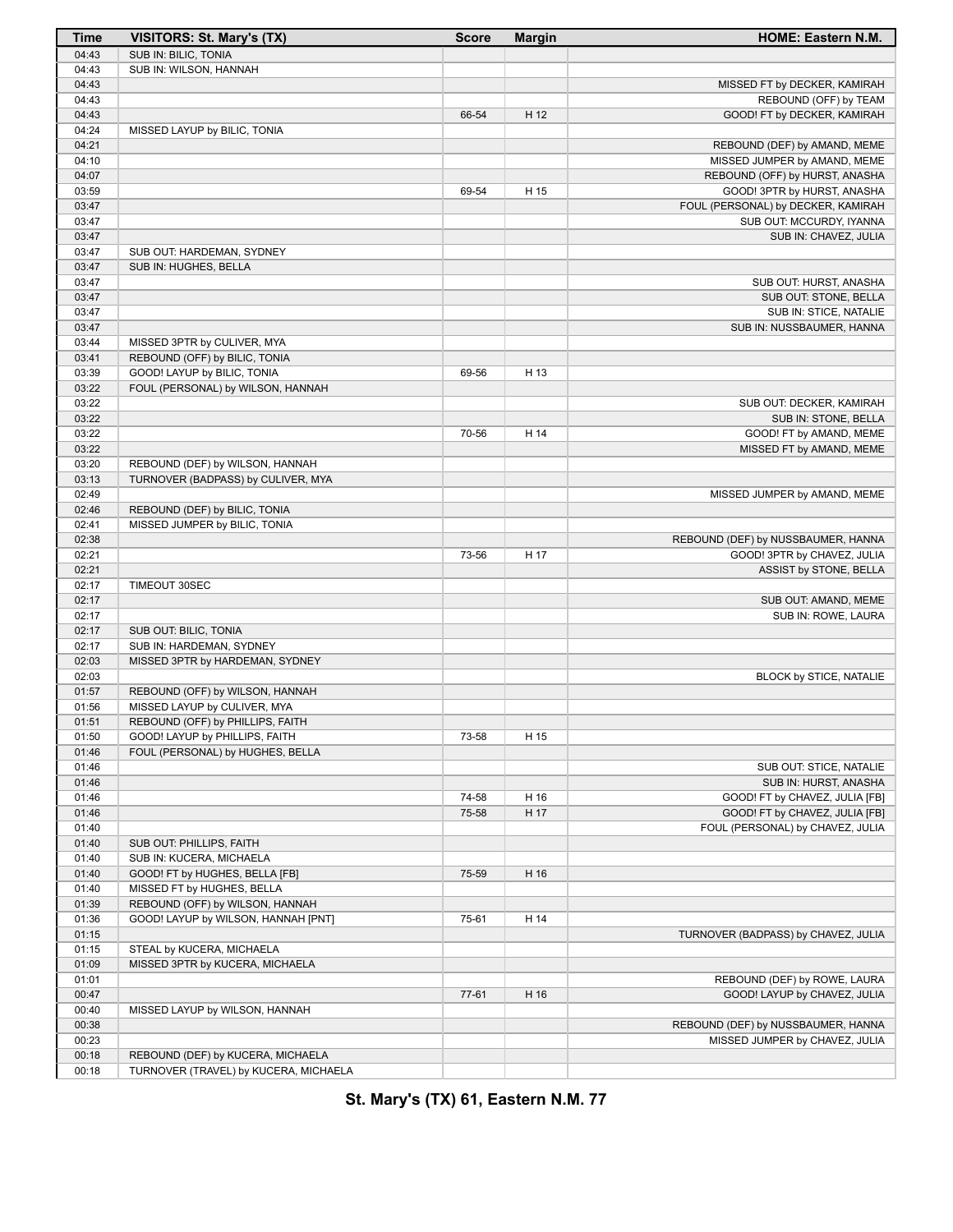| <b>Points (This Period)</b> | <b>STM</b>    | <b>ENM</b>     |
|-----------------------------|---------------|----------------|
| In the Paint                |               | 10             |
| Off Turns                   |               |                |
| 2nd Chance                  | 6             | 6              |
| <b>Fast Break</b>           |               | 6              |
| Bench                       |               | 13             |
| Per Poss                    | 0.474<br>5/19 | 1.167<br>10/18 |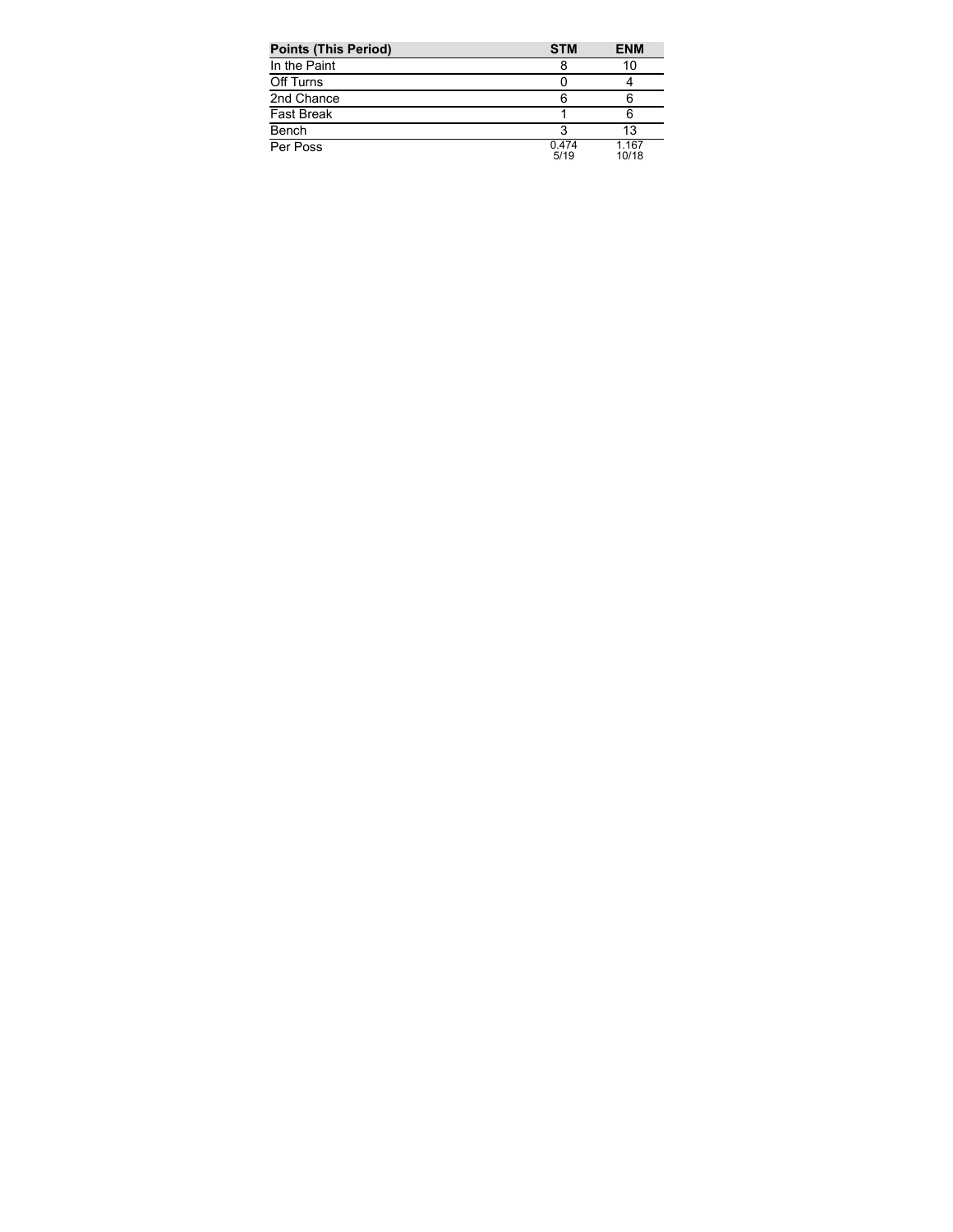#### **Official Scoring/Possession Reference Chart St. Mary's (TX) vs Eastern N.M. Period 1 January 20, 2022 at Greyhound Arena - Portales, N.M.**



**Period 1**

#### **Starters:**

**St. Mary's (TX)**: 10 CULIVER,MYA (G); 22 PHILLIPS,FAITH (F); 23 HARDEMAN,SYDNEY (G); 25 BILIC,TONIA (F); 41 WILSON,HANNAH (F);<br>**Eastern N.M.**: 1 HURST,ANASHA (G); 4 STICE,NATALIE (G); 12 STONE,BELLA (G); 23 MCCURDY,IYANNA

| <b>Time</b> | VISITORS: St. Mary's (TX)           | <b>Score</b> | <b>Margin</b>  | <b>HOME: Eastern N.M.</b>            |
|-------------|-------------------------------------|--------------|----------------|--------------------------------------|
| 09:47       | GOOD! JUMPER by PHILLIPS, FAITH     | $0 - 2$      | V <sub>2</sub> |                                      |
| 09:04       | GOOD! 3PTR by HARDEMAN, SYDNEY      | $0-5$        | V <sub>5</sub> |                                      |
| 08:43       |                                     | $2 - 5$      | V <sub>3</sub> | GOOD! JUMPER by AMAND, MEME [PNT]    |
| 08:27       |                                     | $4 - 5$      | V <sub>1</sub> | GOOD! LAYUP by MCCURDY, IYANNA       |
| 07:39       |                                     | $7-5$        | H <sub>2</sub> | GOOD! 3PTR by STICE, NATALIE         |
| 07:17       |                                     | $9 - 5$      | H <sub>4</sub> | GOOD! LAYUP by MCCURDY, IYANNA [FB]  |
| 05:59       | GOOD! LAYUP by WILSON, HANNAH [PNT] | $9 - 7$      | H <sub>2</sub> |                                      |
| 05:48       |                                     | $11 - 7$     | H <sub>4</sub> | GOOD! LAYUP by AMAND, MEME           |
| 05:29       |                                     | $14 - 7$     | H 7            | GOOD! 3PTR by HURST, ANASHA [FB]     |
| 04:46       | GOOD! LAYUP by RYNG, NATALIA [FB]   | $14-9$       | H <sub>5</sub> |                                      |
| 04:26       |                                     | $17-9$       | H 8            | GOOD! 3PTR by STICE, NATALIE         |
| 04:14       | GOOD! FT by HUGHES, BELLA           | $17 - 10$    | H <sub>7</sub> |                                      |
| 04:14       | GOOD! FT by HUGHES, BELLA           | $17 - 11$    | H <sub>6</sub> |                                      |
| 03:43       |                                     | $18 - 11$    | H <sub>7</sub> | GOOD! FT by NUSSBAUMER, HANNA        |
| 03:20       | GOOD! LAYUP by WILSON, HANNAH       | 18-13        | H <sub>5</sub> |                                      |
| 03:07       |                                     | $21 - 13$    | H 8            | GOOD! 3PTR by STICE, NATALIE         |
| 02:15       | GOOD! LAYUP by WILSON, HANNAH [PNT] | $21 - 15$    | H <sub>6</sub> |                                      |
| 02:07       |                                     | $23 - 15$    | H 8            | GOOD! LAYUP by DECKER, KAMIRAH [PNT] |
| 01:46       | GOOD! 3PTR by HUGHES, BELLA         | $23 - 18$    | H <sub>5</sub> |                                      |
| 01:02       | GOOD! JUMPER by KUCERA, MICHAELA    | 23-20        | $H_3$          |                                      |
| 00:07       | GOOD! LAYUP by WILSON, HANNAH [PNT] | 23-22        | H <sub>1</sub> |                                      |

**St. Mary's (TX) 22, Eastern N.M. 23**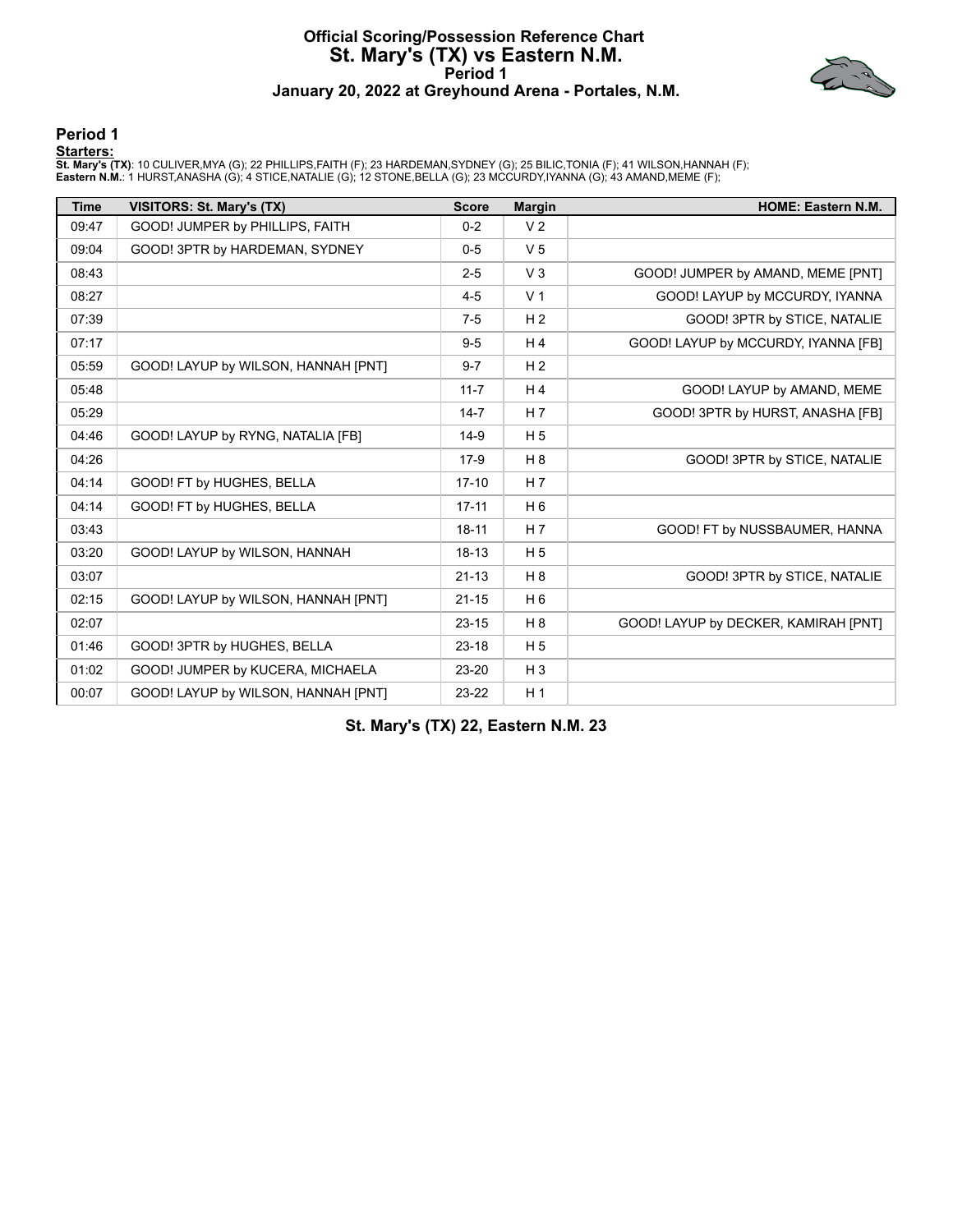#### **Official Scoring/Possession Reference Chart St. Mary's (TX) vs Eastern N.M. Period 2 January 20, 2022 at Greyhound Arena - Portales, N.M.**



#### **Period 2**

#### **Starters:**

**St. Mary's (TX)**: 10 CULIVER,MYA (G); 22 PHILLIPS,FAITH (F); 23 HARDEMAN,SYDNEY (G); 25 BILIC,TONIA (F); 41 WILSON,HANNAH (F);<br>**Eastern N.M.**: 1 HURST,ANASHA (G); 4 STICE,NATALIE (G); 12 STONE,BELLA (G); 23 MCCURDY,IYANNA

| <b>Time</b> | <b>VISITORS: St. Mary's (TX)</b>         | <b>Score</b> | <b>Margin</b>  | <b>HOME: Eastern N.M.</b>               |
|-------------|------------------------------------------|--------------|----------------|-----------------------------------------|
| 08:23       |                                          | $25 - 22$    | $H_3$          | GOOD! JUMPER by HURST, ANASHA           |
| 07:49       | GOOD! JUMPER by HARDEMAN, SYDNEY [FB]    | $25 - 24$    | H <sub>1</sub> |                                         |
| 06:44       |                                          | $26 - 24$    | H <sub>2</sub> | GOOD! FT by MCCURDY, IYANNA             |
| 06:44       |                                          | $27 - 24$    | $H_3$          | GOOD! FT by MCCURDY, IYANNA             |
| 06:04       | GOOD! LAYUP by KUCERA, MICHAELA [PNT]    | $27 - 26$    | H <sub>1</sub> |                                         |
| 06:04       | GOOD! FT by KUCERA, MICHAELA             | $27 - 27$    | T.             |                                         |
| 05:50       |                                          | 29-27        | H <sub>2</sub> | GOOD! JUMPER by MCCURDY, IYANNA [PNT]   |
| 05:07       | GOOD! LAYUP by KUCERA, MICHAELA [FB/PNT] | 29-29        | т              |                                         |
| 04:31       |                                          | $32 - 29$    | $H_3$          | GOOD! 3PTR by STONE, BELLA              |
| 04:08       |                                          | 34-29        | H <sub>5</sub> | GOOD! LAYUP by AMAND, MEME [FB/PNT]     |
| 03:28       | GOOD! FT by CULIVER, MYA [FB]            | 34-30        | H <sub>4</sub> |                                         |
| 03:28       | GOOD! FT by CULIVER, MYA [FB]            | $34 - 31$    | $H_3$          |                                         |
| 02:46       |                                          | 36-31        | H <sub>5</sub> | GOOD! LAYUP by MCCURDY, IYANNA [FB/PNT] |
| 02:34       | GOOD! 3PTR by HARDEMAN, SYDNEY [FB]      | 36-34        | H <sub>2</sub> |                                         |
| 02:16       |                                          | 38-34        | H <sub>4</sub> | GOOD! LAYUP by AMAND, MEME              |
| 01:25       | GOOD! JUMPER by CULIVER, MYA             | 38-36        | H <sub>2</sub> |                                         |

**St. Mary's (TX) 36, Eastern N.M. 38**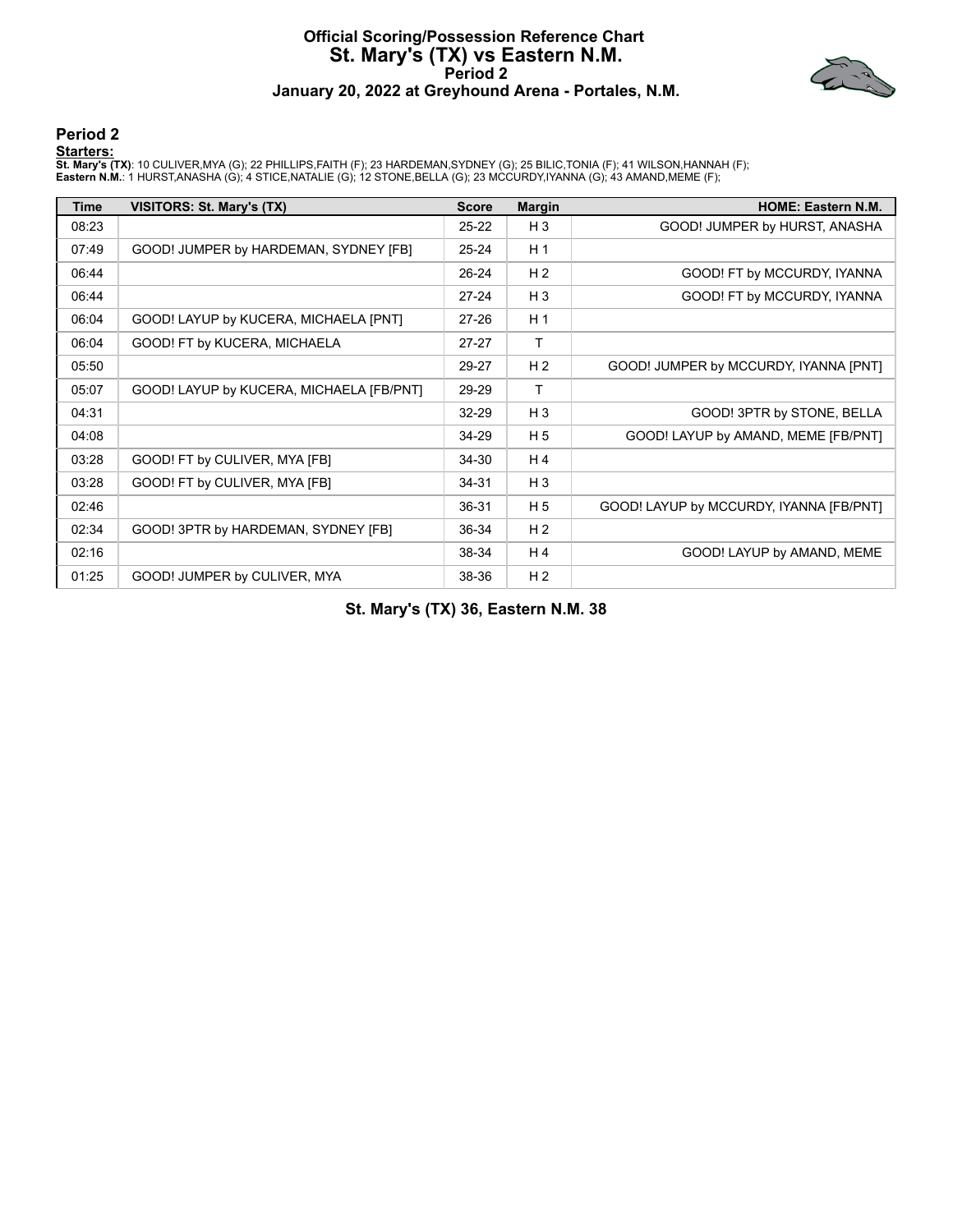#### **Official Scoring/Possession Reference Chart St. Mary's (TX) vs Eastern N.M. Period 3 January 20, 2022 at Greyhound Arena - Portales, N.M.**



#### **Period 3**

#### **Starters:**

**St. Mary's (TX)**: 10 CULIVER,MYA (G); 22 PHILLIPS,FAITH (F); 23 HARDEMAN,SYDNEY (G); 25 BILIC,TONIA (F); 41 WILSON,HANNAH (F);<br>**Eastern N.M.**: 1 HURST,ANASHA (G); 4 STICE,NATALIE (G); 12 STONE,BELLA (G); 23 MCCURDY,IYANNA

| <b>Time</b> | VISITORS: St. Mary's (TX)        | <b>Score</b> | <b>Margin</b>  | <b>HOME: Eastern N.M.</b>               |
|-------------|----------------------------------|--------------|----------------|-----------------------------------------|
| 09:34       |                                  | 40-36        | H4             | GOOD! LAYUP by AMAND, MEME [PNT]        |
| 08:27       | GOOD! 3PTR by HARDEMAN, SYDNEY   | 40-39        | H <sub>1</sub> |                                         |
| 08:10       |                                  | 42-39        | $H_3$          | GOOD! LAYUP by MCCURDY, IYANNA [PNT]    |
| 07:34       |                                  | 44-39        | H <sub>5</sub> | GOOD! LAYUP by STICE, NATALIE [FB]      |
| 07:14       | GOOD! LAYUP by WILSON, HANNAH    | 44-41        | $H_3$          |                                         |
| 06:20       |                                  | 46-41        | H <sub>5</sub> | GOOD! LAYUP by CHAVEZ, JULIA            |
| 05:43       |                                  | 47-41        | H <sub>6</sub> | GOOD! FT by DECKER, KAMIRAH             |
| 04:44       | GOOD! JUMPER by HARDEMAN, SYDNEY | 47-43        | H <sub>4</sub> |                                         |
| 03:53       |                                  | 49-43        | H <sub>6</sub> | GOOD! LAYUP by AMAND, MEME              |
| 03:39       | GOOD! 3PTR by HARDEMAN, SYDNEY   | 49-46        | $H_3$          |                                         |
| 03:26       |                                  | 51-46        | H <sub>5</sub> | GOOD! LAYUP by DECKER, KAMIRAH          |
| 02:37       |                                  | 53-46        | H <sub>7</sub> | GOOD! LAYUP by MCCURDY, IYANNA [FB/PNT] |
| 02:15       |                                  | 54-46        | H8             | GOOD! FT by AMAND, MEME                 |
| 01:17       |                                  | 55-46        | H 9            | GOOD! FT by STICE, NATALIE [FB]         |
| 01:17       |                                  | 56-46        | H 10           | GOOD! FT by STICE, NATALIE [FB]         |
| 00:57       | GOOD! LAYUP by PHILLIPS, FAITH   | 56-48        | H 8            |                                         |
| 00:20       | GOOD! 3PTR by HARDEMAN, SYDNEY   | 56-51        | H <sub>5</sub> |                                         |
| 00:16       | GOOD! FT by WILSON, HANNAH       | 56-52        | H4             |                                         |

**St. Mary's (TX) 52, Eastern N.M. 56**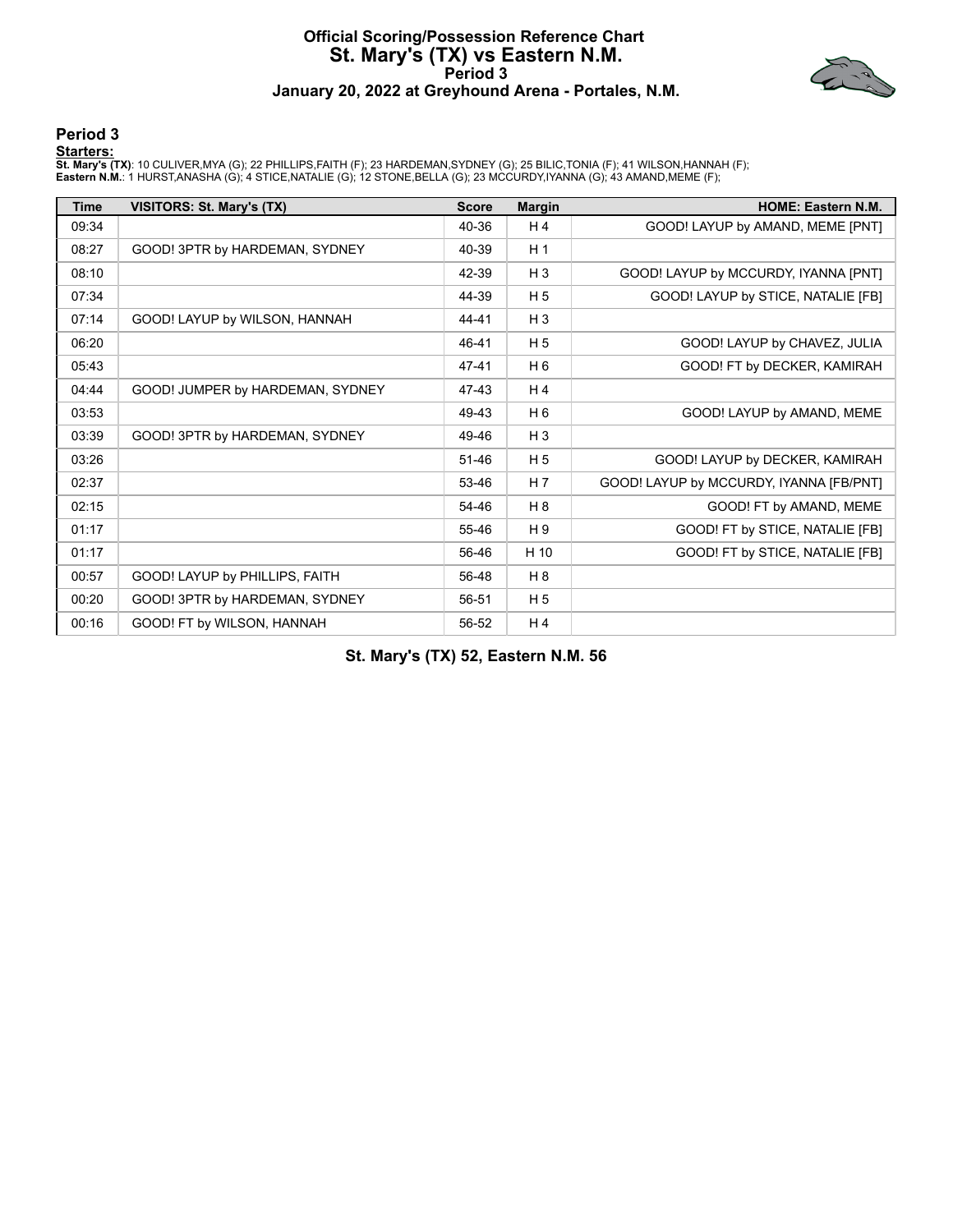#### **Official Scoring/Possession Reference Chart St. Mary's (TX) vs Eastern N.M. Period 4 January 20, 2022 at Greyhound Arena - Portales, N.M.**



#### **Period 4**

#### **Starters:**

**St. Mary's (TX)**: 10 CULIVER,MYA (G); 22 PHILLIPS,FAITH (F); 23 HARDEMAN,SYDNEY (G); 25 BILIC,TONIA (F); 41 WILSON,HANNAH (F);<br>**Eastern N.M.**: 1 HURST,ANASHA (G); 4 STICE,NATALIE (G); 12 STONE,BELLA (G); 23 MCCURDY,IYANNA

| Time  | VISITORS: St. Mary's (TX)           | <b>Score</b> | <b>Margin</b>  | <b>HOME: Eastern N.M.</b>               |
|-------|-------------------------------------|--------------|----------------|-----------------------------------------|
| 09:25 |                                     | 57-52        | H <sub>5</sub> | GOOD! FT by DECKER, KAMIRAH             |
| 07:26 |                                     | 59-52        | H <sub>7</sub> | GOOD! LAYUP by DECKER, KAMIRAH [PNT]    |
| 06:38 |                                     | 61-52        | H 9            | GOOD! LAYUP by MCCURDY, IYANNA [FB/PNT] |
| 06:07 |                                     | 63-52        | H 11           | GOOD! LAYUP by MCCURDY, IYANNA [FB/PNT] |
| 05:21 |                                     | 65-52        | H 13           | GOOD! LAYUP by DECKER, KAMIRAH          |
| 05:03 | GOOD! JUMPER by RYNG, NATALIA [PNT] | 65-54        | H 11           |                                         |
| 04:43 |                                     | 66-54        | H 12           | GOOD! FT by DECKER, KAMIRAH             |
| 03:59 |                                     | 69-54        | H 15           | GOOD! 3PTR by HURST, ANASHA             |
| 03:39 | GOOD! LAYUP by BILIC, TONIA         | 69-56        | H 13           |                                         |
| 03:22 |                                     | 70-56        | H 14           | GOOD! FT by AMAND, MEME                 |
| 02:21 |                                     | 73-56        | H 17           | GOOD! 3PTR by CHAVEZ, JULIA             |
| 01:50 | GOOD! LAYUP by PHILLIPS, FAITH      | 73-58        | H 15           |                                         |
| 01:46 |                                     | 74-58        | H 16           | GOOD! FT by CHAVEZ, JULIA [FB]          |
| 01:46 |                                     | 75-58        | H 17           | GOOD! FT by CHAVEZ, JULIA [FB]          |
| 01:40 | GOOD! FT by HUGHES, BELLA [FB]      | 75-59        | H 16           |                                         |
| 01:36 | GOOD! LAYUP by WILSON, HANNAH [PNT] | 75-61        | H 14           |                                         |
| 00:47 |                                     | 77-61        | H 16           | GOOD! LAYUP by CHAVEZ, JULIA            |

**St. Mary's (TX) 61, Eastern N.M. 77**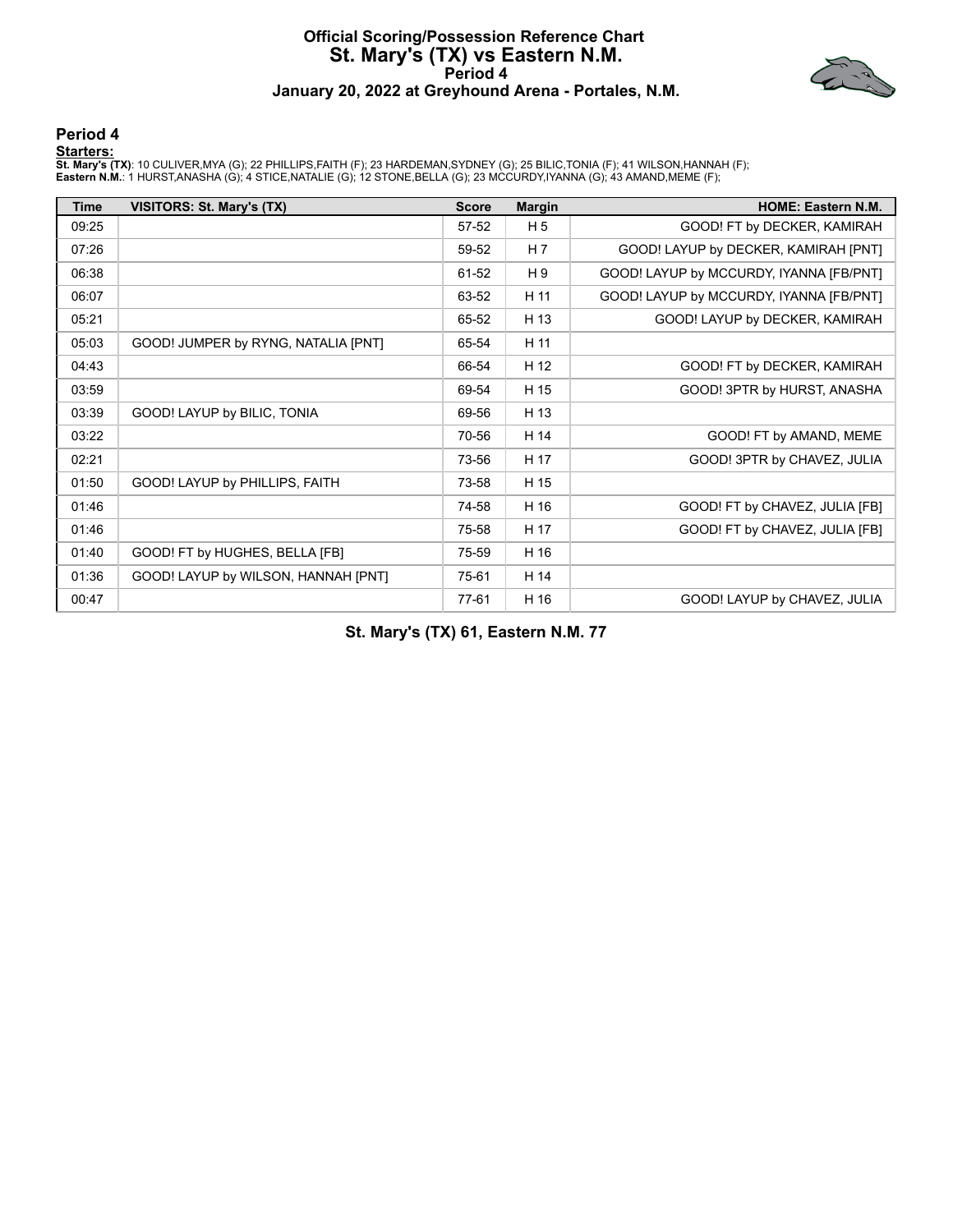#### **Official Substitutions Log St. Mary's (TX) vs Eastern N.M. Period 1 January 20, 2022 at Greyhound Arena - Portales, N.M.**



| VISITORS: St. Mary's (TX)    | <b>Time</b> | <b>Score</b> | <b>HOME: Eastern N.M.</b>  |
|------------------------------|-------------|--------------|----------------------------|
| 10 CULIVER, MYA              |             |              | 1 HURST, ANASHA            |
| 22 PHILLIPS, FAITH           |             |              | 4 STICE, NATALIE           |
| 23 HARDEMAN, SYDNEY          |             |              | 12 STONE, BELLA            |
| 25 BILIC, TONIA              |             |              | 23 MCCURDY, IYANNA         |
| 41 WILSON, HANNAH            |             |              | 43 AMAND, MEME             |
| SUB OUT: 22 PHILLIPS, FAITH  | 06:40       | $5-9$        |                            |
| SUB OUT: 25 BILIC, TONIA     | 06:40       |              |                            |
| SUB IN: 5 RYNG, NATALIA      | 06:40       |              |                            |
| SUB IN: 21 HUGHES, BELLA     | 06:40       |              |                            |
|                              | 05:59       | $7-9$        | SUB OUT: MCCURDY, IYANNA   |
|                              | 05:59       |              | SUB IN: CHAVEZ, JULIA      |
|                              | 04:14       | $9 - 17$     | SUB OUT: HURST, ANASHA     |
|                              | 04:14       |              | SUB OUT: AMAND, MEME       |
|                              | 04:14       |              | SUB IN: NUSSBAUMER, HANNA  |
|                              | 04:14       |              | SUB IN: DECKER, KAMIRAH    |
| SUB OUT: 21 HUGHES, BELLA    | 04:14       |              |                            |
| SUB IN: 25 BILIC, TONIA      | 04:14       |              |                            |
| SUB OUT: 5 RYNG, NATALIA     | 02:48       | $13 - 21$    |                            |
| SUB OUT: 23 HARDEMAN, SYDNEY | 02:48       |              |                            |
| SUB IN: 2 KUCERA, MICHAELA   | 02:48       |              |                            |
| SUB IN: 21 HUGHES, BELLA     | 02:48       |              |                            |
|                              | 00:40       | 20-23        | SUB OUT: STICE, NATALIE    |
|                              | 00:40       |              | SUB OUT: NUSSBAUMER, HANNA |
|                              | 00:40       |              | SUB OUT: STONE, BELLA      |
|                              | 00:40       |              | SUB IN: HURST, ANASHA      |
|                              | 00:40       |              | SUB IN: MCCURDY, IYANNA    |
|                              | 00:40       |              | SUB IN: AMAND, MEME        |
| SUB OUT: 25 BILIC, TONIA     | 00:40       |              |                            |
| SUB IN: 23 HARDEMAN.SYDNEY   | 00:40       |              |                            |

**St. Mary's (TX) 22, Eastern N.M. 23**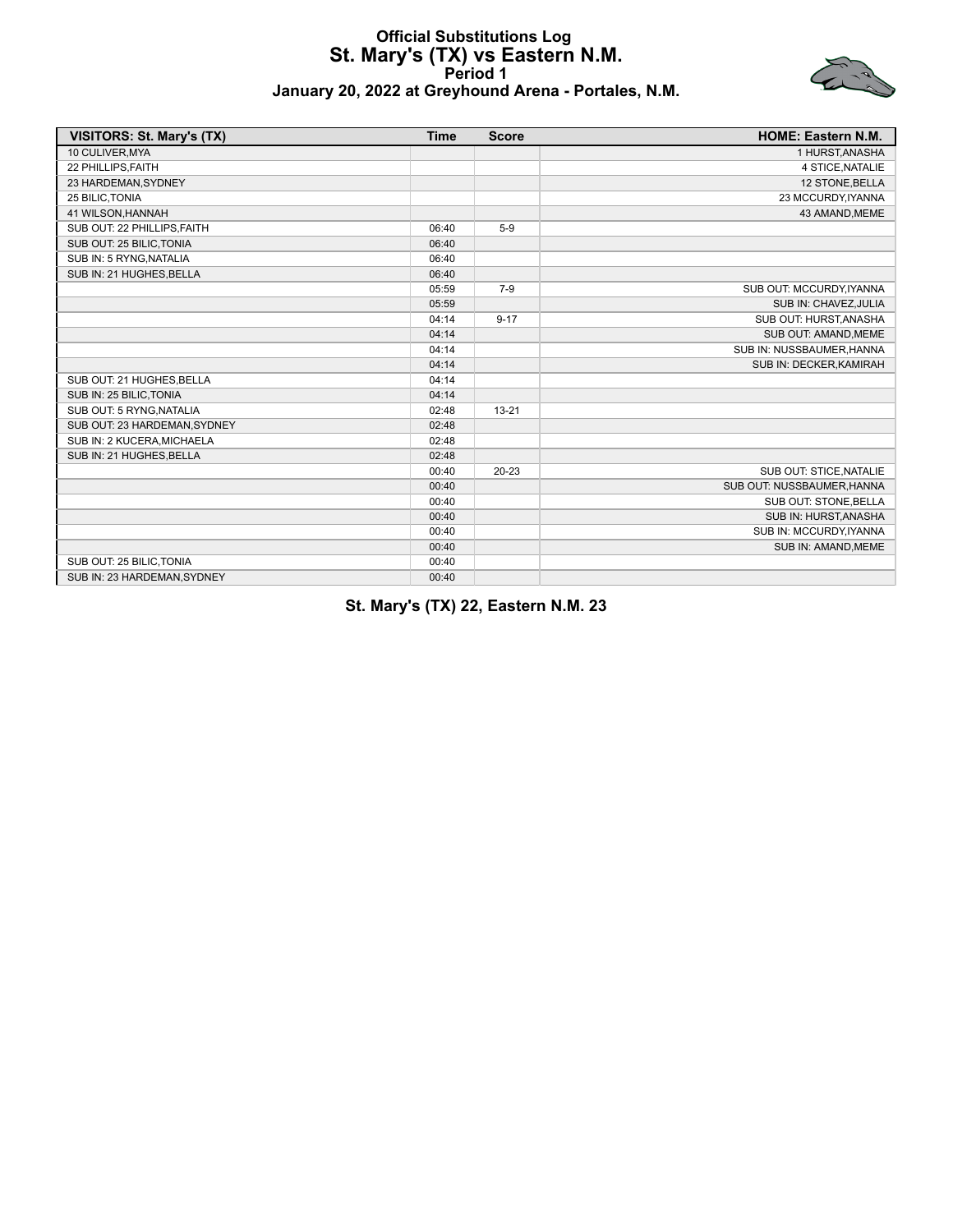#### **Official Substitutions Log St. Mary's (TX) vs Eastern N.M. Period 2 January 20, 2022 at Greyhound Arena - Portales, N.M.**



| <b>VISITORS: St. Mary's (TX)</b> | <b>Time</b> | <b>Score</b>             | HOME: Eastern N.M.         |
|----------------------------------|-------------|--------------------------|----------------------------|
| 10 CULIVER.MYA                   |             |                          | 1 HURST.ANASHA             |
| 22 PHILLIPS, FAITH               |             |                          | 4 STICE, NATALIE           |
| 23 HARDEMAN, SYDNEY              |             |                          | 12 STONE, BELLA            |
| 25 BILIC, TONIA                  |             |                          | 23 MCCURDY, IYANNA         |
| 41 WILSON, HANNAH                |             |                          | 43 AMAND, MEME             |
| SUB OUT: 2 KUCERA, MICHAELA      | 10:00       | $\overline{\phantom{a}}$ |                            |
| SUB IN: 22 PHILLIPS, FAITH       | 10:00       |                          |                            |
|                                  | 09:35       | $\overline{a}$           | SUB OUT: DECKER, KAMIRAH   |
|                                  | 09:35       |                          | SUB IN: ROWE, LAURA        |
| SUB OUT: 21 HUGHES, BELLA        | 09:02       | $\overline{a}$           |                            |
| SUB IN: 25 BILIC, TONIA          | 09:02       |                          |                            |
|                                  | 07:03       | 24-25                    | SUB OUT: CHAVEZ, JULIA     |
|                                  | 07:03       |                          | SUB OUT: ROWE, LAURA       |
|                                  | 07:03       |                          | SUB IN: STICE, NATALIE     |
|                                  | 07:03       |                          | SUB IN: STONE, BELLA       |
| SUB OUT: 22 PHILLIPS, FAITH      | 07:03       |                          |                            |
| SUB OUT: 25 BILIC, TONIA         | 07:03       |                          |                            |
| SUB OUT: 41 WILSON, HANNAH       | 07:03       |                          |                            |
| SUB IN: 2 KUCERA, MICHAELA       | 07:03       |                          |                            |
| SUB IN: 5 RYNG, NATALIA          | 07:03       |                          |                            |
| SUB IN: 21 HUGHES, BELLA         | 07:03       |                          |                            |
|                                  | 06:39       | 24-27                    | SUB OUT: AMAND, MEME       |
|                                  | 06:39       |                          | SUB IN: NUSSBAUMER, HANNA  |
| SUB OUT: 5 RYNG, NATALIA         | 06:39       |                          |                            |
| SUB IN: 41 WILSON, HANNAH        | 06:39       |                          |                            |
| SUB OUT: 23 HARDEMAN, SYDNEY     | 06:04       | 26-27                    |                            |
| SUB IN: 25 BILIC, TONIA          | 06:04       |                          |                            |
|                                  | 04:51       | 29-29                    | SUB OUT: NUSSBAUMER, HANNA |
|                                  | 04:51       |                          | SUB IN: AMAND, MEME        |
| SUB OUT: 2 KUCERA, MICHAELA      | 04:51       |                          |                            |
| SUB OUT: 21 HUGHES, BELLA        | 04:51       |                          |                            |
| SUB IN: 22 PHILLIPS FAITH        | 04:51       |                          |                            |
| SUB IN: 23 HARDEMAN, SYDNEY      | 04:51       |                          |                            |
|                                  | 03:28       | 29-34                    | SUB OUT: HURST, ANASHA     |
|                                  | 03:28       |                          | SUB IN: CHAVEZ, JULIA      |
| SUB OUT: 41 WILSON, HANNAH       | 03:28       |                          |                            |
| SUB IN: 5 RYNG, NATALIA          | 03:28       |                          |                            |
| SUB OUT: 25 BILIC, TONIA         | 02:45       | $31 - 36$                |                            |
| SUB IN: 21 HUGHES, BELLA         | 02:45       |                          |                            |
| SUB OUT: 5 RYNG, NATALIA         | 02:04       | 34-38                    |                            |
| SUB IN: 41 WILSON, HANNAH        | 02:04       |                          |                            |
| SUB OUT: 22 PHILLIPS, FAITH      | 01:18       | 36-38                    |                            |
| SUB IN: 2 KUCERA, MICHAELA       | 01:18       |                          |                            |

**St. Mary's (TX) 36, Eastern N.M. 38**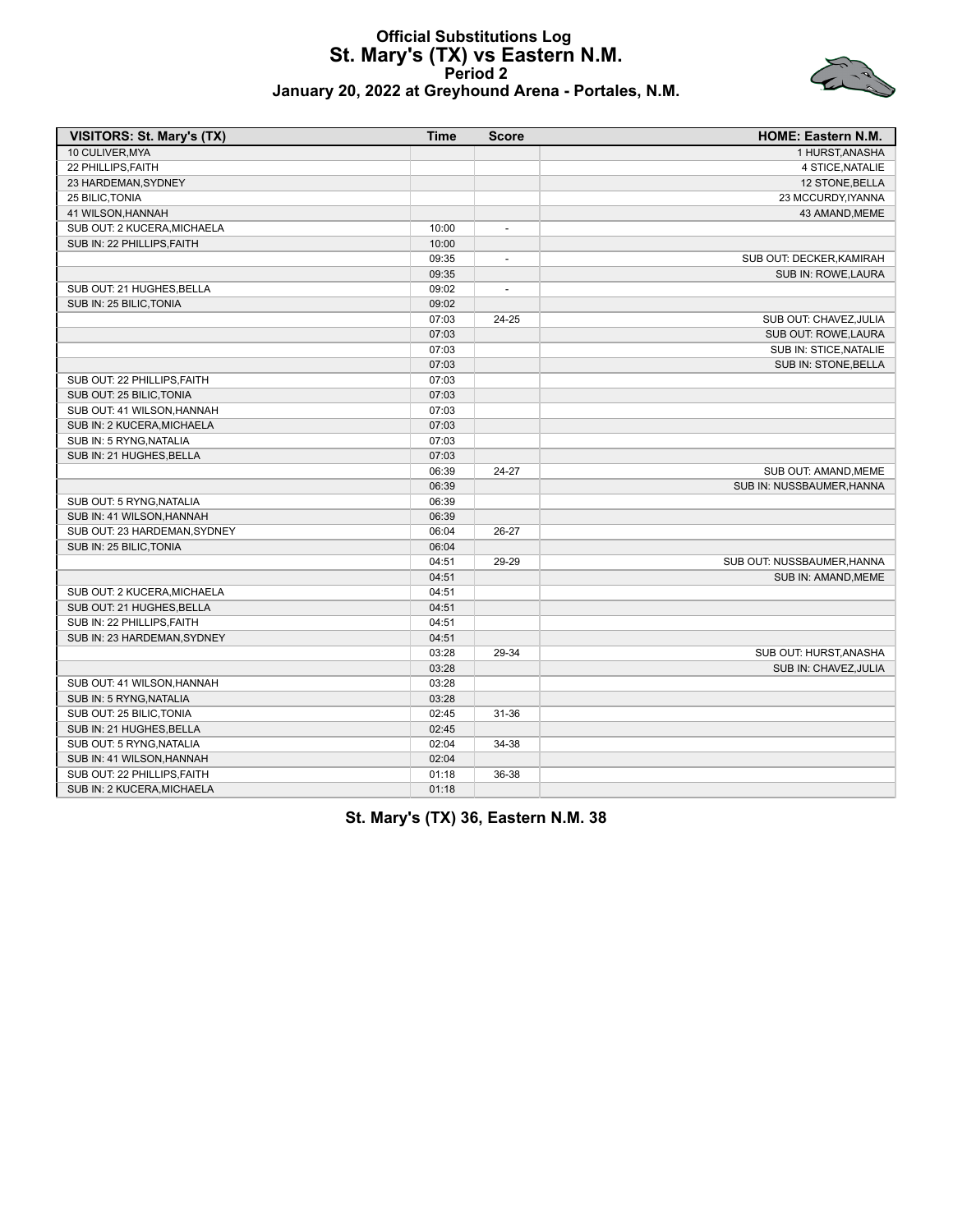#### **Official Substitutions Log St. Mary's (TX) vs Eastern N.M. Period 3 January 20, 2022 at Greyhound Arena - Portales, N.M.**



| <b>VISITORS: St. Mary's (TX)</b> | <b>Time</b> | <b>Score</b>             | <b>HOME: Eastern N.M.</b>  |
|----------------------------------|-------------|--------------------------|----------------------------|
| 10 CULIVER.MYA                   |             |                          | 1 HURST.ANASHA             |
| 22 PHILLIPS.FAITH                |             |                          | <b>4 STICE NATALIE</b>     |
| 23 HARDEMAN, SYDNEY              |             |                          | 12 STONE, BELLA            |
| 25 BILIC, TONIA                  |             |                          | 23 MCCURDY, IYANNA         |
| 41 WILSON, HANNAH                |             |                          | 43 AMAND, MEME             |
|                                  | 10:00       | $\overline{\phantom{a}}$ | SUB OUT: CHAVEZ, JULIA     |
|                                  | 10:00       |                          | SUB IN: HURST, ANASHA      |
| SUB OUT: 2 KUCERA, MICHAELA      | 10:00       |                          |                            |
| SUB OUT: 21 HUGHES.BELLA         | 10:00       |                          |                            |
| SUB IN: 22 PHILLIPS FAITH        | 10:00       |                          |                            |
| SUB IN: 25 BILIC, TONIA          | 10:00       |                          |                            |
|                                  | 07:14       | $41 - 44$                | SUB OUT: HURST, ANASHA     |
|                                  | 07:14       |                          | SUB OUT: STICE, NATALIE    |
|                                  | 07:14       |                          | SUB OUT: MCCURDY, IYANNA   |
|                                  | 07:14       |                          | SUB OUT: AMAND, MEME       |
|                                  | 07:14       |                          | SUB IN: NUSSBAUMER, HANNA  |
|                                  | 07:14       |                          | SUB IN: CHAVEZ, JULIA      |
|                                  | 07:14       |                          | SUB IN: ROWE, LAURA        |
|                                  | 07:14       |                          | SUB IN: DECKER, KAMIRAH    |
| SUB OUT: 25 BILIC, TONIA         | 05:43       | $41 - 46$                |                            |
| SUB IN: 21 HUGHES.BELLA          | 05:43       |                          |                            |
|                                  | 05:43       |                          | SUB OUT: NUSSBAUMER, HANNA |
|                                  | 05:43       |                          | SUB IN: AMAND, MEME        |
| SUB OUT: 10 CULIVER, MYA         | 05:43       |                          |                            |
| SUB IN: 5 RYNG, NATALIA          | 05:43       |                          |                            |
|                                  | 05:43       |                          | SUB OUT: ROWE, LAURA       |
|                                  | 05:43       |                          | SUB IN: MCCURDY, IYANNA    |
|                                  | 05:19       | $41 - 47$                | SUB OUT: STONE, BELLA      |
|                                  | 05:19       |                          | SUB IN: STICE, NATALIE     |
| SUB OUT: 22 PHILLIPS, FAITH      | 04:15       | 43-47                    |                            |
| SUB IN: 10 CULIVER, MYA          | 04:15       |                          |                            |
| SUB OUT: 5 RYNG, NATALIA         | 02:37       | 46-53                    |                            |
| SUB OUT: 21 HUGHES, BELLA        | 02:37       |                          |                            |
| SUB OUT: 41 WILSON, HANNAH       | 02:37       |                          |                            |
| SUB IN: 2 KUCERA, MICHAELA       | 02:37       |                          |                            |
| SUB IN: 22 PHILLIPS, FAITH       | 02:37       |                          |                            |
| SUB IN: 25 BILIC, TONIA          | 02:37       |                          |                            |
|                                  | 02:15       | 46-53                    | SUB OUT: CHAVEZ, JULIA     |
|                                  | 02:15       |                          | SUB IN: HURST, ANASHA      |
| SUB OUT: 2 KUCERA, MICHAELA      | 01:17       | 46-54                    |                            |
| SUB IN: 41 WILSON, HANNAH        | 01:17       |                          |                            |
|                                  | 00:16       | 51-56                    | SUB OUT: AMAND, MEME       |
|                                  | 00:16       |                          | SUB IN: NUSSBAUMER, HANNA  |

**St. Mary's (TX) 52, Eastern N.M. 56**